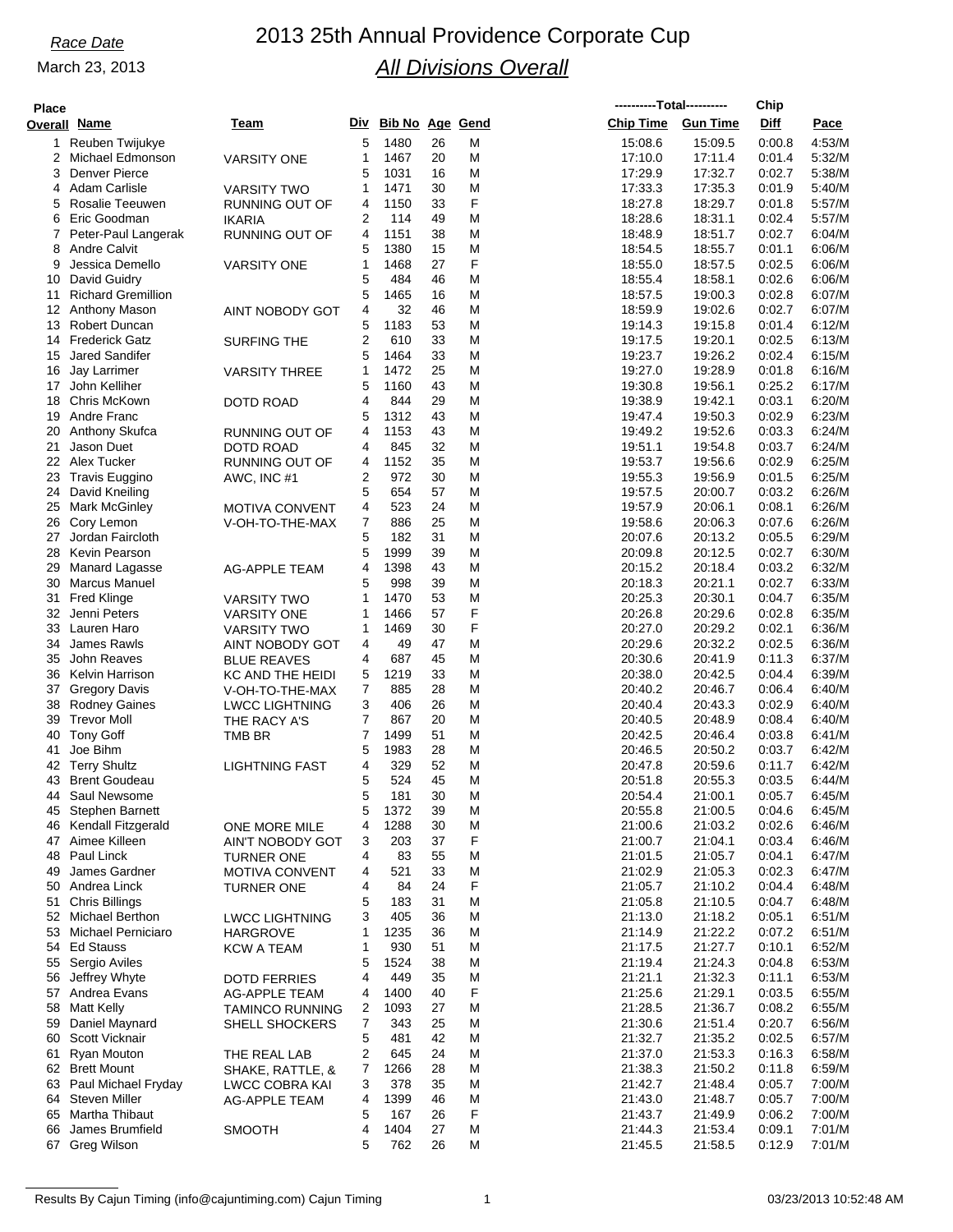| Place  |  |
|--------|--|
| verall |  |

| Place |                          |                         |                         |                        |    |   | ----------Total---------- |                 | Chip   |        |
|-------|--------------------------|-------------------------|-------------------------|------------------------|----|---|---------------------------|-----------------|--------|--------|
|       | verall Name              | Team                    | Div                     | <b>Bib No Age Gend</b> |    |   | Chip Time                 | <b>Gun Time</b> | Diff   | Pace   |
|       |                          |                         |                         |                        |    |   |                           |                 |        |        |
| 68    | <b>Troy Turkington</b>   |                         | 5                       | 279                    | 34 | M | 21:47.9                   | 21:55.5         | 0:07.5 | 7:02/M |
| 69    | <b>Brandon Eddards</b>   | AWC, INC #1             | $\overline{\mathbf{c}}$ | 973                    | 33 | M | 21:48.9                   | 21:52.8         | 0:03.9 | 7:02/M |
| 70    | Corey Babin              | <b>GEISMAR 3</b>        | $\overline{7}$          | 311                    | 37 | м | 21:49.7                   | 21:56.1         | 0:06.3 | 7:02/M |
| 71    | <b>Carroll Devillier</b> |                         | 5                       | 179                    | 31 | M | 21:52.6                   | 21:58.4         | 0:05.7 | 7:03/M |
| 72    | <b>Cory Cortez</b>       | THE RACY A'S            | $\overline{7}$          | 866                    | 24 | M | 21:53.0                   | 22:00.2         | 0:07.1 | 7:04/M |
| 73    | Sean Landry              |                         | 5                       | 1182                   | 20 | M | 21:54.8                   | 21:55.9         | 0:01.1 | 7:04/M |
| 74    | <b>Bud Weiss</b>         | <b>VARSITY THREE</b>    | 1                       | 1473                   | 55 | Μ | 21:56.1                   | 22:00.4         | 0:04.3 | 7:05/M |
| 75    | Stephen Angelette        |                         | 5                       | 190                    | 29 | M | 21:57.5                   | 22:03.7         | 0:06.1 | 7:05/M |
| 76    | Donny Boudreaux          |                         | 5                       | 1388                   | 47 | M | 21:58.0                   | 22:02.8         | 0:04.8 | 7:05/M |
| 77    | <b>Rowdy Gaudet</b>      | OCD                     | $\overline{2}$          | 950                    | 33 | M | 21:58.9                   | 22:10.6         | 0:11.6 | 7:05/M |
| 78    |                          |                         | $\overline{7}$          | 303                    | 40 | F |                           | 22:08.1         | 0.06.7 | 7:06/M |
|       | <b>Ruble Encalade</b>    | <b>GEISMAR 2</b>        |                         |                        |    |   | 22:01.4                   |                 |        |        |
| 79    | <b>Robson Pollitz</b>    | <b>BLAISING GLORY</b>   | 7                       | 1250                   | 26 | M | 22:02.0                   | 22:47.4         | 0.45.4 | 7:06/M |
| 80    | <b>Chad Weems</b>        |                         | 5                       | 5                      | 35 | M | 22:02.8                   | 22:07.3         | 0:04.4 | 7:06/M |
| 81    | Michael Donnelly         |                         | 5                       | 1025                   | 31 | M | 22:03.2                   | 22:16.5         | 0:13.3 | 7:07/M |
| 82    | Eugene Melamed           |                         | 5                       | 789                    | 23 | Μ | 22:03.7                   | 22:32.1         | 0:28.4 | 7:07/M |
| 83    | Brian Branigan           | <b>BLAISING GLORY</b>   | 7                       | 1251                   | 29 | M | 22:07.5                   | 22:13.4         | 0:05.9 | 7:08/M |
| 84    | <b>Scott Martin</b>      |                         | 5                       | 1176                   | 55 | M | 22:08.1                   | 22:14.3         | 0:06.1 | 7:08/M |
| 85    | <b>Jimmy Roberts</b>     | <b>MOTIVA CONVENT</b>   | 4                       | 522                    | 45 | M | 22:08.1                   | 22:17.3         | 0:09.1 | 7:08/M |
| 86    | <b>Bob Cornell</b>       |                         | 5                       | 1384                   | 39 | M | 22:08.5                   | 22:16.5         | 0:07.9 | 7:08/M |
| 87    | Aaron Miller             |                         | 5                       | 760                    | 25 | M | 22:11.5                   | 22:24.6         | 0:13.1 | 7:09/M |
| 88    | <b>Bob Bourgeois</b>     | OXY 1                   | 4                       | 1526                   | 49 | M | 22:15.1                   | 22:22.8         | 0.07.6 | 7:11/M |
|       | Nick Kirby               |                         | 4                       | 1294                   | 22 | M |                           | 22:20.8         |        | 7:11/M |
| 89    |                          |                         |                         |                        |    |   | 22:17.2                   |                 | 0:03.5 |        |
| 90    | Bryan Pereira            |                         | 5                       | 472                    | 41 | М | 22:17.7                   | 22:24.6         | 0.06.9 | 7:11/M |
| 91    | Darrin Arceneaux         | <b>CHECKIN OUT</b>      | 4                       | 1394                   | 51 | M | 22:21.1                   | 22:26.4         | 0:05.3 | 7:13/M |
| 92    | Adam Davis               | <b>AIN'T NOBODY GOT</b> | 3                       | 205                    | 29 | M | 22:23.1                   | 22:26.9         | 0:03.8 | 7:13/M |
| 93    | <b>Brandon Lithgoe</b>   | ETHYLENE                | 2                       | 31                     | 34 | M | 22:23.2                   | 22:48.1         | 0:24.8 | 7:13/M |
| 94    | <b>Richard Major</b>     | AIN'T NOBODY GOT        | 3                       | 204                    | 56 | M | 22:23.9                   | 22:27.9         | 0:03.9 | 7:13/M |
| 95    | <b>Gregory Guidry</b>    |                         | 5                       | 772                    | 50 | M | 22:24.8                   | 22:29.3         | 0.04.4 | 7:14/M |
| 96    | Mike Leblanc             | ONE MORE MILE           | 4                       | 1290                   | 57 | M | 22:25.0                   | 22:27.7         | 0:02.6 | 7:14/M |
| 97    | <b>Charles Modenbach</b> | THE 4                   | 4                       | 1155                   | 56 | M | 22:26.5                   | 22:35.5         | 0:08.9 | 7:14/M |
| 98    | Nathan Heilman           |                         | 5                       | 790                    | 33 | M | 22:27.2                   | 22:35.6         | 0:08.4 | 7:15/M |
| 99    | James Rawls              |                         | 5                       | 983                    | 25 | M | 22:28.0                   | 22:48.6         | 0:20.5 | 7:15/M |
|       |                          |                         |                         |                        |    |   |                           |                 |        |        |
| 100   | <b>Richard Walcott</b>   |                         | 5                       | 1326                   | 29 | M | 22:28.5                   | 22:37.7         | 0:09.1 | 7:15/M |
| 101   | Aimee Taylor             | <b>MOTIVA CONVENT</b>   | 4                       | 520                    | 31 | F | 22:28.8                   | 22:32.6         | 0:03.7 | 7:15/M |
| 102   | <b>Tensey Pricer</b>     | <b>LWCC LIGHTNING</b>   | 3                       | 407                    | 40 | M | 22:29.9                   | 22:35.3         | 0:05.4 | 7:15/M |
| 103   | <b>Brian Small</b>       | <b>BLUE REAVES</b>      | 4                       | 688                    | 48 | M | 22:32.1                   | 22:37.9         | 0:05.7 | 7:16/M |
| 104   | <b>Chris Warwick</b>     | SURFING THE             | 2                       | 611                    | 49 | M | 22:32.7                   | 22:36.8         | 0:04.1 | 7:16/M |
| 105   | Stehpanie Riegel         |                         | 5                       | 907                    | 46 | F | 22:35.9                   | 22:46.8         | 0:10.9 | 7:17/M |
| 106   | Ralph Caddell            | ONE MORE MILE           | 4                       | 1291                   | 57 | M | 22:38.9                   | 22:42.2         | 0:03.2 | 7:18/M |
| 107   | Patrick Oglesby          |                         | 5                       | 1997                   | 31 | M | 22:39.8                   | 22:47.6         | 0:07.8 | 7:18/M |
| 108   | James Jubinsky           |                         | 5                       | 1352                   | 52 | M | 22:41.8                   | 22:48.4         | 0:06.5 | 7:19/M |
| 109   | Loren Johnson            | ARE WE THERE YET        | 7                       | 871                    | 25 | F | 22:42.0                   | 22:47.6         | 0:05.6 | 7:19/M |
| 110   | James Harthoorn          |                         | 5                       | 1279                   | 35 | M | 22:42.5                   | 22:46.2         |        | 7:19/M |
|       |                          |                         |                         |                        |    |   |                           |                 | 0:03.6 |        |
| 111   | <b>Richard Rachal</b>    | COOK MOORE 3            | 1                       | 842                    | 31 | M | 22:43.3                   | 23:03.7         | 0:20.4 | 7:20/M |
|       | 112 Brennan Davis        |                         | 5                       | 773                    | 16 | M | 22:43.6                   | 22:45.8         | 0.02.1 | 7:20/M |
| 113   | Darin Smith              | COOK MOORE 1            | 1                       | 836                    | 29 | M | 22:44.6                   | 23.04.3         | 0:19.7 | 7:20/M |
| 114   | Allen Pearce             | <b>BETTER ONE</b>       | 2                       | 1121                   | 47 | M | 22:44.9                   | 22:55.6         | 0.10.6 | 7:20/M |
| 115   | Robert Wu                |                         | 5                       | 1190                   | 56 | M | 22:46.0                   | 22:53.5         | 0:07.4 | 7:21/M |
| 116   | <b>Curtis Ducote</b>     |                         | 5                       | 93                     | 54 | M | 22:46.9                   | 22:57.3         | 0:10.4 | 7:21/M |
| 117   | Michael Vornkahl         |                         | 5                       | 87                     | 29 | M | 22:47.3                   | 22:55.6         | 0:08.2 | 7:21/M |
| 118   | <b>Terrell Thomas</b>    | <b>LWCC LIGHTNING</b>   | 3                       | 408                    | 38 | F | 22:50.7                   | 22:56.4         | 0:05.6 | 7:22/M |
| 119   | Damon Wimberly           | <b>PRIMETIME</b>        | 2                       | 636                    | 39 | M | 22:55.2                   | 23:00.9         | 0:05.6 | 7:24/M |
|       |                          |                         | 2                       | 1348                   | 44 | M | 22:58.5                   | 23:03.8         | 0:05.3 | 7:25/M |
| 120   | Jeffrey Koonce           | PHELPS DUNBAR           |                         |                        |    |   |                           |                 |        |        |
| 121   | Joseph Cefalu            |                         | 5                       | 178                    | 25 | M | 22:59.4                   | 23:03.9         | 0:04.4 | 7:25/M |
|       | 122 Michael Brown        | SURFING THE             | 2                       | 609                    | 37 | M | 22:59.9                   | 23:04.1         | 0:04.2 | 7:25/M |
| 123   | Erin Cain                | <b>SISTERS WITH</b>     | 7                       | 677                    | 15 | F | 23:00.4                   | 23:03.1         | 0:02.7 | 7:25/M |
| 124   | <b>Patrick Moore</b>     | <b>FAST &amp; THE</b>   | 7                       | 1263                   | 39 | M | 23:02.8                   | 23:06.7         | 0:03.9 | 7:26/M |
| 125   | Daniel Ragus             | ARE WE THERE YET        | 7                       | 869                    | 26 | M | 23:04.5                   | 23:10.8         | 0:06.3 | 7:26/M |
| 126   | <b>Byron Becnel</b>      | DOTD ROAD               | 4                       | 846                    | 49 | M | 23:04.6                   | 23:16.5         | 0:11.9 | 7:26/M |
|       | 127 Carrol White         | CP Triple Threat        | 1                       | 1527                   | 49 | M | 23:05.5                   | 23:11.7         | 0:06.2 | 7:27/M |
| 128   | Portia Levasseur         | TEAM                    | 7                       | 507                    | 30 | F | 23:05.5                   | 23:16.7         | 0:11.2 | 7:27/M |
| 129   | Will Fabre               | <b>SMOOTH</b>           | 4                       | 1402                   | 33 | M | 23:08.5                   | 23:17.1         | 0:08.5 | 7:28/M |
|       |                          |                         |                         |                        |    |   |                           |                 |        |        |
|       | 130 Matthew Peterson     | <b>LWCC PIMP MY</b>     | 5                       | 419                    | 27 | M | 23:09.5                   | 23:23.2         | 0:13.6 | 7:28/M |
| 131   | David Simmons            | HAULIN IT               | 7                       | 597                    | 46 | M | 23:10.2                   | 23.27.4         | 0:17.1 | 7:28/M |
| 132   | Stephen Whalen           |                         | 5                       | 185                    | 48 | M | 23:10.3                   | 23:15.3         | 0:04.9 | 7:28/M |
| 133   | <b>Kent Graves</b>       | <b>BLUE REAVES</b>      | 4                       | 689                    | 41 | M | 23:13.0                   | 23:28.9         | 0:15.8 | 7:29/M |
|       | 134 Glen Achord          |                         | 5                       | 499                    | 43 | М | 23:14.3                   | 23:20.6         | 0:06.2 | 7:30/M |
|       |                          |                         |                         |                        |    |   |                           |                 |        |        |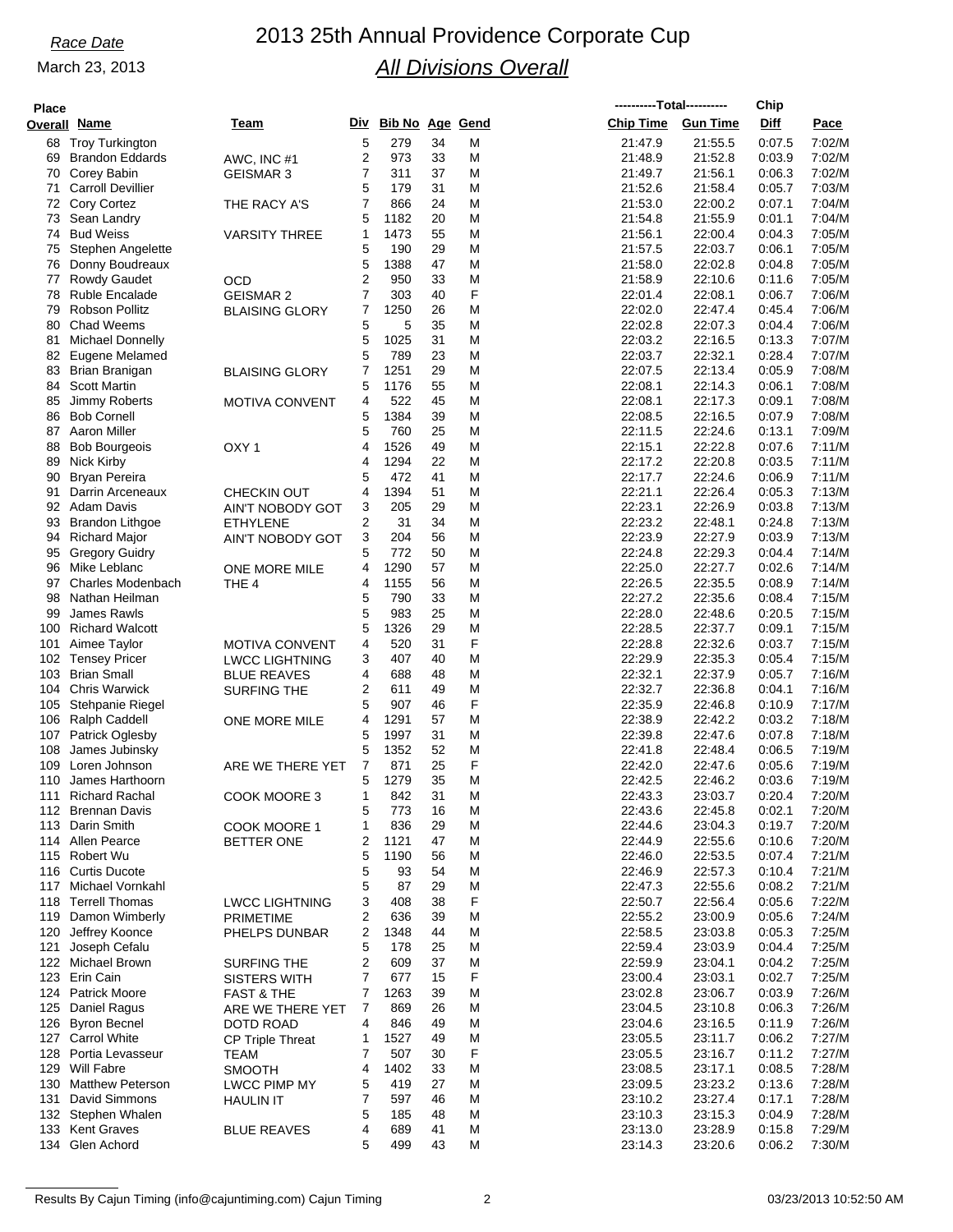# *Race Date* 2013 25th Annual Providence Corporate Cup *All Divisions Overall*

| <b>Place</b> |                                        |                                   |                |                        |          |        | ----------Total---------- |                    | Chip             |                  |
|--------------|----------------------------------------|-----------------------------------|----------------|------------------------|----------|--------|---------------------------|--------------------|------------------|------------------|
|              | Overall Name                           | Team                              | Div            | <b>Bib No Age Gend</b> |          |        | <b>Chip Time</b>          | <b>Gun Time</b>    | Diff             | Pace             |
|              | 135 Reynolds Leblanc                   | KCW A TEAM                        | 1              | 931                    | 31       | M      | 23:15.9                   | 23:27.9            | 0:11.9           | 7:30/M           |
|              | 136 Brock Facione                      | TURNER ONE                        | 4              | 86                     | 30       | M      | 23:17.3                   | 23:38.7            | 0:21.3           | 7:31/M           |
|              | 137 Jon Paul Olivier                   | AIN'T NOBODY GOT                  | 3              | 206                    | 50       | M      | 23:20.1                   | 23:24.3            | 0:04.1           | 7:32/M           |
|              | 138 Greg Cole                          | TAMINCO RUNNING                   | 2              | 1094                   | 51       | M      | 23:20.9                   | 23:34.3            | 0:13.4           | 7:32/M           |
| 139          | Mark McDuff<br>140 Scott Kay           | <b>SOLETRAINERS</b>               | 4<br>5         | 22<br>126              | 49<br>36 | M<br>Μ | 23:21.2<br>23:21.4        | 23:38.8<br>23:26.4 | 0.17.6<br>0:04.9 | 7:32/M<br>7:32/M |
| 141          | <b>Earlon Perry</b>                    | <b>ROAD RUNNERS</b>               | 4              | 1419                   | 30       | M      | 23:22.2                   | 23:37.1            | 0:14.9           | 7:32/M           |
|              | 142 Aimee Kilpatrick                   | <b>FAST &amp; THE</b>             | 7              | 1264                   | 31       | F      | 23:25.7                   | 23:29.5            | 0:03.8           | 7:33/M           |
|              | 143 Thomas Latour                      | <b>OCD</b>                        | 2              | 1281                   | 50       | M      | 23:28.1                   | 23:40.5            | 0:12.4           | 7:34/M           |
| 144          | Ryan Naquin                            |                                   | 5              | 1525                   | 28       | M      | 23:28.1                   | 23:53.3            | 0:25.2           | 7:34/M           |
|              | 145 Celeste Waguespack                 | ROOSTER IN THE                    | 7              | 893                    | 38       | F      | 23:28.1                   | 23:42.1            | 0:13.9           | 7:34/M           |
|              | 146 Mickey Matran                      |                                   | 5              | 1233                   | 43       | M      | 23:28.5                   | 23:32.1            | 0:03.6           | 7:34/M           |
| 147          | Linda Akhter                           | <b>VARSITY THREE</b>              | 1              | 1474                   | 54       | F      | 23:29.6                   | 23:38.5            | 0:08.8           | 7:35/M           |
|              | 148 Gerard Delatte                     | TURNER ONE                        | 4              | 85                     | 44       | Μ      | 23:29.9                   | 23:34.8            | 0.04.8           | 7:35/M           |
|              | 149 William Knox                       |                                   | 5              | 577                    | 68       | M      | 23:30.1                   | 23:33.5            | 0:03.4           | 7:35/M           |
|              | 150 Corey Bourgeois                    | <b>CBOURGE</b>                    | 5              | 1462                   | 35       | M      | 23:30.3                   | 23:49.3            | 0:18.9           | 7:35/M           |
| 151          | <b>Bob Wenyon</b><br>152 Amanda Carmon | <b>START SLOW AND</b>             | 2<br>3         | 974<br>377             | 55<br>41 | M<br>F | 23:31.3<br>23:31.6        | 23:48.4            | 0:17.1<br>0:11.1 | 7:35/M<br>7:35/M |
|              | 153 Madeline Linck                     | <b>LWCC COBRA KAI</b>             | 5              | 1986                   | 19       | F      | 23:32.2                   | 23:42.7<br>23:45.6 | 0.13.4           | 7:35/M           |
| 154          | Davie McCarstle                        | GEISMAR 6                         | 7              | 793                    | 52       | M      | 23:32.9                   | 23:46.4            | 0:13.4           | 7:35/M           |
|              | 155 Christopher Hoppe                  |                                   | 5              | 294                    | 21       | M      | 23:33.4                   | 23:43.7            | 0:10.3           | 7:36/M           |
|              | 156 Adam Barilleau                     | <b>AG-APPLE TEAM</b>              | 4              | 1401                   | 27       | M      | 23:33.5                   | 23:39.5            | 0:05.9           | 7:36/M           |
|              | 157 Clay Currier                       |                                   | 5              | 549                    | 30       | M      | 23:35.2                   | 23:39.5            | 0:04.2           | 7:36/M           |
| 158          | Jeffrey Gardner                        | TEAM                              | $\overline{7}$ | 285                    | 28       | M      | 23:36.3                   | 23:48.9            | 0:12.5           | 7:37/M           |
|              | 159 Cory Green                         | <b>SMOOTH</b>                     | 4              | 1403                   | 31       | M      | 23:37.5                   | 23:44.8            | 0:07.2           | 7:37/M           |
| 160          | Rob Levasseur                          | TEAM                              | 7              | 505                    | 29       | M      | 23:37.8                   | 23:49.6            | 0:11.7           | 7:37/M           |
| 161          | Eric Bordelon                          | TURNER TEAM 2                     | 4              | 1990                   | 35       | M      | 23:43.4                   | 24:11.9            | 0:28.5           | 7:39/M           |
|              | 162 John Weger                         | <b>FOUR AVERAGE</b>               | 4              | 78                     | 52       | M      | 23:43.5                   | 23:52.7            | 0:09.2           | 7:39/M           |
|              | 163 Troy Morgan                        | BRPO#1                            | 4              | 1444                   | 43       | M      | 23:44.2                   | 23:56.7            | 0:12.5           | 7:39/M           |
|              | 164 Charles Taylor                     |                                   | 5              | 1455                   | 29       | M      | 23:46.2                   | 23:58.2            | 0:11.9           | 7:40/M           |
|              | 165 Ryan Reviere                       | <b>ORANGE BARRELS</b>             | 4              | 292                    | 39       | M<br>F | 23:49.0                   | 23:55.6            | 0:06.5           | 7:41/M           |
| 167          | 166 Nicole Daniel<br>Jen O'Connell     |                                   | 5<br>3         | 1178<br>379            | 44<br>25 | F      | 23:49.4<br>23:50.1        | 23:56.2<br>24:00.4 | 0:06.7<br>0:10.2 | 7:41/M<br>7:41/M |
| 168          | Brittany Inlow                         | LWCC COBRA KAI<br>V-OH-TO-THE-MAX | 7              | 884                    | 27       | F      | 23:50.9                   | 23:57.2            | 0:06.2           | 7:41/M           |
|              | 169 Rob Beadle                         | NO GAS, NO GLORY                  | 3              | 664                    | 40       | M      | 23.51.1                   | 23:58.9            | 0:07.8           | 7:42/M           |
|              | 170 Michael Kudyaroff                  | <b>ETHYLENE</b>                   | 2              | 28                     | 46       | M      | 23:51.4                   | 24:16.3            | 0:24.9           | 7:42/M           |
| 171          | Theresa Vu                             | <b>BLUE REAVES</b>                | 4              | 690                    | 56       | F      | 23:53.2                   | 24:09.8            | 0.16.6           | 7:42/M           |
|              | 172 Blake Bourgeois                    |                                   | 5              | 1118                   | 49       | Μ      | 23:53.5                   | 24:01.9            | 0:08.3           | 7:42/M           |
|              | 173 Temple Beeson                      | <b>FAST &amp; THE</b>             | 7              | 1261                   | 46       | F      | 23:53.9                   | 24:01.2            | 0:07.3           | 7:42/M           |
| 174          | Jonathan Percle                        |                                   | 5              | 1529                   | 31       | M      | 23:53.9                   | 24:10.5            | 0:16.5           | 7:42/M           |
|              | 175 Bill Holt                          |                                   | 5              | 1346                   | 31       | Μ      | 23.54.1                   | 24:06.1            | 0:11.9           | 7:43/M           |
| 176          | Scott Loupe                            | OXY <sub>2</sub>                  | 4              | 457                    | 40       | M      | 23:55.0                   | 24:03.5            | 0:08.4           | 7:43/M           |
| 177          | Daniel St. Pierre                      |                                   | 5              | 572                    | 20       | M      | 23:55.3                   | 24:02.2            | 0:06.9           | 7:43/M           |
|              | 178 Chris Bland<br>179 Mike Hebert     | <b>KETCH-UP</b>                   | 4<br>5         | 1422<br>1343           | 57<br>37 | M<br>M | 23:55.9<br>23:58.5        | 24:04.3<br>24:11.3 | 0.08.3<br>0:12.7 | 7:43/M<br>7:44/M |
| 180          | Jamie Edwards                          |                                   | 5              | 1342                   | 33       | F      | 23:58.9                   | 24:11.3            | 0:12.3           | 7:44/M           |
|              | 181 Hayden Daniel                      |                                   | 5              | 1177                   | 11       | M      | 23:59.2                   | 24:06.6            | 0:07.4           | 7:44/M           |
|              | 182 Beyoungyeon Kim                    | MUST DO IT 3                      | 4              | 282                    | 47       | M      | 23:59.4                   | 24:01.7            | 0:02.2           | 7:44/M           |
|              | 183 Philip Geci                        | OXY 1                             | 4              | 453                    | 52       | M      | 23:59.7                   | 24:08.3            | 0:08.6           | 7:44/M           |
|              | 184 Leigh Fairhead                     |                                   | 5              | 788                    | 23       | F      | 24:01.0                   | 24:09.5            | 0:08.4           | 7:45/M           |
|              | 185 Joe Dawson                         | <b>FOUR AVERAGE</b>               | 4              | 77                     | 53       | M      | 24:03.4                   | 24:16.4            | 0.12.9           | 7:45/M           |
|              | 186 Tim Goodman                        | <b>IKARIA</b>                     | 2              | 115                    | 56       | M      | 24:04.4                   | 24:15.6            | 0:11.2           | 7:46/M           |
|              | 187 Laura Carnes                       |                                   | 5              | 124                    | 42       | F      | 24:05.4                   | 24:15.2            | 0:09.7           | 7:46/M           |
|              | 188 Scott Forte                        |                                   | 5              | 1344                   | 34       | M      | 24:05.5                   | 24:17.5            | 0:11.9           | 7:46/M           |
|              | 189 Micky Loupe                        |                                   | 5              | 13                     | 29       | M<br>F | 24:07.6                   | 24:32.3            | 0.24.6           | 7:47/M           |
|              | 190 Kayla Espey<br>191 Joanna Lemoine  |                                   | 5<br>5         | 1091<br>1369           | 24<br>38 | F      | 24:08.5<br>24:10.2        | 24:16.2<br>24:15.2 | 0:07.7<br>0.04.9 | 7:47/M<br>7:48/M |
|              | 192 Stan Cain                          | NO GAS, NO GLORY                  | 3              | 666                    | 45       | M      | 24:10.8                   | 24:18.2            | 0:07.4           | 7:48/M           |
|              | 193 Donna Broussard                    | THE REAL LAB                      | 2              | 643                    | 46       | F      | 24:11.4                   | 24:19.9            | 0:08.4           | 7:48/M           |
|              | 194 Christopher McFarlane              |                                   | 5              | 194                    | 28       | M      | 24:11.4                   | 24:26.3            | 0:14.9           | 7:48/M           |
|              | 195 Michael Luke                       |                                   | 5              | 562                    | 34       | M      | 24:13.7                   | 24:21.5            | 0:07.7           | 7:49/M           |
|              | 196 Patrick Forbes                     | OCD                               | 2              | 1377                   | 52       | M      | 24:14.0                   | 24:25.6            | 0:11.6           | 7:49/M           |
|              | 197 Jamie Luke                         |                                   | 5              | 563                    | 32       | F      | 24:14.0                   | 24:23.2            | 0:09.2           | 7:49/M           |
|              | 198 Keith Nichols                      | THREE MEN AND A                   | 2              | 614                    | 52       | Μ      | 24:15.0                   | 24:45.7            | 0.30.6           | 7:49/M           |
| 199          | <b>Tyler Ortego</b>                    |                                   | 5              | 1363                   | 30       | M      | 24:15.4                   | 24:31.7            | 0:16.2           | 7:49/M           |
|              | 200 Ryan Davidson                      | <b>TEAM WBRZ</b>                  | 7              | 1239                   | 30       | M      | 24:16.7                   | 24:45.1            | 0.28.4           | 7:50/M           |
|              | 201 Melissa Rawls                      |                                   | 5              | 982                    | 25       | F      | 24:16.7                   | 24:37.5            | 0:20.7           | 7:50/M           |

Results By Cajun Timing (info@cajuntiming.com) Cajun Timing 3 3 03/23/2013 10:52:51 AM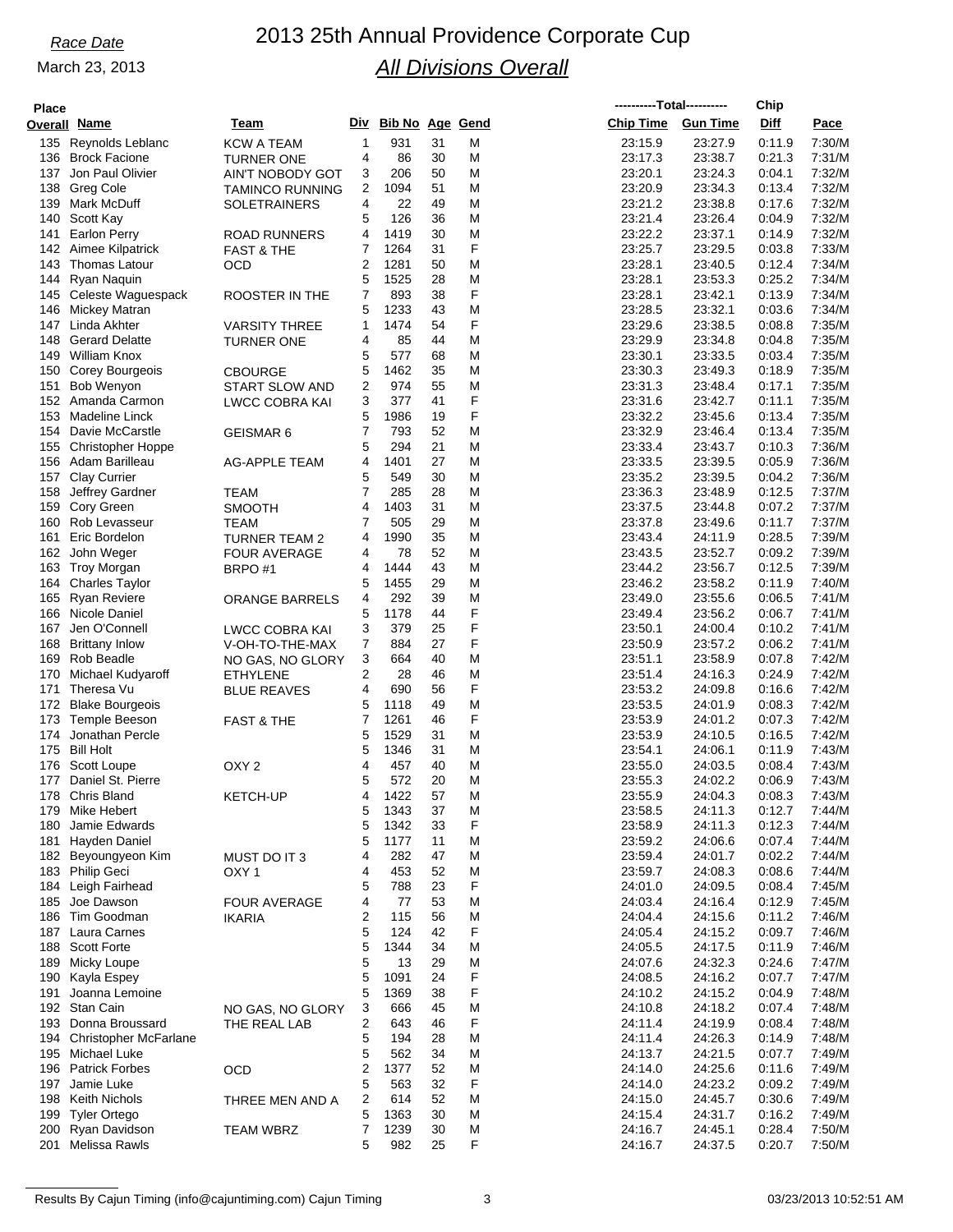| ы<br>.,<br>., |  |
|---------------|--|
|               |  |

| <b>Place</b> |                                          |                                  |                |                        |          |        |                    | ----------Total---------- | Chip             |                  |
|--------------|------------------------------------------|----------------------------------|----------------|------------------------|----------|--------|--------------------|---------------------------|------------------|------------------|
|              | <b>Overall Name</b>                      | Team                             | Div            | <b>Bib No Age Gend</b> |          |        | <b>Chip Time</b>   | <b>Gun Time</b>           | Diff             | Pace             |
|              | 202 Gordon Shamber                       |                                  | 5              | 1442                   | 61       | Μ      | 24:17.7            | 24:27.2                   | 0:09.4           | 7:50/M           |
| 203          | Ragan Richard                            | PHELPS DUNBAR                    | 2              | 1349                   | 45       | F      | 24:18.0            | 24:22.5                   | 0:04.4           | 7:50/M           |
|              | 204 Lee Cantrell                         |                                  | 5              | 207                    | 22       | M      | 24:19.6            | 24:33.8                   | 0:14.1           | 7:51/M           |
| 205          | Deidre Harrington                        | V-OH-TO-THE-MAX                  | 7              | 887                    | 30       | F      | 24:19.7            | 24:30.1                   | 0:10.4           | 7:51/M           |
|              | 206 Carr Thurman                         | <b>SHELL</b>                     | $\overline{7}$ | 791                    | 47       | M      | 24:19.7            | 24:22.6                   | 0:02.8           | 7:51/M           |
| 207          | Darcy Johannsen                          | ARE WE THERE YET                 | 7              | 870                    | 39       | F      | 24:19.7            | 24:33.5                   | 0:13.7           | 7:51/M           |
| 208          | Maria Bowers                             | <b>ROTO ROOTER</b>               | 1              | 653                    | 47       | F      | 24:22.7            | 24:38.4                   | 0:15.6           | 7:52/M           |
| 209          | Ananth                                   |                                  | 5              | 763                    | 28       | M      | 24.23.7            | 24:41.3                   | 0:17.6           | 7:52/M           |
| 210          | Kelly Moore                              |                                  | 5              | 741                    | 27       | F      | 24:24.1            | 24:45.8                   | 0:21.6           | 7:52/M           |
| 211          | Jill Peterson                            | <b>PERFORMANCE</b>               | 7              | 1005                   | 30       | F      | 24:25.8            | 24:48.4                   | 0:22.5           | 7:53/M           |
|              | 212 Preston Rockhold                     |                                  | 5              | 1327                   | 43       | M      | 24:26.2            | 24:54.7                   | 0:28.4           | 7:53/M           |
| 213          | Jeff Mouton                              | <b>GROW LOCAL RUN</b>            | 4              | 1406                   | 44       | M      | 24:29.4            | 24:48.6                   | 0.19.1           | 7:54/M           |
|              | 214 Clint Gautreau                       |                                  | 5              | 510                    | 31       | M      | 24:30.1            | 24:47.3                   | 0:17.2           | 7:54/M           |
| 215          | Amy Tanner                               | ONE MORE MILE                    | 4              | 1289                   | 38       | F      | 24:30.8            | 24:34.7                   | 0:03.8           | 7:54/M           |
|              | 216 Crystal Traylor                      | ROOSTER IN THE                   | 7              | 895                    | 40       | F      | 24:30.9            | 24:44.9                   | 0:13.9           | 7:54/M           |
|              | 217 Kate Sandahl                         | <b>BLAISING GLORY</b>            | 7              | 1249                   | 33       | F      | 24:31.2            | 24:45.3                   | 0:14.1           | 7:55/M           |
| 218          | Julie Fay                                | <b>TEAM DNT - ONE</b>            | $\overline{7}$ | 287                    | 43       | F      | 24:31.3            | 24:44.5                   | 0:13.2           | 7:55/M           |
| 219          | <b>Christine Broussard</b>               | AINT NOBODY GOT                  | 4              | 19                     | 37       | F      | 24:33.2            | 24:41.2                   | 0:07.9           | 7:55/M           |
|              | 220 Lou Fey                              | <b>FAST &amp; THE</b>            | 7              | 1262                   | 55       | M      | 24:33.4            | 24:34.7                   | 0:01.2           | 7:55/M           |
| 221          | Ob Soonthornsima                         | <b>BLUE STREEKERS</b>            | 4              | 699                    | 30       | M      | 24:34.0            | 25:06.3                   | 0:32.2           | 7:55/M           |
|              | 222 Cody Gauthier                        | <b>START SLOW AND</b>            | 2              | 977                    | 24       | M      | 24:34.3            | 24:51.2                   | 0:16.9           | 7:55/M           |
| 223          | David Candler                            |                                  | 4              | 1295                   | 54       | M      | 24:35.0            | 24:44.5                   | 0:09.4           | 7:56/M           |
|              | 224 Isaac Patterson                      |                                  | 5              | 1521                   | 58       | M      | 24:35.7            | 24:52.6                   | 0:16.9           | 7:56/M           |
| 225          | Rebecca Hinton                           | PHELPS DUNBAR                    | 2              | 1350                   | 31       | F      | 24:36.2            | 24:55.9                   | 0:19.6           | 7:56/M           |
| 226          | Stephen Daigle                           |                                  | 5              | 552                    | 52       | M      | 24:36.4            | 24:43.3                   | 0:06.8           | 7:56/M           |
| 227          | James Raynes                             |                                  | 5              | 187                    | 37       | M      | 24:36.7            | 24:41.8                   | 0.05.1           | 7:56/M           |
| 228          | <b>Spencer Colwell</b>                   | <b>CUPCAKE AND</b>               | 3              | 214                    | 25       | M      | 24:36.7            | 25:03.7                   | 0.26.9           | 7:56/M           |
| 229          | Amanda Barre                             | <b>SURFING THE</b>               | 2              | 608                    | 36       | F      | 24:39.2            | 24:56.3                   | 0:17.1           | 7:57/M           |
| 230          | Nancy Kuhlmeier                          |                                  | 5              | 1494                   | 53       | F      | 24:39.2            | 24:46.1                   | 0:06.9           | 7:57/M           |
| 231          | Adrian Ligon                             |                                  | 5              | 1520                   | 38       | M      | 24:39.3            | 24:55.9                   | 0:16.5           | 7:57/M           |
|              | 232 Jeremy Richard                       |                                  | 5              | 1108                   | 40       | M      | 24:41.3            | 24:59.6                   | 0:18.2           | 7:58/M           |
| 233          | Julius Beard                             | AWC, INC #1                      | 2              | 976                    | 32       | M      | 24:41.9            | 24:52.1                   | 0:10.2           | 7:58/M           |
| 234          | John King                                |                                  | 5              | 186                    | 54       | M      | 24:43.2            | 24:50.4                   | 0:07.1           | 7:58/M           |
| 235          | Melissa Lupo                             | ARE WE THERE YET                 | 7              | 868                    | 28       | F      | 24.43.6            | 24:51.6                   | 0:07.9           | 7:58/M           |
| 236          | <b>Chad Hebert</b>                       |                                  | 5              | 1341                   | 36       | M      | 24:46.7            | 25:31.2                   | 0.44.4           | 7:59/M           |
| 237          | Greg Kennedy                             |                                  | 5              | 1329                   | 31       | M      | 24:46.9            | 25:15.2                   | 0:28.2           | 7:59/M           |
|              | 238 Anne Imsick                          | <b>BETTER ONE</b>                | 2              | 1122                   | 27       | F      | 24:47.1            | 24:59.4                   | 0:12.3           | 8:00/M           |
| 239          | Ann Donley                               | <b>BLUE STREEKERS</b>            | 4              | 701                    | 52       | F      | 24:47.2            | 25:23.7                   | 0:36.4           | 8:00/M           |
| 240          | Charles Richardson                       |                                  | 5              | 1510                   | 54       | M      | 24:47.4            | 25:17.3                   | 0:29.8           | 8:00/M           |
| 241          | Rob Krieger                              |                                  | 5              | 1241                   | 28       | M      | 24:48.6            | 25:15.9                   | 0:27.2           | 8:00/M           |
|              | 242 Tim Brant                            |                                  | 5              | 825                    | 29       | M      | 24:49.6            | 27:24.5                   | 2:34.9           | 8:00/M           |
| 243          | Jaubert Ambeau                           | <b>NO NAME</b>                   | 4              | 858                    | 26       | M      | 24:51.9            | 25:02.8                   | 0:10.9           | 8:01/M           |
|              | 244 Jamie Choppin                        | <b>BETWEEN A WALK</b>            | 7              | 1245                   | 26       | F      | 24:56.7            | 25:10.1                   | 0:13.3           | 8:03/M           |
|              | 245 Kenneth Johnson                      | <b>ETHYLENE</b>                  | 2              | 29                     | 51       | M      | 24.56.8            | 25:20.4                   | 0.23.6           | 8:03/M           |
|              | 246 Edward Henriquez                     | <b>LIGHTNING FAST</b>            | 4              | 327                    | 40       | M      | 24:58.3            | 25:11.5                   | 0:13.1           | 8:03/M           |
|              | 247 Piera Chacon                         | <b>BLUE STREEKERS</b>            | 4              | 700                    | 47       | F      | 24:59.8            | 25:33.4                   | 0:33.5           | 8:04/M           |
|              | 248 Karen Mouton                         | <b>LWCC KICKING</b>              | 3              | 399                    | 44       | F      | 25:00.1            | 25:05.9                   | 0:05.7           | 8:04/M           |
|              | 249 Clifford Johnson                     | THREE MEN AND A                  | 2              | 613                    | 53       | M      | 25:01.5            | 25:32.3                   | 0:30.8           | 8:04/M           |
|              | 250 Gregory Stevens                      |                                  | 5              | 82                     | 35       | M      | 25:01.7            | 25:21.6                   | 0:19.8           | 8:04/M           |
|              | 251 Cheryl Ordeneaut                     | <b>WAVES ROLLING IN</b>          | 7              | 626                    | 56       | F      | 25:04.0            | 25:25.8                   | 0:21.8           | 8:05/M           |
|              | 252 Marcia Cotton                        | <b>DOTD ROAD</b>                 | 4              | 847                    | 30       | F      | 25:04.1            | 25:14.1                   | 0:09.9           | 8:05/M           |
|              | 253 Caleb Prejean                        | <b>CHECKIN OUT</b>               | 4              | 1396                   | 38       | M      | 25:06.4            | 25:19.4                   | 0.12.9           | 8:06/M           |
|              | 254 Chris King                           | PACKAGED DEAL                    | 7              | 1994                   | 42       | M      | 25:08.0            | 25:37.5                   | 0.29.4           | 8:06/M           |
|              | 255 Luis Alegria                         |                                  | 5              | 1533                   | 62       | M      | 25:10.5            | 25:28.8                   | 0.18.3           | 8:07/M           |
|              | 256 Sean Grimes                          |                                  | 5              | 1345                   | 27       | M      | 25:11.5            | 25:23.3                   | 0:11.8           | 8:07/M           |
|              | 257 David McDonald                       |                                  | 5              | 94                     | 33       | M      | 25:11.7            | 25:30.4                   | 0:18.6           | 8:07/M           |
|              | 258 Chris Lorlovick                      |                                  | 5              | 1056                   | 43       | M      | 25:12.5            | 25:29.3                   | 0:16.8           | 8:08/M           |
|              | 259 Jeffrey Warrens                      | <b>LWCC KICKING</b>              | 3              | 400                    | 49       | M      | 25:14.2            | 25:33.8                   | 0:19.6           | 8:08/M           |
|              | 260 Frederico Gabriel<br>Jason Alleman   | GEISMAR 6                        | 7<br>3         | 794                    | 34       | M<br>M | 25:15.6            | 26:32.5                   | 1:16.8           | 8:09/M<br>8:09/M |
| 261          |                                          | LWCC MY PACE OR                  |                | 413                    | 43       |        | 25:15.8            | 25:25.5                   | 0:09.7           |                  |
|              | 262 Cory Zeng                            |                                  | 5<br>5         | 260<br>1082            | 18<br>53 | M<br>F | 25:16.4            | 25:28.5<br>25:30.4        | 0:12.1<br>0.12.7 | 8:09/M<br>8:09/M |
|              | 263 Debbie Ellington<br>264 Evan Wilfong |                                  | 5              | 276                    | 16       | M      | 25:17.6<br>25:18.2 | 26:13.7                   | 0.55.4           | 8:10/M           |
|              | 265 Philip Ehrlich                       |                                  | 2              | 1124                   | 39       | M      | 25:19.0            | 25:44.8                   | 0:25.8           | 8:10/M           |
|              | 266 Blaine Courville                     | <b>BETTER ONE</b><br>PERFORMANCE | 7              | 1007                   | 28       | M      | 25:22.9            | 25:45.5                   | 0.22.5           | 8:11/M           |
|              | 267 Arnold Spiers                        | <b>TEAM ALPHA</b>                | 7              | 650                    | 49       | M      | 25:26.9            | 25:59.2                   | 0:32.2           | 8:12/M           |
|              | 268 Michael Stiltner                     | LWCC COBRA KAI                   | 3              | 380                    | 49       | M      | 25:28.1            | 25:38.1                   | 0:09.9           | 8:13/M           |
|              |                                          |                                  |                |                        |          |        |                    |                           |                  |                  |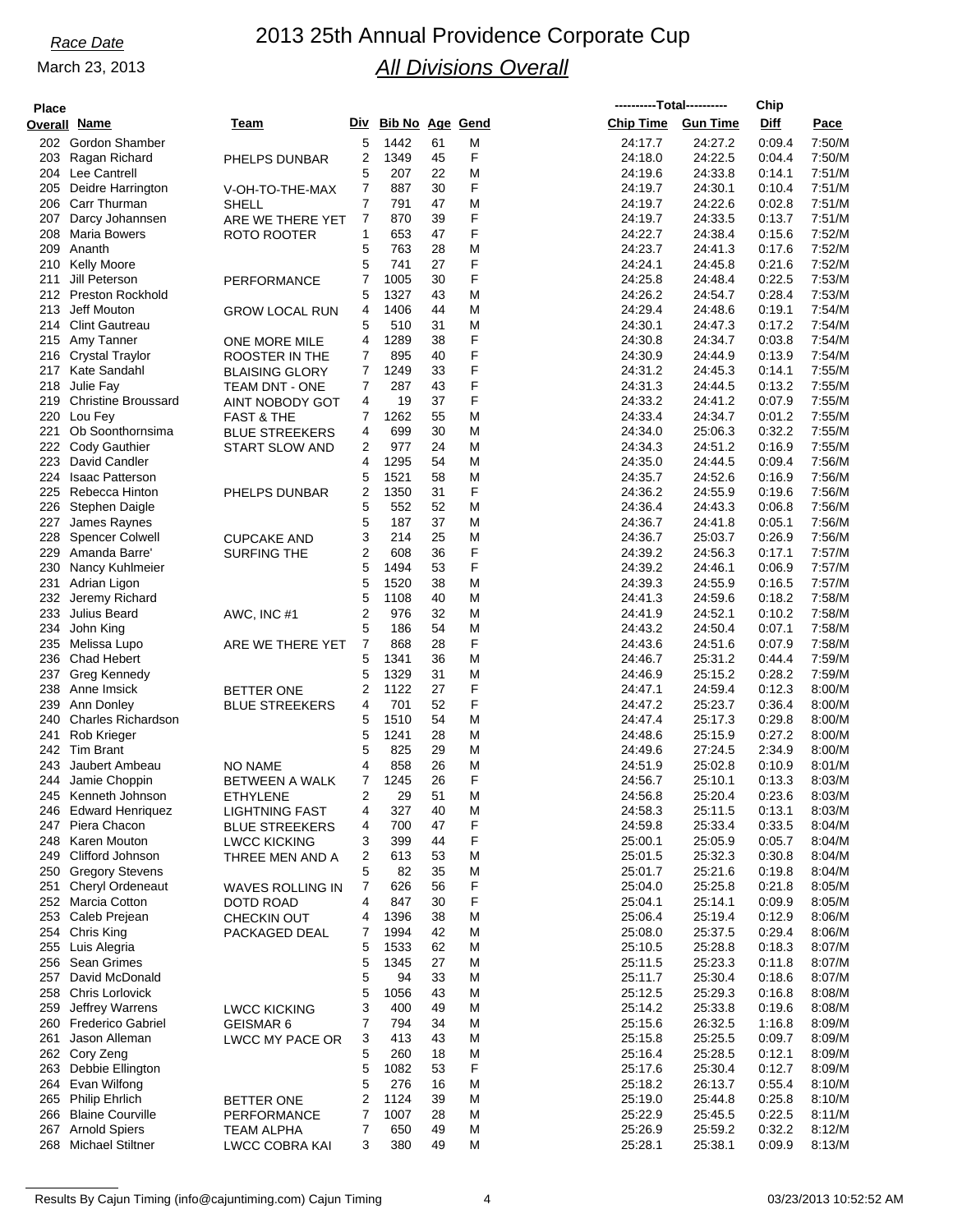# *Race Date* 2013 25th Annual Providence Corporate Cup *All Divisions Overall*

| <b>Place</b> |                                           |                         |                     |                        |          |        |                    | ----------Total---------- | Chip             |                  |
|--------------|-------------------------------------------|-------------------------|---------------------|------------------------|----------|--------|--------------------|---------------------------|------------------|------------------|
|              | <b>Overall Name</b>                       | Team                    | Div                 | <b>Bib No Age Gend</b> |          |        | <b>Chip Time</b>   | <b>Gun Time</b>           | Diff             | Pace             |
|              | 269 Mark Assad                            | <b>KCW B TEAM</b>       | 1                   | 935                    | 24       | M      | 25:28.2            | 25:45.3                   | 0:17.1           | 8:13/M           |
| 270          | Michael Gelpi                             |                         | 5                   | 829                    | 31       | M      | 25:28.2            | 25:47.2                   | 0:18.9           | 8:13/M           |
| 271          | Nancy Cole                                |                         | 5                   | 1075                   | 55       | F      | 25:28.2            | 25:43.9                   | 0:15.6           | 8:13/M           |
|              | 272 Chans Arceneaux                       |                         | 5                   | 534                    | 33       | M      | 25:34.5            | 27:50.4                   | 2:15.9           | 8:15/M           |
| 273          | Mike Lassegne                             | <b>ROTO ROOTER</b>      | 1                   | 1988                   | 39       | M      | 25:34.9            | 26:03.1                   | 0:28.2           | 8:15/M           |
| 274          | <b>Richard Savoie</b>                     | <b>DOTD GREAT</b>       | 4                   | 1002                   | 56       | M      | 25:38.2            | 26:21.2                   | 0:42.9           | 8:16/M           |
| 275          | Oscar Lopez                               |                         | 5                   | 197                    | 40       | M      | 25:40.4            | 25:54.6                   | 0:14.1           | 8:17/M           |
| 276          | <b>Betsy Bombet</b>                       |                         | 5                   | 265                    | 40       | F      | 25:41.4            | 25:55.8                   | 0:14.4           | 8:17/M           |
| 277          | Mike Bueche                               |                         | 4                   | 291                    | 55       | M      | 25:41.5            | 25:58.4                   | 0:16.9           | 8:17/M           |
| 278          | Peter Kim                                 | <b>ORANGE BARRELS</b>   | 7                   | 606                    | 43       | M      | 25:47.5            | 26:21.7                   | 0:34.2           | 8:19/M           |
| 279          | Jason Fatherree                           | <b>CRITERION</b>        | 4                   | 326                    | 30       | M      | 25:47.6            | 25:59.8                   | 0:12.1           | 8:19/M           |
|              |                                           | <b>LIGHTNING FAST</b>   |                     | 633                    | 33       | M      |                    | 25:59.5                   | 0:11.3           | 8:19/M           |
| 280<br>281   | Ryland Wall<br><b>Vic Cross</b>           |                         | 5<br>5              | 1300                   | 55       | M      | 25:48.1            |                           | 0:26.7           | 8:19/M           |
|              | 282 Tina Travis                           |                         | 5                   | 10                     | 41       | F      | 25:48.4            | 26:15.2<br>26:21.9        | 0:32.2           | 8:20/M           |
|              | Kevin Reed                                |                         |                     |                        |          |        | 25:49.6            |                           |                  |                  |
| 283          |                                           | <b>DOTD FERRIES</b>     | 4<br>$\overline{2}$ | 448                    | 33       | M<br>F | 25:50.0            | 26:42.7                   | 0:52.6           | 8:20/M<br>8:21/M |
| 285          | 284 Lauren Tichenor<br><b>Eric Ducote</b> | OCD                     | 5                   | 985<br>709             | 30<br>34 |        | 25:52.7<br>25:53.0 | 26:04.8<br>26:23.9        | 0.12.1<br>0:30.9 | 8:21/M           |
|              |                                           |                         |                     |                        |          | M      |                    |                           |                  |                  |
|              | 286 Clint Laborde                         |                         | 5                   | 134                    | 34       | M      | 25:56.0            | 26:01.7                   | 0:05.7           | 8:22/M<br>8:22/M |
| 287          | Lisanne Chancey                           | <b>CRITERION</b>        | 7                   | 604                    | 31       | F      | 25:56.3            | 26:29.9                   | 0:33.5           | 8:23/M           |
| 288          | Jeffrey Wiegel                            | HERE COMES THE          | 3                   | 669                    | 25       | M      | 25:58.1            | 26:06.7                   | 0:08.5           |                  |
| 289          | <b>Blake Duplechin</b>                    |                         | 5                   | 488                    | 53       | M      | 25:58.6            | 26:05.7                   | 0.07.1           | 8:23/M           |
|              | 290 Susan Kelliher                        |                         | 5                   | 1159                   | 46       | F      | 25:59.0            | 26:24.5                   | 0:25.4           | 8:23/M           |
| 291          | Sanjay Rodrigo                            | TEAM ALPHA              | 7                   | 648                    | 39       | M      | 26:00.4            | 26:34.1                   | 0:33.7           | 8:23/M           |
|              | 292 Joe Reinninger                        | RUN LIKE YOU            | 7                   | 1415                   | 36       | M      | 26:02.0            | 26:33.1                   | 0:31.1           | 8:24/M           |
| 293          | Shannon Holgate                           | <b>CRITERION</b>        | 7                   | 607                    | 37       | F      | 26:03.8            | 26:36.5                   | 0:32.7           | 8:24/M           |
| 294          | Jonathan McCarney                         | THE 4                   | 4                   | 1157                   | 37       | M      | 26:03.8            | 26:27.8                   | 0.23.9           | 8:24/M           |
| 295          | Thomas Taylor                             | ERM02 - PAT'S           | 4                   | 748                    | 29       | M      | 26:03.9            | 27:11.5                   | 1:07.6           | 8:24/M           |
|              | 296 David Imhoff                          |                         | 5                   | 902                    | 27       | M      | 26:04.6            | 26:30.8                   | 0:26.2           | 8:25/M           |
| 297          | Karen Duplechin                           |                         | 5                   | 489                    | 52       | F      | 26:06.2            | 26:06.2                   |                  | 8:25/M           |
| 298          | Jeffrey Phillips                          |                         | 5                   | 1456                   | 30       | M      | 26:08.6            | 26:28.1                   | 0.19.4           | 8:26/M           |
| 299          | Sam Noto                                  | <b>TWISTED BLISTERS</b> | 4                   | 298                    | 50       | M      | 26:10.2            | 26:19.9                   | 0:09.6           | 8:26/M           |
| 300          | Jacob Grice                               |                         | 5                   | 250                    | 11       | M      | 26:11.8            | 27:36.2                   | 1:24.4           | 8:27/M           |
| 301          | Kate Countryman                           |                         | 5                   | 1523                   | 19       | F      | 26:13.0            | 27:03.4                   | 0:50.4           | 8:27/M           |
|              | 302 Tammy Miller                          | <b>LWCC KICKING</b>     | 3                   | 398                    | 42       | F      | 26:13.5            | 26:31.4                   | 0:17.9           | 8:27/M           |
| 303          | Donnovan Mabile                           | <b>TURNER TEAM 2</b>    | 4                   | 1991                   | 42       | M      | 26:13.6            | 26:18.2                   | 0:04.5           | 8:27/M           |
|              | 304 Gabe Puccio                           | <b>CRITERION</b>        | 7                   | 605                    | 33       | M      | 26:15.5            | 26:48.7                   | 0:33.2           | 8:28/M           |
| 305          | Jim Strathe                               | OXY <sub>1</sub>        | 4                   | 455                    | 51       | M      | 26:16.3            | 26:43.6                   | 0:27.3           | 8:28/M           |
| 306          | Jon Helluin                               |                         | 5                   | 14                     | 53       | M      | 26:19.4            | 26:43.1                   | 0.23.6           | 8:29/M           |
| 307          | Jeff Henze                                | AINT NOBODY GOT         | 4                   | 20                     | 35       | M      | 26:20.0            | 26:34.9                   | 0:14.8           | 8:30/M           |
| 308          | Delos Turner                              | <b>DOTD FERRIES</b>     | 4                   | 450                    | 42       | M      | 26:25.2            | 27:17.1                   | 0:51.8           | 8:31/M           |
| 309          | <b>Hudson Lemoine</b>                     |                         | 5                   | 1370                   | 44       | M      | 26:25.3            | 26:40.8                   | 0:15.5           | 8:31/M           |
| 310          | Jeff Kirkman                              |                         | 5                   | 88                     | 37       | M      | 26:25.4            | 26:44.6                   | 0:19.2           | 8:31/M           |
|              | 311 Karen Hagendorfer                     |                         | 5                   | 1463                   | 57       | F      | 26:25.5            | 26:40.2                   | 0:14.6           | 8:31/M           |
|              | 312 Lance Glaser                          | PERFORMANCE             | 7                   | 1008                   | 26       | M      | 26:26.2            | 26:49.4                   | 0:23.1           | 8:32/M           |
|              | 313 Christopher Jones                     |                         | 5                   | 947                    | 35       | M      | 26:27.2            | 27:02.2                   | 0:34.9           | 8:32/M           |
|              | 314 Scott Anderson                        | HOW COMPSUITE IT        | 2                   | 856                    | 42       | M      | 26:32.1            | 26:50.8                   | 0.18.6           | 8:34/M           |
|              | 315 Amy Troxler                           |                         | 5                   | 154                    | 32       | F      | 26:33.2            | 27:04.2                   | 0:30.9           | 8:34/M           |
|              | 316 Jonathan Kobe                         | <b>KETCH-UP</b>         | 4                   | 1425                   | 32       | M      | 26:36.6            | 26:52.1                   | 0.15.5           | 8:35/M           |
|              | 317 Heath Bourgoyne                       |                         | 4                   | 353                    | 29       | M      | 26:37.8            | 27:01.6                   | 0.23.8           | 8:35/M           |
|              | 318 Bob Demeulenaere                      |                         | 4                   | 1292                   | 48       | M      | 26:38.3            | 26:46.7                   | 0:08.3           | 8:35/M           |
|              | 319 Karen Bordelon                        |                         | 5                   | 833                    | 32       | F      | 26:39.6            | 27:08.1                   | 0.28.4           | 8:36/M           |
|              | 320 Stefany Achee                         | HOT MESS 2.0            | 7                   | 889                    | 24       | F      | 26:40.7            | 27:01.4                   | 0.20.7           | 8:36/M           |
| 321          | Nathan Britt                              | <b>DNRS FLATLINERS</b>  | 7                   | 873                    | 34       | M      | 26:40.7            | 27:22.9                   | 0:42.1           | 8:36/M           |
|              | 322 Brett Miller                          |                         | 5                   | 755                    | 26       | M      | 26:41.7            | 26:54.8                   | 0:13.1           | 8:36/M           |
|              | 323 Alyssa Landry                         |                         | 5                   | 1314                   | 31       | F      | 26:41.8            | 26:51.5                   | 0.09.6           | 8:36/M           |
|              | 324 David Pearce                          |                         | 5                   | 1393                   | 28       | M      | 26:42.7            | 27:42.9                   | 1:00.1           | 8:37/M           |
|              | 325 George Cunningham                     |                         | 5                   | 1358                   | 49       | M      | 26:42.8            | 27:12.2                   | 0.29.4           | 8:37/M           |
|              | 326 A.j. Thibodeaux                       | <b>GROW LOCAL RUN</b>   | 4                   | 1409                   | 39       | M      | 26:44.2            | 27:03.6                   | 0:19.3           | 8:37/M           |
|              | 327 Terry Gautreau                        |                         | 5                   | 509                    | 54       | M      | 26:45.6            | 27:04.4                   | 0.18.8           | 8:38/M           |
|              | 328 Celeste Shelley                       |                         | 5                   | 575                    | 31       | F      | 26:46.2            | 27:30.9                   | 0.44.6           | 8:38/M           |
|              | 329 Van Bush                              | <b>ASSURANCE</b>        | 2                   | 1337                   | 46       | M      | 26:46.4            | 26:58.1                   | 0:11.7           | 8:38/M           |
|              | 330 Melanie Curtin                        | <b>ASSURANCE</b>        | 2                   | 1336                   | 34       | F      | 26:47.6            | 26:58.1                   | 0:10.4           | 8:38/M           |
| 331          | <b>Donald Spansel</b>                     | OXY <sub>3</sub>        | 4                   | 462                    | 45       | M      | 26:47.8            | 27:15.2                   | 0.27.3           | 8:38/M           |
|              | 332 Jon Bradley                           | THE LONG RUN            | 4                   | 334                    | 50       | M      | 26:48.3            | 27:09.8                   | 0.21.5           | 8:39/M           |
|              | 333 Jason Smith                           |                         | 5                   | 1506                   | 34       | M      | 26:48.7            | 27:57.2                   | 1:08.4           | 8:39/M           |
|              | 334 Dale Cox                              |                         | 5                   | 1322                   | 52       | M      | 26:51.7            | 28:10.6                   | 1:18.8           | 8:40/M           |
|              | 335 Savasia Sanders                       |                         | 5                   | 363                    | 16       | F      | 26:53.0            | 27:07.4                   | 0.14.4           | 8:40/M           |

Results By Cajun Timing (info@cajuntiming.com) Cajun Timing 5 03/23/2013 10:52:53 AM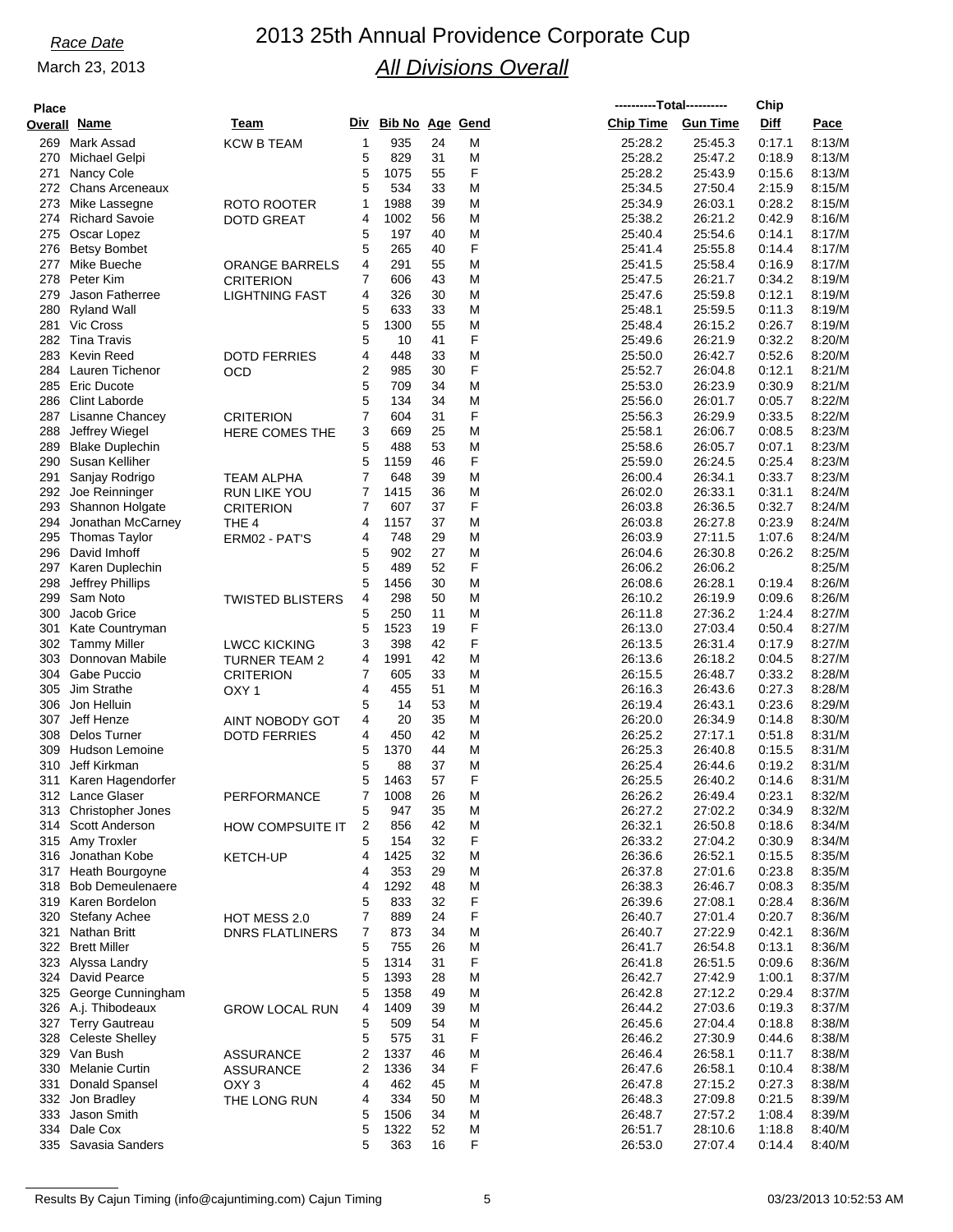| <b>Place</b> |                                            |                                         |                |                        |          |        | ----------Total---------- |                    | Chip             |                  |
|--------------|--------------------------------------------|-----------------------------------------|----------------|------------------------|----------|--------|---------------------------|--------------------|------------------|------------------|
|              | Overall Name                               | Team                                    | Div            | <b>Bib No Age Gend</b> |          |        | <b>Chip Time</b>          | <b>Gun Time</b>    | Diff             | Pace             |
| 336          | Lynn Reynolds                              | BLUE BY 4                               | 4              | 710                    | 48       | F      | 26:54.9                   | 27:28.2            | 0:33.2           | 8:41/M           |
|              | 337 Amy Bounds                             | ERM01 - SCOTTY'S                        | 4              | 752                    | 28       | F      | 26:55.0                   | 27:19.7            | 0:24.6           | 8:41/M           |
|              | 338 Brandon McKinney                       | PRECAST PRISSY                          | 7              | 65                     | 26       | M      | 26:55.1                   | 27:44.3            | 0:49.1           | 8:41/M           |
| 339<br>340   | Allyson Broberg<br>Fred Neal               |                                         | 5<br>5         | 12<br>1518             | 24<br>62 | F<br>M | 26:56.0<br>26:59.3        | 27:20.9<br>27:01.6 | 0.24.8<br>0:02.2 | 8:41/M<br>8:42/M |
| 341          | Mark Lacy                                  | <b>CP Triple Threat</b>                 | $\mathbf{1}$   | 1530                   | 46       | M      | 26:59.5                   | 27:08.2            | 0:08.7           | 8:42/M           |
|              | 342 David East                             | SHELL PECTIN                            | 4              | 322                    | 34       | M      | 26:59.6                   | 27:33.1            | 0:33.5           | 8:42/M           |
| 343          | Belinda Smith                              | <b>CP Triple Threat</b>                 | 1              | 1528                   | 42       | F      | 27:01.6                   | 27:09.1            | 0.07.4           | 8:43/M           |
|              | 344 Patrick Hobbin                         | NO GAS, NO GLORY                        | 3              | 665                    | 30       | Μ      | 27:02.4                   | 27:37.1            | 0.34.6           | 8:43/M           |
|              | 345 Richard Wolff                          | KCW B TEAM                              | 1              | 933                    | 28       | M      | 27:05.4                   | 27:23.8            | 0.18.4           | 8:44/M           |
| 346          | Radwane Taylor                             | <b>SRIRACHA</b>                         | 5              | 953                    | 37       | M      | 27:05.9                   | 27:28.7            | 0.22.8           | 8:44/M           |
| 347<br>348   | Kayla Kimmel<br><b>Tim Kimmel</b>          |                                         | 5<br>5         | 248<br>247             | 29<br>27 | F<br>M | 27:05.9<br>27:06.5        | 27:44.9<br>27:45.3 | 0:38.9<br>0:38.8 | 8.44/M<br>8:45/M |
| 349          | Josh Booty                                 | THE 4                                   | 4              | 1156                   | 34       | M      | 27:07.4                   | 27:16.2            | 0.08.8           | 8:45/M           |
| 350          | <b>Shelley Simmons</b>                     | <b>HAULIN IT</b>                        | 7              | 596                    | 46       | F      | 27:10.0                   | 27:25.8            | 0:15.7           | 8.46/M           |
| 351          | <b>Patrick Moore</b>                       | ERM02 - PAT'S                           | 4              | 746                    | 57       | M      | 27:10.7                   | 27:34.3            | 0.23.6           | 8:46/M           |
|              | 352 Brent Rasberry                         |                                         | 5              | 659                    | 24       | F      | 27:12.0                   | 27:50.8            | 0.38.8           | 8:46/M           |
| 353          | Mark Vornkahl                              | <b>BRSCR</b>                            | 7              | 1316                   | 55       | M      | 27:13.0                   | 27:31.7            | 0:18.7           | 8:47/M           |
|              | 354 Scott Tassin                           |                                         | 5              | 574                    | 31       | M      | 27:13.9                   | 27:59.8            | 0:45.9           | 8:47/M           |
| 355<br>356   | <b>Ashley Murphy</b><br>Jennifer Sims      |                                         | 5<br>5         | 66<br>184              | 21<br>31 | F<br>F | 27:14.0<br>27:15.6        | 27:54.5<br>27:47.5 | 0.40.4<br>0:31.8 | 8:47/M<br>8:47/M |
| 357          | Jason Cooper                               |                                         | 5              | 15                     | 39       | M      | 27:16.2                   | 27:35.7            | 0:19.5           | 8:48/M           |
|              | 358 Amber Delapasse                        | HERE COMES THE                          | 3              | 670                    | 32       | F      | 27:16.8                   | 28:04.6            | 0:47.7           | 8.48/M           |
| 359          | Joe Brou                                   |                                         | 5              | 1951                   | 49       | M      | 27:17.1                   | 27:29.8            | 0:12.7           | 8:48/M           |
|              | 360 Alvin Stewart                          | <b>RUNOVATORS</b>                       | 4              | 642                    | 52       | M      | 27:18.8                   | 27:47.5            | 0.28.6           | 8:48/M           |
| 361          | Melissa Musso                              | <b>BLUE BLAZE</b>                       | 4              | 704                    | 33       | F      | 27:19.2                   | 27:51.1            | 0:31.8           | 8:49/M           |
|              | 362 Brian Badinger                         | <b>BLUE BLAZE</b>                       | 4              | 703                    | 41       | M      | 27:19.6                   | 27:51.5            | 0.31.8           | 8:49/M           |
|              | 363 Andrew Lopez                           | THE REAL LAB                            | 2              | 646                    | 33       | M<br>F | 27:19.9                   | 27:36.2            | 0:16.2           | 8:49/M           |
| 365          | 364 Kimberly Sanders<br>Randal St. Pierre  | LWCC MY PACE OR                         | 3<br>5         | 416<br>573             | 47<br>49 | M      | 27:21.1<br>27:21.4        | 27:35.7<br>27:58.8 | 0.14.6<br>0.37.3 | 8:49/M<br>8:49/M |
| 366          | Mike Bellocq                               | AGONY OF DA FEET                        | 2              | 965                    | 24       | M      | 27:25.2                   | 27:42.5            | 0:17.2           | 8.51/M           |
| 367          | Lisa Verret                                | <b>KETCH-UP</b>                         | 4              | 1423                   | 40       | F      | 27:29.1                   | 28:05.5            | 0.36.4           | 8:52/M           |
|              | 368 Carol Rousseau                         | AWC, INC #1                             | $\overline{2}$ | 970                    | 47       | F      | 27:29.4                   | 27:34.1            | 0:04.7           | 8:52/M           |
| 369          | Nicole Decker                              | <b>TURNER TEAM 2</b>                    | 4              | 1992                   | 35       | F      | 27:29.6                   | 27:34.1            | 0:04.5           | 8:52/M           |
| 370          | Angela Leonards                            |                                         | 5              | 199                    | 32       | F      | 27:30.8                   | 29:03.4            | 1:32.6           | 8:52/M           |
| 371          | Alexis Escobedo                            | SHELL SHOCKERS                          | 7              | 344                    | 23       | M      | 27:33.0                   | 27:55.1            | 0.22.1           | 8:53/M           |
| 372<br>373   | Mark Caponegro<br>Jaemie Serrano           | <b>TEAM DNT - ONE</b>                   | 5<br>7         | 1280<br>289            | 26<br>32 | M<br>F | 27:33.5<br>27:34.4        | 28:02.5<br>28:04.1 | 0:28.9<br>0.29.6 | 8:53/M<br>8:54/M |
|              | 374 Chelsea Hendrick                       | HOT MESS 2.0                            | 7              | 890                    | 27       | F      | 27:35.0                   | 27:56.3            | 0:21.3           | 8:54/M           |
| 375          | Megan Duet                                 | HOT MESS 2.0                            | 7              | 888                    | 26       | F      | 27:35.7                   | 27:57.2            | 0.21.4           | 8:54/M           |
|              | 376 Thomas Pinckard                        | OXY <sub>4</sub>                        | 4              | 467                    | 35       | Μ      | 27:37.2                   | 27:54.3            | 0:17.1           | 8:55/M           |
| 377          | <b>Robert Patin</b>                        | <b>BETTER ONE</b>                       | 2              | 1123                   | 29       | M      | 27:39.1                   | 28:05.5            | 0.26.4           | 8:55/M           |
|              | 378 Philip Leblanc                         |                                         | 5              | 1296                   | 19       | M      | 27:39.7                   | 28:04.6            | 0.24.8           | 8:55/M           |
| 379<br>380   | Miranda Tanner<br>Karen Miller             | <b>RUNOVATORS</b>                       | 4<br>4         | 641<br>797             | 30<br>40 | F<br>F | 27:40.3<br>27:42.4        | 28:08.6<br>28:18.4 | 0:28.2<br>0:35.9 | 8:55/M<br>8:56/M |
| 381          | Kelley Pojton                              |                                         | 5              | 660                    | 33       | F      | 27:42.6                   | 28:22.8            | 0:40.2           | 8:56/M           |
|              | 382 Jarred Franklin                        |                                         | 5              | 1481                   | 18       | M      | 27:46.9                   | 27:58.7            | 0:11.7           | 8:57/M           |
|              | 383 Grant Landrum                          |                                         | 5              | 137                    | 29       | M      | 27:51.6                   | 28:06.8            | 0:15.2           | 8:59/M           |
|              | 384 Randy Roussell                         | PHELPS DUNBAR                           | 2              | 1351                   | 56       | M      | 27:56.7                   | 28:32.8            | 0:36.1           | 9:01/M           |
|              | 385 Francine Francois                      |                                         | 5              | 189                    | 48       | F      | 27:56.7                   | 28:46.1            | 0:49.4           | 9:01/M           |
|              | 386 Harry Anderson                         | OXY <sub>3</sub>                        | 4              | 460                    | 53       | M      | 27:58.0                   | 28:42.7            | 0:44.7           | 9:01/M           |
|              | 387 Carolyn Neyland<br>388 Russ Charbonnet | OXY <sub>5</sub>                        | 7<br>3         | 470<br>441             | 48<br>30 | F<br>M | 27:58.0<br>27:58.9        | 28:41.4<br>28:15.9 | 0:43.3<br>0:16.9 | 9:01/M<br>9:01/M |
|              | 389 Gary Devall                            | <b>LWCC TWISTED</b><br>OXY <sub>2</sub> | 4              | 456                    | 50       | M      | 28:00.3                   | 28:44.1            | 0:43.8           | 9:02/M           |
| 390          | Jenny Wu                                   | <b>BLUE STREEKERS</b>                   | 4              | 702                    | 52       | F      | 28:00.7                   | 28:32.6            | 0:31.8           | 9:02/M           |
| 391          | Amanda West                                | OXY <sub>2</sub>                        | 4              | 459                    | 51       | F      | 28:02.1                   | 28:44.1            | 0:41.9           | 9:03/M           |
|              | 392 Eddie Acosta                           | HERE COMES THE                          | 3              | 668                    | 43       | M      | 28:02.4                   | 28:39.1            | 0.36.6           | 9:03/M           |
|              | 393 Kelley Lambert                         | OXY <sub>5</sub>                        | 7              | 469                    | 47       | F      | 28:04.2                   | 28:47.6            | 0:43.4           | 9:03/M           |
|              | 394 Laurie Soigner                         | <b>BLUE SOUTHERN</b>                    | $\overline{7}$ | 681                    | 36       | F      | 28:04.8                   | 28:39.3            | 0.34.4           | 9:03/M           |
|              | 395 Gary Lacombe                           | SHELL GEISMAR                           | 4              | 356                    | 54       | M<br>F | 28:05.0                   | 28:42.3            | 0:37.3           | 9:04/M           |
|              | 396 Nicole Gould<br>397 David Kennison     | <b>ROAD RUNNERS</b>                     | 5<br>4         | 177<br>1420            | 38<br>35 | M      | 28:05.2<br>28:06.8        | 28:36.6<br>29:00.1 | 0:31.4<br>0:53.2 | 9:04/M<br>9:04/M |
| 398          | Jeffrey Skinn                              | SHELL PECTIN                            | 4              | 324                    | 27       | Μ      | 28:07.2                   | 29:04.4            | 0.57.1           | 9:04/M           |
|              | 399 Bart Lambert                           | OXY <sub>5</sub>                        | 7              | 468                    | 50       | M      | 28:09.2                   | 28:53.6            | 0.44.4           | 9:05/M           |
| 400          | Doug Guidry                                | <b>RAGIN CAJUNS</b>                     | $\overline{7}$ | 1232                   | 40       | M      | 28:09.3                   | 29:46.3            | 1:36.9           | 9:05/M           |
| 401          | Jodi Pylant                                |                                         | 5              | 1168                   | 22       | F      | 28:10.2                   | 28:35.7            | 0:25.5           | 9:05/M           |
|              | 402 Amanda Robinson                        |                                         | 5              | 768                    | 27       | F      | 28:10.3                   | 29:04.1            | 0:53.8           | 9:05/M           |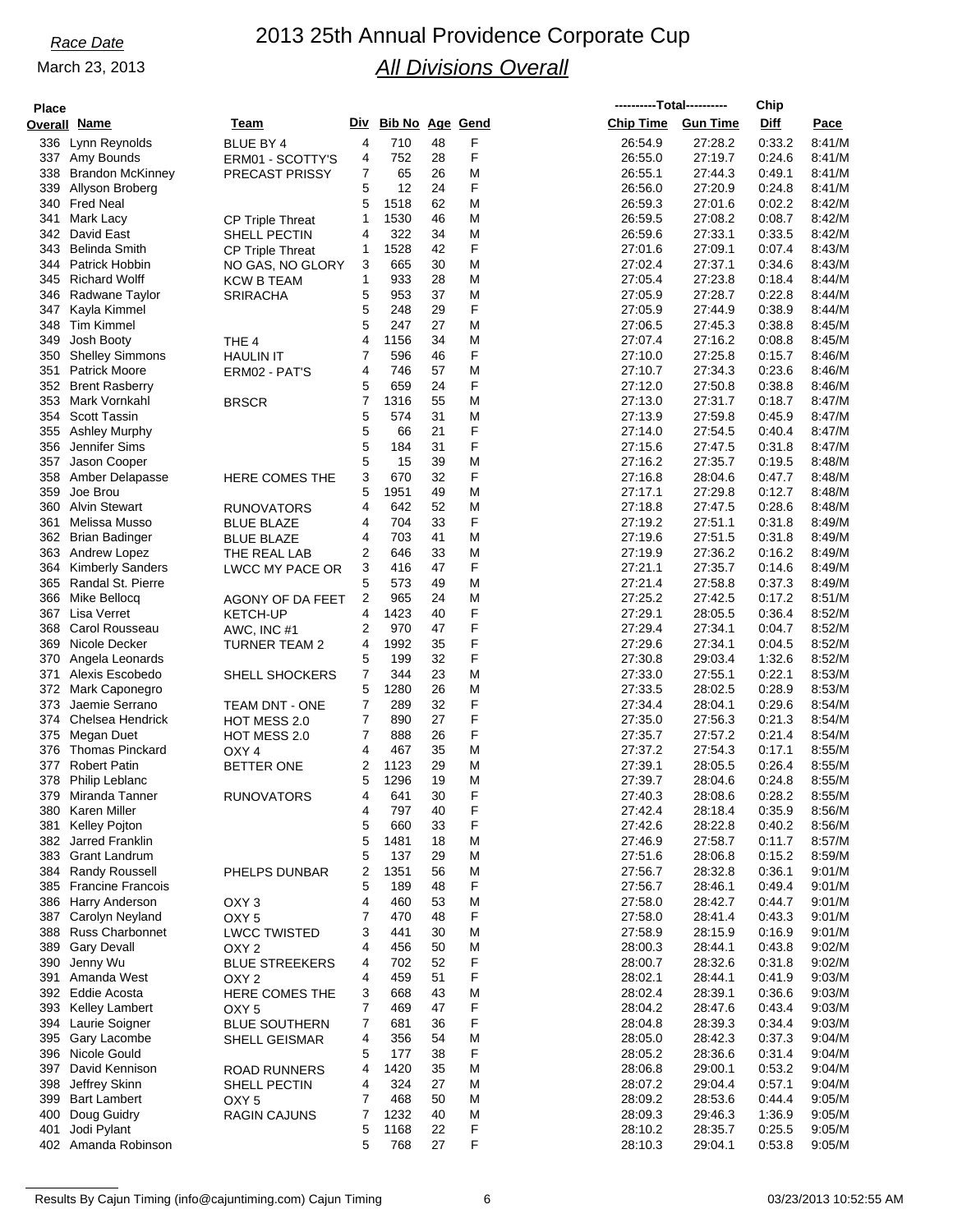## *Race Date* 2013 25th Annual Providence Corporate Cup *All Divisions Overall*

**----------Total----------**

**Chip**

| <b>Place</b> |                                         |                       |                |                     |          |        |                    | ----------Total---------- | Chip             |                  |
|--------------|-----------------------------------------|-----------------------|----------------|---------------------|----------|--------|--------------------|---------------------------|------------------|------------------|
|              | Overall Name                            | Team                  |                | Div Bib No Age Gend |          |        | <b>Chip Time</b>   | <b>Gun Time</b>           | Diff             | Pace             |
|              | 403 Darrin Jones                        |                       | 5              | 1043                | 43       | M      | 28:13.3            | 29:20.7                   | 1:07.3           | 9:06/M           |
| 404          | <b>Troy Franks</b>                      | <b>GEISMAR 1</b>      | 7              | 307                 | 57       | M      | 28:13.4            | 28:47.2                   | 0:33.7           | 9:06/M           |
| 405          | Vince Cannatella                        | <b>START SLOW AND</b> | 2              | 979                 | 45       | M      | 28:14.3            | 28:19.1                   | 0:04.7           | 9:06/M           |
| 406          | <b>Philip Harrell</b>                   |                       | 5              | 1297                | 30       | M      | 28:15.0            | 28:47.6                   | 0:32.6           | 9:07/M           |
| 407          | Johanna Vcal                            | I B PRO FUN           | 7              | 882                 | 30       | F      | 28:17.8            | 28:38.5                   | 0.20.7           | 9:07/M           |
| 408          | Philip Leblanc Sr                       |                       | 5              | 1299                | 50       | M      | 28:19.6            | 28:44.8                   | 0:25.2           | 9:08/M           |
| 409          | Mark Fay                                | TEAM DNT - ONE        | 7              | 288                 | 52       | М      | 28:21.2            | 28:34.6                   | 0:13.4           | 9:09/M           |
|              | 410 Trey Lambert                        | PRECAST PRISSY        | 7              | 64                  | 22       | M      | 28:23.0            | 29:11.7                   | 0:48.6           | 9:09/M           |
| 411          | Daniel McKnight                         | <b>LWCC KICKING</b>   | 3              | 397                 | 39       | M      | 28:26.2            | 29:07.4                   | 0:41.2           | 9:10/M           |
|              | 412 Celeste Waguespack                  | <b>BLUE SOUTHERN</b>  | 7              | 682                 | 37       | F      | 28:27.2            | 29:01.6                   | 0.34.4           | 9:11/M           |
| 413          | Marcia Weger                            | <b>FOUR AVERAGE</b>   | 4              | 79                  | 50       | F      | 28:32.1            | 29:01.4                   | 0:29.3           | 9:12/M           |
|              | 414 Chris Wilson                        | HERE COMES THE        | 3              | 671                 | 46       | M      | 28:34.7            | 29:24.3                   | 0:49.6           | 9:13/M           |
| 415          | Philippe Langlois                       | AGONY OF DA FEET      | 2              | 981                 | 42       | M      | 28:35.0            | 28:53.7                   | 0.18.7           | 9:13/M           |
| 416          | Greg Messina                            |                       | 5              | 201                 | 55       | M      | 28:36.1            | 29:02.7                   | 0:26.6           | 9:14/M           |
|              | 417 Loretta Bodi                        | <b>PRECAST PRISSY</b> | 7              | 60                  | 31       | F      | 28:36.4            | 30:26.1                   | 1:49.6           | 9:14/M           |
|              | 418 Corey Eues                          | BLUE BY 4             | 4              | 691                 | 42       | M      | 28:37.2            | 28:57.1                   | 0:19.9           | 9:14/M           |
| 419          | Lonnie Smith                            | <b>TEAM ALPHA</b>     | 7              | 649                 | 29       | M      | 28:37.5            | 29:10.5                   | 0:32.9           | 9:14/M           |
|              | 420 Nicholas Dee                        |                       | 5              | 1243                | 34       | M      | 28:37.9            | 29:05.6                   | 0:27.7           | 9:14/M           |
| 421          | Rosa Flores                             |                       | 5              | 1242                | 33       | F      | 28:37.9            | 29:05.4                   | 0.27.4           | 9:14/M           |
|              | 422 Genevievie Procell                  |                       | 5              | 708                 | 33       | F      | 28:38.4            | 29:33.6                   | 0:55.1           | 9:14/M           |
|              | 423 Caleb Soileau                       | BLUE BY U             | 4              | 697                 | 30       | M      | 28:38.8            | 28:57.4                   | 0.18.6           | 9:14/M           |
|              | 424 Lilly Fontenot                      | <b>START SLOW AND</b> | 2              | 975                 | 30       | F      | 28:40.3            | 28:59.8                   | 0:19.4           | 9:15/M           |
|              | 425 Corie Hebert                        |                       | 5              | 1227                | 46       | F      | 28:41.5            | 29:15.8                   | 0:34.2           | 9:15/M           |
|              | 426 Vy Nguyen                           | NGUYENING!            | 7              | 878                 | 29       | M      | 28:42.4            | 28:58.1                   | 0:15.7           | 9:15/M           |
| 427          | Sandra Escobedo                         | <b>SHELL SHOCKERS</b> | 7              | 345                 | 40       | F      | 28:47.7            | 29:08.5                   | 0:20.7           | 9:17/M           |
|              | 428 Cody Dufour                         | HOT MESS 2.0          | 7              | 891                 | 23       | M      | 28:49.8            | 29:11.1                   | 0:21.3           | 9:18/M           |
| 429          | Sandra Conrad                           | <b>FOUR AVERAGE</b>   | 4              | 76                  | 57       | F      | 28:52.7            | 29:23.1                   | 0:30.4           | 9:19/M           |
| 430          | Mattias Lijeberg                        | <b>BLUE BLT</b>       | 4              | 683                 | 42       | Μ      | 28:53.3            | 29:27.5                   | 0:34.2           | 9:19/M           |
| 431          | David Cullen                            |                       | 5              | 1225                | 34       | M      | 28:54.3            | 29:42.9                   | 0.48.5           | 9:19/M           |
|              | 432 Allen Strebel                       |                       | 5              | 1169                | 44       | M      | 28:55.4            | 29:28.7                   | 0:33.3           | 9:20/M           |
| 433          | Eric Crain                              | SHAKE, RATTLE, &      | 7              | 1268                | 33       | М      | 28:55.7            | 29:45.5                   | 0:49.7           | 9:20/M           |
| 434          | <b>Benjamin Landry</b>                  |                       | 5              | 1226                | 39       | M      | 28:55.8            | 29:43.1                   | 0:47.2           | 9:20/M           |
|              | 435 Susan Landry                        |                       | 5              | 1181                | 54       | F      | 28:57.8            | 29:05.7                   | 0:07.9           | 9:20/M           |
|              | 436 Michael Marsh                       | TEAM WBRZ             |                | 1237                | 58       | M      | 28:59.2            | 29:26.2                   | 0.26.9           | 9:21/M           |
|              | 437 Larry East                          |                       | 5              | 1163                | 50       | M      | 29:00.1            | 29:17.6                   | 0:17.4           | 9:21/M           |
| 438          | <b>Charles McGirt</b>                   | <b>GEISMAR 3</b>      | 7              | 312                 | 52       | M      | 29:00.8            | 29:26.3                   | 0:25.4           | 9:21/M           |
| 439          | Jaclyn Tubre                            | <b>HAULIN' IT</b>     | 7              | 1996                | 30       | F      | 29:01.3            | 29:34.2                   | 0.32.8           | 9:22/M           |
| 440          | Ken Yurik                               | <b>GEISMAR 5</b>      | $\overline{7}$ | 317                 | 68       | M      | 29:01.5            | 29:35.4                   | 0:33.8           | 9:22/M           |
| 441          | Joshua Higginbotham                     |                       | 5              | 1109                | 29       | M      | 29:03.8            | 29:22.2                   | 0:18.4           | 9:22/M           |
|              | 442 Johnny Moors                        | MUST DO IT 3          | 4              | 283                 | 36       | M      | 29:05.5            | 29:41.2                   | 0:35.7           | 9:23/M           |
|              | 443 Matthew Robinson                    | <b>BLAISING GLORY</b> | 7              | 1252                | 42       | M      | 29:05.9            | 29:35.3                   | 0.29.4           | 9:23/M           |
| 444          | <b>Charles Bopp</b>                     | ERM01 - SCOTTY'S      | 4              | 750                 | 55       | M      | 29:06.6            | 29:29.4                   | 0:22.7           | 9:23/M           |
| 445          | <b>Brandon Terrance</b>                 | <b>BLUE BLT</b>       | 4              | 686                 | 39       | M      | 29:08.8            | 29:47.3                   | 0:38.5           | 9:24/M           |
|              | 446 Misty Evans                         |                       | 5              | 767                 | 34       | F      | 29:09.4            | 30:04.7                   | 0:55.3           | 9:24/M           |
|              | 447 Laura Naden                         | <b>BETTER TWO</b>     | 2              | 1125                | 45       | F      | 29:09.5            | 29:36.9                   | 0.27.3           | 9:24/M           |
|              | 448 Allie Thurman                       | SHELL                 | 7              | 792                 | 17       | F      | 29:11.6            | 29:34.2                   | 0:22.6           | 9:25/M           |
|              | 449 Dean Folse                          | RUN LIKE YOU          | 7              | 1416                | 42       | M      | 29:14.6            | 29:54.5                   | 0:39.9           | 9:26/M           |
|              | 450 Gladys Green                        | <b>ETHYLENE</b>       | 2              | 30                  | 55       | F      | 29:16.5            | 29:30.8                   | 0:14.3           | 9:26/M           |
|              | 451 Ashley Van Dreumel                  | <b>BETTER TWO</b>     | 2              | 1128                | 40       | F      | 29:19.1            | 29:45.6                   | 0.26.4           | 9:27/M           |
|              | 452 Greg Owens                          |                       | 5              | 1437                | 48       | M      | 29:20.6            | 29:43.6                   | 0:22.9           | 9:28/M           |
|              | 453 Gene Stevens                        |                       | 5              | 1984                | 31       | M      | 29:21.0            | 30:08.7                   | 0:47.7           | 9:28/M           |
|              | 454 Heather Crain                       | SHAKE, RATTLE, &      | 7              | 1267                | 33       | F      | 29:21.6            | 30:11.4                   | 0.49.8           | 9:28/M           |
|              | 455 Susannah Bing                       |                       | 5              | 989                 | 39       | F      | 29:22.7            | 29:50.3                   | 0:27.6           | 9:28/M           |
|              | 456 Ron Monce                           | ROOSTER IN THE        | 7              | 892                 | 66       | M      | 29:23.1            | 29:42.7                   | 0:19.5           | 9:29/M           |
|              | 457 Ben Templet                         | AMINES TO AN END      | 4              | 53                  | 34       | M      | 29.23.3            | 32:13.9                   | 2:50.6           | 9:29/M           |
|              | 458 Stephen Brunet                      | BLUE BY U             | 4              | 695                 | 56       | M      | 29:23.5            | 29:54.7                   | 0:31.1           | 9:29/M           |
|              | 459 Dee Dee Kilby                       |                       | 5              | 1387                | 28       | F      | 29:23.7            | 30:45.2                   | 1:21.4           | 9:29/M           |
|              | 460 Mark Goodson                        |                       | 5              | 996                 | 33       | M      | 29:24.6            | 29:51.3                   | 0.26.6           | 9:29/M           |
| 461          | Jay Hoppe                               | <b>LWCC 8 TRACKS</b>  | 3              | 366                 | 57       | M      | 29:26.7            | 30:09.1                   | 0.42.4           | 9:30/M           |
|              | 462 Shannon Duplessis                   | SRIRACHA              | 5              | 954                 | 38       | F      | 29:26.9            | 29:49.5                   | 0.22.5           | 9:30/M           |
|              | 463 Lindsey Holland<br>464 Kim Thickman |                       | 5              | 905<br>980          | 23<br>38 | F<br>F | 29:28.7<br>29:29.5 | 29:54.1<br>29:34.7        | 0:25.3<br>0:05.1 | 9:30/M<br>9:31/M |
|              | 465 Steve Capps                         | AGONY OF DA FEET      | 2<br>4         |                     |          |        | 29:29.8            |                           |                  |                  |
| 466          | Jenny Seagraves                         | SHELL GEISMAR         | 7              | 357<br>102          | 55<br>48 | M<br>F | 29:30.3            | 30:55.6<br>31:11.2        | 1:25.7<br>1:40.8 | 9:31/M<br>9:31/M |
|              | 467 Joshua Bertaut                      | HAPPY FEET            | 5              | 1514                | 37       | M      | 29:32.8            | 30:30.3                   | 0:57.5           | 9:32/M           |
| 468          | Jamie Bertaut                           |                       | 5              | 1515                | 32       | F      | 29:33.2            | 30:29.9                   | 0:56.7           | 9:32/M           |
|              | 469 Donnie Thymes                       |                       | 5              | 96                  | 39       | Μ      | 29:33.3            | 30:29.9                   | 0:56.5           | 9:32/M           |
|              |                                         |                       |                |                     |          |        |                    |                           |                  |                  |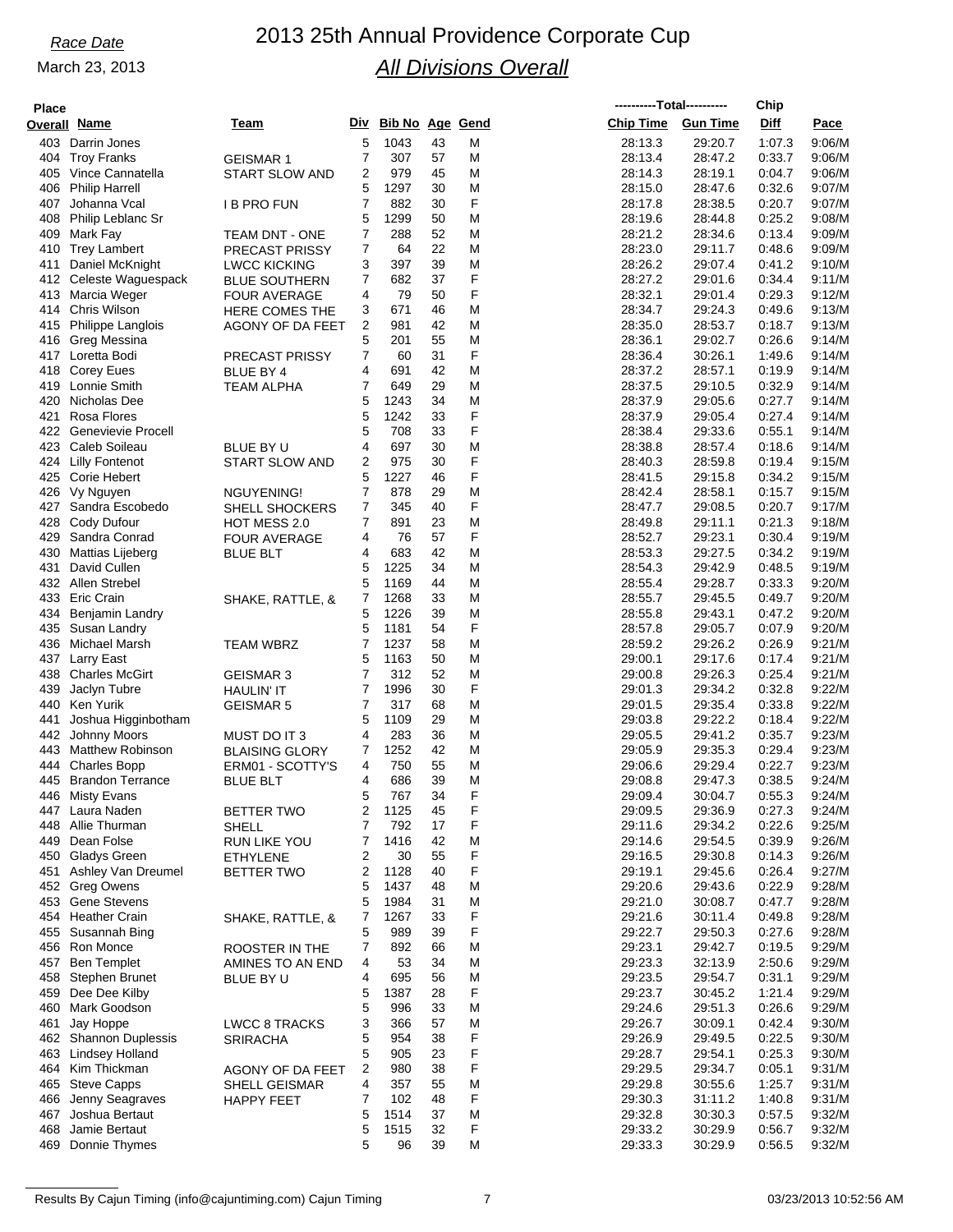# *Race Date* 2013 25th Annual Providence Corporate Cup *All Divisions Overall*

| <b>Place</b> |                            |                         |                |                        |    |   |                  | ----------Total---------- | Chip   |        |
|--------------|----------------------------|-------------------------|----------------|------------------------|----|---|------------------|---------------------------|--------|--------|
|              | Overall Name               | Team                    | Div            | <b>Bib No Age Gend</b> |    |   | <b>Chip Time</b> | <b>Gun Time</b>           | Diff   | Pace   |
|              | 470 Evin Beck              | <b>LWCC PIMP MY</b>     | 5              | 417                    | 25 | M | 29:34.0          | 30:15.7                   | 0:41.6 | 9:32/M |
| 471          | Geoff Wilson               |                         | 5              | 99                     | 31 | M | 29:35.0          | 30:00.8                   | 0.25.8 | 9:33/M |
| 472          | <b>Todd Burdette</b>       | <b>ROAD RUNNERS</b>     | 4              | 1418                   | 49 | M | 29:36.7          | 30:16.1                   | 0:39.3 | 9:33/M |
| 473          | <b>Toni Cardinal</b>       | BLUE BY U               | 4              | 698                    | 44 | F | 29:40.2          | 29:59.0                   | 0:18.7 | 9:34/M |
|              | 474 Achilles Williams      |                         | 5              | 1222                   | 46 | M | 29:41.5          | 30:40.1                   | 0:58.5 | 9:35/M |
| 475          | Theresa Millet             |                         | 5              | 1019                   | 50 | F | 29:44.2          | 30:22.7                   | 0:38.5 | 9:35/M |
| 476          | Jonathan Morris            |                         | 5              | 590                    | 42 | M | 29:45.5          | 30:46.8                   | 1:01.3 | 9:36/M |
|              |                            |                         | 4              |                        |    |   |                  |                           |        |        |
| 477          | Gordon Bell                | <b>BLUE BLT</b>         |                | 684                    | 36 | M | 29:46.7          | 30:31.6                   | 0.44.8 | 9.36/M |
| 478          | Darius Williams            | <b>GEISMAR 3</b>        | 7              | 313                    | 40 | M | 29:49.4          | 30:22.1                   | 0:32.6 | 9:37/M |
| 479          | <b>Robert Schexnailder</b> | OXY <sub>2</sub>        | 4              | 458                    | 24 | M | 29:51.4          | 30:31.1                   | 0:39.7 | 9:38/M |
| 480          | Larry Musgrove             | ROTO ROOTER             | 1              | 1987                   | 42 | M | 29:51.9          | 30:21.3                   | 0.29.4 | 9:38/M |
| 481          | <b>Eric Carter</b>         |                         | 5              | 1080                   | 39 | M | 29:52.8          | 30:08.3                   | 0:15.5 | 9:38/M |
|              | 482 Adam Werth             |                         | 5              | 122                    | 43 | M | 29.53.0          | 30:24.8                   | 0:31.8 | 9:38/M |
| 483          | <b>Gary Ellington</b>      | <b>TAMINCO RUNNING</b>  | 2              | 1095                   | 56 | M | 29:54.7          | 30:08.1                   | 0:13.4 | 9:39/M |
|              | 484 Roxan Kraft            |                         | 4              | 796                    | 49 | F | 29:54.7          | 30:28.9                   | 0.34.1 | 9:39/M |
| 485          | Li Chao                    |                         | 5              | 722                    | 58 | F | 29:55.5          | 30:35.8                   | 0:40.2 | 9:39/M |
| 486          | <b>Bethany Imhoff</b>      |                         | 5              | 901                    | 25 | F | 29:56.5          | 30:21.7                   | 0.25.1 | 9:39/M |
|              | 487 Karen Doty             | OXY <sub>4</sub>        | 4              | 466                    | 50 | F | 29:58.1          | 31:00.5                   | 1:02.4 | 9:40/M |
| 488          | Amy King                   | PACKAGED DEAL           | 7              | 1993                   | 49 | F | 30:01.1          | 30:01.1                   |        | 9:41/M |
| 489          | Lee Anne Frederick         |                         | 5              | 188                    | 52 | F | 30:01.2          | 30:52.8                   | 0:51.5 | 9.41/M |
| 490          | Barbara Lamb               |                         | 5              | 805                    | 37 | F | 30:02.0          | 30:42.6                   | 0:40.5 | 9.41/M |
| 491          | Dodie McCune               | THE REAL LAB            | $\overline{2}$ | 644                    | 25 | F | 30:04.0          | 30:21.1                   | 0:17.1 | 9:42/M |
| 492          | Jonathan Smith             |                         | 5              | 8                      | 39 | M | 30:06.3          | 30:25.6                   | 0:19.3 | 9.43/M |
|              | 493 Bud Portwood           | MUST DO IT 3            | 4              | 284                    | 49 | M | 30:07.0          | 30:39.9                   | 0:32.9 | 9.43/M |
|              | 494 Hunter Hicks           | AMINES TO AN END        | 4              | 51                     | 23 | M | 30:07.8          | 30:22.5                   | 0:14.6 | 9.43/M |
|              | 495 David Vavrek           | <b>TEAM</b>             | 7              | 506                    | 51 | M | 30:08.3          | 30:20.3                   | 0:11.9 | 9:43/M |
| 496          | Joyce Gravois              | ERM02 - PAT'S           | 4              | 749                    | 23 | F | 30:08.3          | 31:15.5                   | 1:07.1 | 9.43/M |
|              | 497 Karla Allen            | <b>ORANGE BARRELS</b>   | 4              | 290                    | 33 | F | 30:10.3          | 31:03.2                   | 0.52.8 | 9:44/M |
| 498          | Luke Lee                   | <b>PRIMETIME</b>        | 2              | 637                    | 55 | M | 30:10.7          | 30:52.5                   | 0:41.8 | 9.44/M |
| 499          | Justin Schexnayder         | <b>CUPCAKE AND</b>      | 3              | 216                    | 26 | M | 30:11.1          | 30:38.9                   | 0:27.8 | 9:44/M |
|              | 500 Christopher Adams      |                         | 5              | 1063                   | 33 | M | 30:11.1          | 31:11.1                   | 0:59.9 | 9:44/M |
| 501          | <b>Emily Marks</b>         |                         | 5              | 473                    | 17 | F | 30:11.6          | 30:51.5                   | 0:39.9 | 9.44/M |
|              | 502 Angie Marks            |                         | 5              | 23                     | 47 | F | 30:12.0          | 30:51.7                   | 0:39.6 | 9:45/M |
| 503          | Michelle Ducharme          |                         | 5              | 1064                   | 33 | F | 30:12.1          | 31:11.8                   | 0:59.7 | 9:45/M |
|              | 504 Ataru Sangu            |                         | 5              | 1505                   | 62 | M | 30:14.2          | 31:21.1                   | 1:06.9 | 9:45/M |
| 505          | Sarah Rainey               |                         | 5              | 1011                   | 27 | F | 30:17.7          | 31:22.2                   | 1:04.5 | 9:46/M |
| 506          | Judy Hebert                |                         | 5              | 1101                   | 61 | F | 30:20.3          | 31:07.7                   | 0:47.4 | 9.47/M |
|              | 507 Lisa Doyle             | LWCC MY PACE OR         | 3              | 414                    | 39 | F | 30:21.0          | 30:52.7                   | 0:31.7 | 9.47/M |
| 508          | Phillippa Kohn             | ERM01 - SCOTTY'S        | 4              | 753                    | 27 | F | 30:21.7          | 30:46.2                   | 0:24.5 | 9.47/M |
| 509          | Mark Weeks                 | NO SPEED ZONE           | 4              | 1413                   | 44 | F | 30:21.8          | 31:14.5                   | 0.52.6 | 9.47/M |
| 510          | Alida Arceneaux            |                         | 5              | 535                    | 32 | F | 30:21.9          | 32:38.4                   | 2:16.4 | 9.47/M |
| 511          | Eric Vonastern             |                         | 5              | 1009                   | 37 | M | 30:22.0          | 30:45.4                   | 0.23.4 | 9:48/M |
|              | 512 Kristen Kraus          | <b>MAKING WAVES</b>     | 2              | 617                    | 29 | F | 30:22.0          | 30:45.2                   | 0.23.1 | 9.48/M |
|              | 513 Brad Giacona           |                         | 5              | 1508                   | 30 | M | 30:24.9          | 30:33.3                   | 0.08.4 | 9:48/M |
| 514          | Julius Hebert              |                         | 5              | 711                    | 41 | M | 30:25.0          | 31:00.4                   | 0.35.4 | 9:49/M |
|              | 515 Randy Gautreaux        |                         | 4              | 351                    | 43 | M | 30:25.2          |                           | 0.24.6 | 9:49/M |
|              |                            |                         |                |                        |    |   |                  | 30:49.9                   |        |        |
|              | 516 John Elmore            | THE LONG RUN            | 4              | 336                    | 26 | M | 30:26.9          | 31:41.4                   | 1:14.5 | 9:49/M |
|              | 517 Abby McMasters         | COOK MOORE 3            | 1              | 843                    | 37 | F | 30:30.5          | 31:06.5                   | 0:35.9 | 9:50/M |
|              | 518 Brooke Hodde           |                         | 5              | 90                     | 24 | F | 30:32.5          | 31:44.4                   | 1:11.9 | 9:51/M |
|              | 519 Pamela Posster         | NO GAS, NO GLORY        | 3              | 667                    | 46 | F | 30:32.7          | 31:22.1                   | 0:49.4 | 9:51/M |
| 520          | Carol Noto                 | <b>TWISTED BLISTERS</b> | 4              | 297                    | 48 | F | 30:32.7          | 31:02.5                   | 0.29.7 | 9:51/M |
| 521          | <b>Brett Mason</b>         |                         | 5              | 168                    | 45 | M | 30:32.7          | 31:24.2                   | 0.51.4 | 9:51/M |
|              | 522 Alexis Martin          | COOK MOORE 2            | 1              | 840                    | 31 | F | 30:32.8          | 31:06.5                   | 0:33.6 | 9:51/M |
|              | 523 Renee Kidder           | <b>ASSURANCE</b>        | 2              | 1338                   | 36 | F | 30:33.0          | 30:44.7                   | 0:11.7 | 9:51/M |
|              | 524 Kenny Desselle         |                         | 5              | 1339                   | 29 | M | 30:34.1          | 30:45.6                   | 0:11.5 | 9:52/M |
|              | 525 Lauren Marcel          | THE 4                   | 4              | 1154                   | 29 | F | 30:34.5          | 30:58.5                   | 0.23.9 | 9:52/M |
|              | 526 Michelle Nichols       |                         | 5              | 632                    | 42 | F | 30:37.1          | 30:59.2                   | 0.22.1 | 9:53/M |
|              | 527 Cyndi Petrilak         | <b>KCW A TEAM</b>       | 1              | 932                    | 48 | F | 30:37.7          | 30:55.4                   | 0:17.7 | 9:53/M |
|              | 528 Casey Laborde          |                         | 5              | 1985                   | 28 | M | 30:40.9          | 31:17.1                   | 0:36.2 | 9:54/M |
| 529          | Stephanie Hanses           |                         | 5              | 657                    | 29 | F | 30:40.9          | 31:17.1                   | 0.36.1 | 9:54/M |
| 530          | <b>Randy Grice</b>         | <b>DOWN UNDER</b>       | 3              | 220                    | 42 | M | 30:42.3          | 32:06.2                   | 1:23.9 | 9:54/M |
| 531          | Natalie Howell             |                         | 5              | 1390                   | 46 | F | 30:44.6          | 31:08.5                   | 0.23.8 | 9:55/M |
|              | 532 Clayton Decoteau       |                         | 5              | 111                    | 52 | M | 30:46.8          | 30:56.4                   | 0.09.6 | 9:55/M |
|              | 533 Chris Galloway         | <b>TURNER TEAM 2</b>    | 4              | 1989                   | 41 | M | 30:46.8          | 31:15.2                   | 0.28.4 | 9:55/M |
|              | 534 Michelle Johnson       | OXY 3                   | 4              | 461                    | 46 | F | 30:47.8          | 31:51.3                   | 1:03.5 | 9:56/M |
| 535          | Janice Burdette            | <b>BETTER TWO</b>       | 2              | 1127                   | 61 | F | 30:49.9          | 31:18.6                   | 0:28.7 | 9:56/M |
|              | 536 Cecil Moore            | <b>TEAM ALPHA</b>       | 7              | 647                    | 51 | M | 30:50.3          | 31:23.1                   | 0.32.8 | 9:57/M |

Results By Cajun Timing (info@cajuntiming.com) Cajun Timing 8 03/23/2013 10:52:57 AM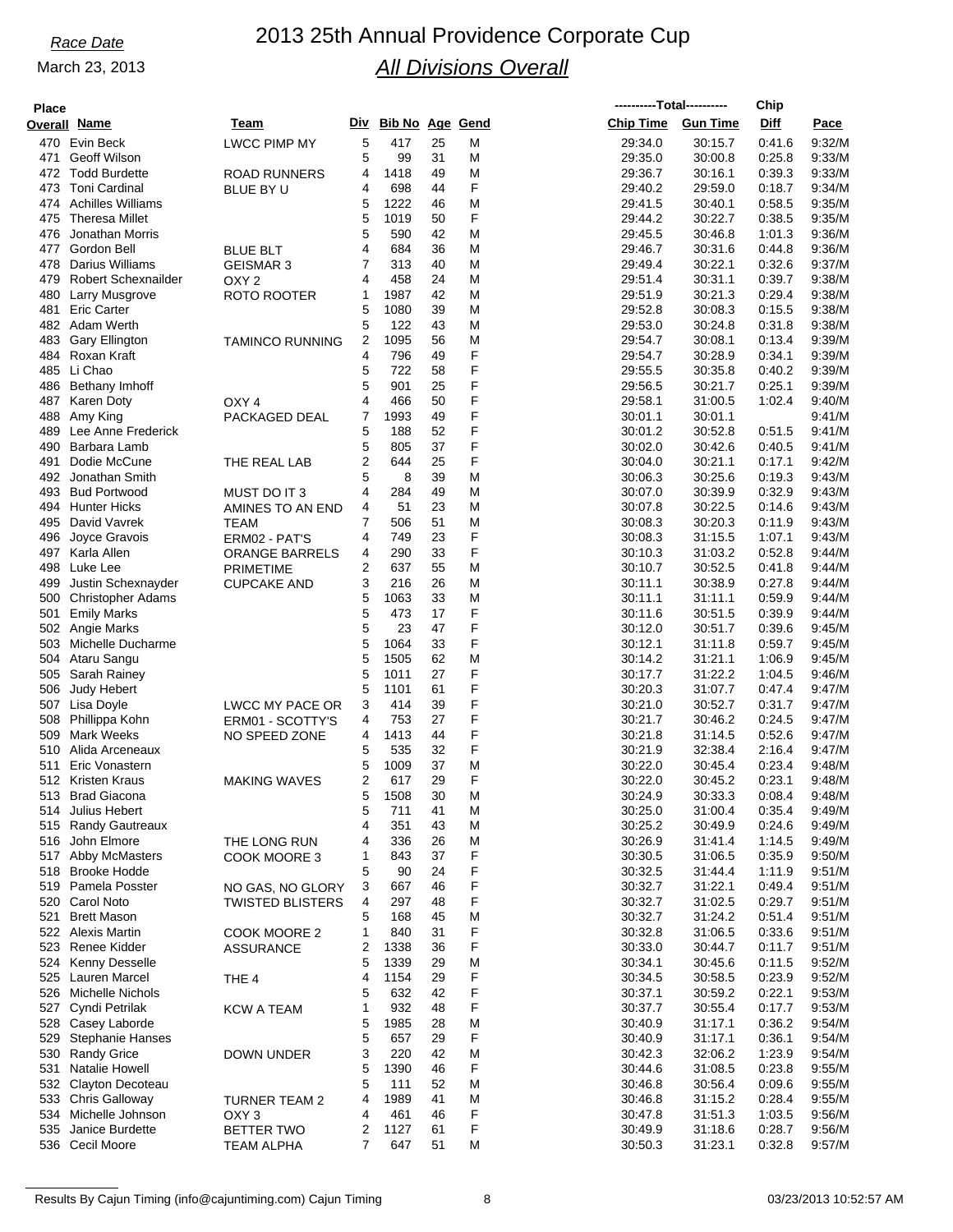| <b>Place</b> |                                           |                       |                |                        |          |        | ----------Total---------- |                    | Chip             |                           |
|--------------|-------------------------------------------|-----------------------|----------------|------------------------|----------|--------|---------------------------|--------------------|------------------|---------------------------|
|              | Overall Name                              | Team                  | Div            | <b>Bib No Age Gend</b> |          |        | <b>Chip Time</b>          | <b>Gun Time</b>    | Diff             | Pace                      |
|              | 537 David Honeycutt                       | AGONY OF DA FEET      | $\overline{2}$ | 978                    | 53       | M      | 30:51.2                   | 31:25.4            | 0:34.1           | 9:57/M                    |
| 538          | Shannon Cocreham                          | <b>I B PRO FUN</b>    | 7              | 883                    | 31       | F      | 30:53.6                   | 31:37.2            | 0.43.6           | 9:58/M                    |
| 539          | Abby Duhe                                 | <b>IB PRO FUN</b>     | 7              | 881                    | 24       | F<br>F | 30:54.1                   | 31:37.2            | 0:43.1           | 9:58/M                    |
| 541          | 540 Pam Shaffer<br>Lorry Perry            | SMOOTH                | 4<br>5         | 1405<br>1531           | 50<br>62 | F      | 30:56.0<br>30:58.4        | 31:35.1<br>31:34.1 | 0:39.1<br>0:35.6 | 9:59/M<br>9:59/M          |
|              | 542 Debbie Garrett                        | <b>SISTERS WITH</b>   | 7              | 676                    | 53       | F      | 30:58.8                   | 31:50.7            | 0:51.8           | 9:59/M                    |
|              | 543 Natalie Istre                         | BETWEEN A WALK        | 7              | 1247                   | 27       | F      | 31:00.4                   | 31:49.9            | 0:49.4           | 10:00/M                   |
| 544          | John Gaiennie                             |                       | 5              | 770                    | 57       | M      | 31:01.8                   | 31:49.1            | 0:47.3           | 10:00/M                   |
| 545          | Mike Loden                                |                       | 5              | 123                    | 65       | M      | 31:03.2                   | 31:35.2            | 0:31.9           | 10:01/M                   |
|              | 546 Carmel Acosta                         | <b>SISTERS WITH</b>   | 7              | 679                    | 35       | F      | 31:06.5                   | 31:53.5            | 0:46.9           | 10:02/M                   |
|              | 547 Latisha Fleming<br>548 Joshua Aldous  | <b>BLUE BY 4</b>      | 4<br>5         | 692<br>195             | 39<br>30 | F<br>M | 31:06.7<br>31:08.0        | 31:46.2<br>31:21.7 | 0:39.4<br>0:13.6 | 10:02/M<br>10:03/M        |
| 549          | Yousheng Zeng                             |                       | 5              | 258                    | 53       | M      | 31:08.6                   | 31:23.1            | 0:14.5           | 10:03/M                   |
|              | 550 Victor Rodriguez                      | SHELL GEISMAR         | 4              | 358                    | 40       | M      | 31:12.2                   | 32:41.4            |                  | 1:29.2 10:04/M            |
| 551          | Linh Tran                                 | <b>BETTER TWO</b>     | 2              | 1126                   | 32       | M      | 31:12.7                   | 31:42.6            | 0:29.9           | 10:04/M                   |
|              | 552 Joshua Renard                         |                       | 5              | 101                    | 29       | M      | 31:13.2                   | 32:09.8            | 0:56.6           | 10:04/M                   |
|              | 553 Vickie King                           |                       | 5              | 162                    | 50       | F      | 31:14.4                   | 31:53.1            | 0:38.6           | 10:05/M                   |
|              | 554 Mindy Brant<br>555 Paul Rester        |                       | 5<br>5         | 826<br>91              | 33<br>47 | F<br>M | 31:16.0<br>31:17.5        | 33:36.5<br>32:01.9 | 2:20.4<br>0:44.4 | 10:05/M<br>10:05/M        |
|              | 556 Sandra Rester                         |                       | 5              | 92                     | 44       | F      | 31:18.2                   | 32:01.9            | 0:43.7           | 10:06/M                   |
|              | 557 Zach Martin                           |                       | 5              | 761                    | 31       | M      | 31:19.9                   | 31:51.3            | 0:31.4           | 10:06/M                   |
| 558          | Terry Landry                              | NO SPEED ZONE         | 4              | 1412                   | 34       | M      | 31:21.7                   | 32:10.9            | 0:49.1           | 10:07/M                   |
|              | 559 Cordell Key                           | <b>BLUE BY U</b>      | 4              | 696                    | 37       | M      | 31:22.2                   | 31:22.2            |                  | 10:07/M                   |
|              | 560 Torey Tubre                           | <b>HAULIN IT</b>      | 7              | 595                    | 39       | M      | 31:23.9                   | 31:56.6            | 0:32.6           | 10:07/M                   |
| 561          | Meena Gangula                             |                       | 5              | 1391                   | 28       | F      | 31:24.9                   | 31:42.3            | 0:17.4           | 10:08/M                   |
|              | 562 Ashlie Dehner                         | <b>LWCC TWISTED</b>   | 3              | 443                    | 36       | F      | 31:26.2                   | 31:42.1            | 0:15.9           | 10:08/M                   |
| 564          | 563 Jenny Fu<br><b>Emily Grey</b>         | <b>BRIDGE RUNNERS</b> | 4<br>5         | 477<br>191             | 47<br>38 | F<br>F | 31:27.5<br>31:34.0        | 32:48.6<br>32:13.3 | 1:21.1<br>0:39.3 | 10:09/M<br>10:11/M        |
| 565          | <b>Brian Reed</b>                         |                       | 5              | 1282                   | 43       | M      | 31:38.3                   | 32:33.2            | 0:54.9           | 10:12/M                   |
|              | 566 Nancy O'Malley                        |                       | 5              | 1158                   | 65       | F      | 31:38.7                   | 31:48.8            | 0:10.1           | 10:12/M                   |
|              | 567 Carey Coxe                            | <b>TURTLES ON THE</b> | 4              | 727                    | 45       | M      | 31:39.9                   | 33:26.9            | 1:46.9           | 10:13/M                   |
|              | 568 Teri Ducote                           |                       | 5              | 474                    | 39       | F      | 31:45.0                   | 32:25.2            | 0:40.1           | 10:15/M                   |
| 569          | Brenda Goff                               | TMB BR                | 7              | 1497                   | 52       | F      | 31:46.0                   | 33:01.6            | 1:15.6           | 10:15/M                   |
|              | 570 Aimee Alumbaugh                       | ROOSTER IN THE        | 7              | 894                    | 42       | F      | 31:46.0                   | 32:06.7            | 0:20.7           | 10:15/M                   |
| 571          | Evan Burns<br>572 Andy Bush               | ERM03 - HANNAH'S      | 4<br>5         | 744<br>518             | 23<br>40 | F<br>M | 31:47.8<br>31:48.6        | 32:54.5<br>32:16.4 | 1:06.6<br>0:27.7 | 10:15/M<br>10:15/M        |
| 573          | Jan Grenfell                              | <b>ORANGE BARRELS</b> | 4              | 293                    | 53       | F      | 31:51.4                   | 32:27.4            | 0:35.9           | 10:16/M                   |
|              | 574 Jessica Freeman                       | <b>PRECAST PRISSY</b> | 7              | 61                     | 25       | F      | 31:51.5                   | 33:41.1            | 1:49.6           | 10:16/M                   |
|              | 575 Stephen Le Blanc                      |                       | 5              | 1513                   | 77       | M      | 31:53.0                   | 32:43.7            | 0.50.6           | 10:17/M                   |
| 576          | Kyle Rickards                             | <b>LWCC LIVE LONG</b> | 3              | 411                    | 24       | M      | 31:54.6                   | 32:54.1            | 0:59.5           | 10:17/M                   |
| 577          | Michele Calandro                          |                       | 5              | 721                    | 59       | F      | 31:55.3                   | 32:38.5            | 0:43.2           | 10:18/M                   |
| 578          | Paige Mayeux<br>579 Rhonda Loy            |                       | 5<br>5         | 165<br>830             | 21<br>40 | F<br>F | 31:56.2                   | 32:49.3<br>32:37.2 | 0:53.1<br>0:40.7 | 10:18/M<br>10:18/M        |
| 580          | <b>Tracy Folse</b>                        | <b>RUN LIKE YOU</b>   |                | 1417                   | 38       | F      | 31:56.4<br>31:57.3        | 32:37.5            | 0:40.1           | 10:18/M                   |
| 581          | Geoff Jorgensen                           | <b>LWCC LIVE LONG</b> | 3              | 409                    | 38       | M      | 31:57.8                   | 32:56.6            | 0:58.7           | 10:18/M                   |
|              | 582 Jeanne Prieto                         |                       | 5              | 720                    | 43       | F      | 32:00.3                   | 32:35.3            | 0:34.9           | 10:19/M                   |
|              | 583 Emily Anderson                        |                       | 5              | 952                    | 29       | F      | 32:01.6                   | 32:37.3            |                  | 0:35.6 10:20/M            |
|              | 584 Selimar Rubero                        | <b>LIGHTNING FAST</b> | 4              | 328                    | 34       | F      | 32:02.2                   | 32:55.1            | 0:52.8           | 10:20/M                   |
|              | 585 Mike Gaubert                          | <b>GEISMAR 2</b>      | 7              | 302                    | 61       | M      | 32:02.4                   | 32:54.9            |                  | 0:52.5 10:20/M            |
|              | 586 Erin Donnelly<br>587 Sarah Collins    |                       | 5<br>5         | 1024<br>928            | 31<br>28 | F<br>F | 32:03.5<br>32:03.6        | 33:10.2            | 1:06.7           | 10:20/M<br>0:39.2 10:20/M |
|              | 588 Aaron Bayham                          | <b>PROVIDENCE</b>     | 7              | 36                     | 28       | M      | 32:08.0                   | 32:42.9<br>33:04.2 | 0:56.1           | 10:22/M                   |
| 589          | Jamie Smith                               | COOK MOORE 1          | 1              | 835                    | 28       | F      | 32:08.0                   | 32:42.5            |                  | 0:34.4 10:22/M            |
|              | 590 Travis Moore                          | ERM02 - PAT'S         | 4              | 747                    | 28       | M      | 32:10.0                   | 32:31.4            |                  | 0:21.4 10:23/M            |
| 591          | Michael Aguirre                           | ERM03 - HANNAH'S      | 4              | 745                    | 31       | M      | 32:11.7                   | 32:34.1            |                  | 0:22.4 10:23/M            |
|              | 592 Patricia Delpit                       | <b>LWCC KOOL KATS</b> | 7              | 402                    | 44       | F      | 32:12.1                   | 32:54.8            | 0.42.6           | 10:23/M                   |
|              | 593 Mark Neyland                          | OXY <sub>5</sub>      | 7              | 471                    | 49       | M      | 32:14.6                   | 33:00.5            |                  | 0:45.8 10:24/M            |
|              | 594 Connie Atkinson<br>595 Patrick Mickal |                       | 5              | 160                    | 54<br>39 | F<br>M | 32:17.3<br>32:17.5        | 32:57.4<br>32:39.4 | 0:40.1           | 10:25/M<br>10:25/M        |
|              | 596 Jessica Watson                        | <b>MAKING WAVES</b>   | 2<br>5         | 618<br>777             | 28       | F      | 32:17.7                   | 33:03.7            | 0:21.8<br>0:45.9 | 10:25/M                   |
|              | 597 Dana Blackburn                        | <b>MAKING WAVES</b>   | 2              | 616                    | 50       | F      | 32:18.4                   | 32:41.2            | 0:22.7           | 10:25/M                   |
|              | 598 Joe Willis                            | NO NAME               | 4              | 860                    | 57       | M      | 32:18.5                   | 32:43.2            | 0:24.6           | 10:25/M                   |
|              | 599 Ann Wills                             | <b>NO NAME</b>        | 4              | 861                    | 53       | F      | 32:18.6                   | 32:43.1            |                  | 0:24.4 10:25/M            |
|              | 600 Susan Cretin                          | <b>ASSURANCE</b>      | 7              | 1331                   | 42       | F      | 32:24.5                   | 33:08.7            |                  | 0:44.2 10:27/M            |
| 601          | Barbara Robinson                          | <b>BLUE SOUTHERN</b>  | 7              | 724                    | 44       | F      | 32:25.9                   | 33:18.2            |                  | 0:52.3 10:27/M            |
|              | 602 Brian Hall<br>603 William Walters     | <b>BLUE BLAZE</b>     | 4<br>2         | 705<br>963             | 30<br>42 | M<br>M | 32:28.8<br>32:29.1        | 33:04.5<br>33.23.9 | 0:35.7           | 10:28/M<br>0:54.7 10:29/M |
|              |                                           | ARE YOU KIMMING       |                |                        |          |        |                           |                    |                  |                           |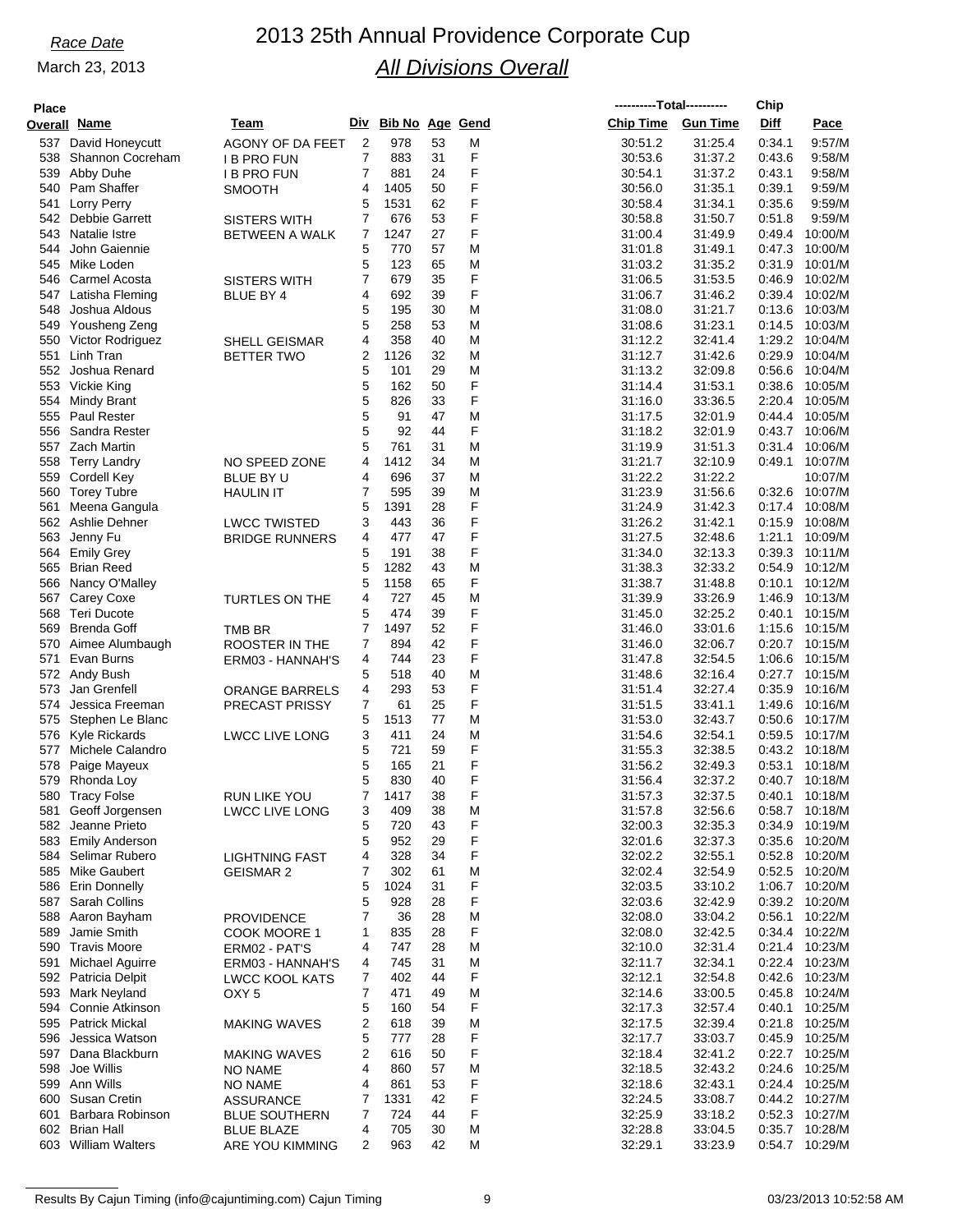# *Race Date* 2013 25th Annual Providence Corporate Cup *All Divisions Overall*

| <b>Place</b> |                                             |                                                   |                |                        |          |        |                    | ----------Total---------- | Chip             |                           |
|--------------|---------------------------------------------|---------------------------------------------------|----------------|------------------------|----------|--------|--------------------|---------------------------|------------------|---------------------------|
|              | Overall Name                                | Team                                              | Div            | <b>Bib No Age Gend</b> |          |        | <b>Chip Time</b>   | <b>Gun Time</b>           | Diff             | Pace                      |
| 604          | Julie Guerin                                | <b>IKARIA</b>                                     | $\overline{2}$ | 117                    | 47       | F      | 32:32.0            | 33.26.6                   | 0:54.6           | 10:30/M                   |
| 605          | Jeanne McNeil                               |                                                   | 5              | 903                    | 33       | F      | 32:34.2            | 33:13.4                   | 0:39.2           | 10:30/M                   |
| 606          | <b>Chris Markerson</b>                      |                                                   | 5              | 1083                   | 49       | M      | 32:34.4            | 33:21.2                   | 0.46.8           | 10:30/M                   |
|              | 607 Steve Purdom                            |                                                   | 5              | 4                      | 44       | M      | 32:36.0            | 33:05.9                   | 0.29.8           | 10:31/M                   |
| 608<br>609   | Rachelle Markerson<br>Emile McClellan       |                                                   | 5<br>5         | 1084<br>1301           | 52<br>50 | F      | 32:36.1            | 33:21.8<br>33:02.4        | 0.45.6<br>0.25.4 | 10:31/M<br>10:31/M        |
| 610          | <b>Billy Whittington</b>                    | OXY <sub>3</sub>                                  | 4              | 463                    | 33       | M<br>M | 32:37.0<br>32:41.8 | 33:20.7                   | 0.38.9           | 10:33/M                   |
| 611          | <b>Christine Craig</b>                      | AMINES TO AN END                                  | 4              | 50                     | 23       | F      | 32:42.3            | 32:57.8                   | 0:15.5           | 10:33/M                   |
|              | 612 Sean Cortez                             |                                                   | 5              | 98                     | 38       | M      | 32:44.3            | 33:37.5                   | 0:53.1           | 10:34/M                   |
| 613          | Jessica Callegan                            | <b>BETTER HURRY</b>                               | 2              | 1130                   | 22       | F      | 32:44.8            | 33.33.3                   | 0.48.5           | 10:34/M                   |
|              | 614 Rachel Bayham                           | <b>PROVIDENCE</b>                                 | 7              | 40                     | 27       | F      | 32:47.6            | 33:43.3                   | 0.55.7           | 10:35/M                   |
|              | 615 Matt Robillard                          | <b>CUPCAKE AND</b>                                | 3              | 215                    | 36       | M      | 32:48.7            | 33:21.2                   | 0.32.4           | 10:35/M                   |
| 616          | Michael Sommer                              |                                                   | 5              | 1381                   | 53       | M      | 32:50.1            | 33:20.6                   | 0.30.4           | 10:35/M                   |
|              | 617 London Sommer                           |                                                   | 5              | 1382                   | 18       | F      | 32:51.1            | 33:22.4                   | 0:31.2           | 10:36/M                   |
| 618          | <b>Tammy Candler</b>                        |                                                   | 5              | 1303                   | 51       | F      | 32:52.4            | 33.48.9                   | 0.56.5           | 10:36/M                   |
| 619<br>620   | <b>Chris Foster</b><br><b>Kenneth Oubre</b> | <b>KETCH-UP</b>                                   | 4<br>5         | 1424<br>566            | 35<br>54 | M<br>M | 32:55.4            | 32:55.4<br>33.54.2        | 0.58.6           | 10:37/M<br>10:37/M        |
| 621          | Cindy Nguyen                                | NGUYENING!                                        | 7              | 879                    | 20       | F      | 32:55.5<br>32:56.0 | 35:28.3                   | 2:32.3           | 10:37/M                   |
| 622          | Susan Franklin                              |                                                   | 5              | 1478                   | 40       | F      | 32:56.0            | 33:16.7                   | 0.20.7           | 10:37/M                   |
| 623          | Diana Strebel                               |                                                   | 5              | 1170                   | 50       | F      | 32:57.4            | 33:30.7                   | 0:33.3           | 10:38/M                   |
| 624          | <b>Rhonda Willis</b>                        | <b>CHECKIN OUT</b>                                | 4              | 1395                   | 40       | F      | 32.57.4            | 33.28.3                   | 0.30.9           | 10:38/M                   |
| 625          | Nicole Henderson                            |                                                   | 5              | 1164                   | 37       | F      | 32:58.4            | 33:54.9                   | 0.56.5           | 10:38/M                   |
| 626          | <b>Brandon Bennett</b>                      |                                                   | 5              | 538                    | 26       | M      | 32:58.6            | 34:51.6                   | 1:52.9           | 10:38/M                   |
| 627          | Stephanie Cavalier                          | <b>BRIDGE RUNNERS</b>                             | 4              | 480                    | 33       | F      | 32:58.7            | 33:46.6                   | 0.47.9           | 10:38/M                   |
| 628          | Jennifer Sheperd                            |                                                   | 5              | 476                    | 33       | F      | 33:00.0            | 33:19.2                   | 0:19.1           | 10:39/M                   |
| 629          | Dana Smith                                  |                                                   | 5              | 9                      | 37       | F      | 33:00.4            | 33:19.3                   | 0.18.9           | 10:39/M                   |
| 630<br>631   | John Richard<br><b>Brandi Williams</b>      | <b>CLUSTER 2 TEAM 1</b>                           | 7<br>5         | 72<br>852              | 44<br>37 | M<br>F | 33:03.7            | 34:32.9                   | 1:29.1           | 10:40/M<br>10:40/M        |
| 632          | Erika Richard                               | <b>MEET THE LUBANS</b><br><b>CLUSTER 2 TEAM 1</b> | 7              | 73                     | 38       | F      | 33:04.1<br>33:04.5 | 33:46.6<br>34:32.9        | 0:42.4<br>1:28.3 | 10:40/M                   |
|              | 633 Heidi Holmes                            | KC AND THE HEIDI                                  | 5              | 1220                   | 40       | F      | 33:04.8            | 33:10.7                   | 0:05.8           | 10:40/M                   |
| 634          | Cyndi Glascock                              | PRECAST PRISSY                                    | 7              | 62                     | 33       | F      | 33:04.9            | 33:54.1                   | 0.49.2           | 10:40/M                   |
| 635          | Jason Glascock                              | <b>BETWEEN A WALK</b>                             | 7              | 1246                   | 33       | M      | 33:06.4            | 33:55.4                   | 0.48.9           | 10:41/M                   |
|              | 636 Terri McKinney                          | <b>KCW B TEAM</b>                                 | 1              | 934                    | 46       | F      | 33:07.8            | 33:42.4                   | 0:34.5           | 10:41/M                   |
| 637          | Lydia Thom                                  | <b>SOLETRAINERS</b>                               | 4              | 113                    | 35       | F      | 33:10.7            | 33:48.7                   | 0.37.9           | 10:42/M                   |
| 638          | John Langlois                               | <b>KICKIN ASPHALT</b>                             | 7              | 503                    | 64       | M      | 33:11.4            | 33:18.7                   | 0.07.3           | 10:42/M                   |
| 639          | <b>Katie Owens</b>                          | KICKIN ASPHALT                                    | 7              | 502                    | 36       | F      | 33:13.0            | 33:20.6                   | 0:07.5           | 10:43/M                   |
| 640          | Agnes Fung                                  |                                                   | 5              | 24                     | 31       | F      | 33:13.2            | 34:10.9                   | 0.57.6           | 10:43/M                   |
| 641          | Paige Anderson<br>642 Liz Brunet            |                                                   | 5<br>4         | 956<br>325             | 20<br>30 | F<br>F | 33:15.1<br>33:15.3 | 33:50.7<br>33:49.1        | 0.35.6<br>0:33.8 | 10:44/M<br>10:44/M        |
| 643          | Gary Medine                                 | SHELL PECTIN                                      | 5              | 564                    | 63       | M      | 33:16.5            | 33:54.4                   | 0:37.8           | 10:44/M                   |
| 644          | <b>Christopher Hernandez</b>                |                                                   | 5              | 1073                   | 23       | M      | 33:17.1            | 34:05.1                   | 0.47.9           | 10:44/M                   |
| 645          | <b>Tracie Gilliam</b>                       |                                                   | 5              | 1385                   | 47       | F      | 33:18.0            | 33:44.8                   | 0:26.7           | 10:45/M                   |
| 646          | Jodi Tullier                                |                                                   | 5              | 1386                   | 43       | F      | 33:19.1            | 33:45.2                   | 0:26.1           | 10:45/M                   |
| 647          | Chad Leblanc                                | THE WALKING                                       | 2              | 620                    | 46       | M      | 33:20.7            | 34:39.9                   | 1:19.2           | 10:45/M                   |
|              | 648 Katie Hoffpauir                         | BETTER FOR US                                     | 7              | 1146                   | 23       | F      | 33:21.7            | 33:48.2                   |                  | 0:26.4 10:45/M            |
|              | 649 Kevin Carter                            |                                                   | 5              | 1320                   | 48       | M      | 33:21.9            | 34:40.2                   |                  | 1:18.2 10:45/M            |
|              | 650 Rick Brower                             | OXY 4                                             | 4              | 464                    | 55       | M      | 33:23.2            | 34:06.4                   |                  | 0:43.1 10:46/M            |
|              | 651 Allison Gilmore                         | <b>LWCC MY PACE OR</b>                            | 3              | 415                    | 41       | F      | 33.23.4            | 33:41.6                   |                  | 0:18.1 10:46/M            |
|              | 652 Sarah Pipsair<br>653 Gregory Sepeda     |                                                   | 5<br>5         | 1244<br>95             | 31<br>44 | F<br>M | 33:23.4<br>33.23.8 | 33:43.2<br>34:19.4        | 0.55.6           | 0:19.7 10:46/M<br>10:46/M |
|              | 654 Mauria Caldwell                         | <b>BRIDGE RUNNERS</b>                             | 4              | 478                    | 30       | F      | 33.31.4            | 34:19.5                   |                  | 0:48.1 10:49/M            |
|              | 655 Steven Forrester                        | DOWN UNDER                                        | 3              | 218                    | 27       | M      | 33:34.2            | 34:37.3                   |                  | 1:03.1 10:50/M            |
|              | 656 Adrienne Mills                          |                                                   | 5              | 230                    | 30       | F      | 33:37.9            | 34:41.4                   | 1:03.5           | 10:51/M                   |
|              | 657 Claude Blanchard                        |                                                   | 5              | 719                    | 51       | M      | 33:38.2            | 33:54.3                   |                  | $0.16.1$ 10:51/M          |
|              | 658 Cade Cothern                            |                                                   | 5              | 603                    | 28       | M      | 33:40.0            | 34.52.9                   | 1:12.9           | 10:52/M                   |
|              | 659 Tam Nguyen                              | <b>IKARIA</b>                                     | 2              | 116                    | 43       | F      | 33:41.6            | 34:36.9                   | 0.55.3           | 10:52/M                   |
|              | 660 Amber Hartzog                           | BLUE BY 4                                         | 4              | 694                    | 32       | F      | 33:45.9            | 34:17.2                   |                  | 0:31.2 10:53/M            |
| 661          | Pamela Trepagnier                           | ARE YOU KIMMING                                   | 2              | 964                    | 60       | F      | 33:46.5            | 34:07.5                   | 0.20.9           | 10:54/M                   |
|              | 662 Brian Sabolik                           | ARE YOU KIMMING                                   | 2              | 966                    | 58       | M      | 33:47.1            | 34:12.9                   |                  | 0:25.7 10:54/M            |
|              | 663 Linda Dantin<br>664 Nathan Richardson   | LWCC CHEETAH                                      | 7<br>5         | 375<br>1511            | 49<br>18 | F<br>M | 33:48.3<br>33.52.6 | 34.54.6<br>34:21.2        | 1:06.3           | 10:54/M<br>0:28.6 10:55/M |
|              | 665 Brian Bergeron                          | TOO MUCH BEER,                                    | 7              | 672                    | 53       | M      | 33.53.6            | 34:46.5                   |                  | 0:52.8 10:56/M            |
|              | 666 Camie Wall                              | <b>MAKING WAVES</b>                               | 2              | 619                    | 39       | F      | 33:54.2            | 34:18.4                   |                  | 0:24.2 10:56/M            |
|              | 667 Susie Accardo                           | ARE YOU KIMMING                                   | 2              | 967                    | 49       | F      | 33.55.3            | 34:15.7                   |                  | 0:20.3 10:56/M            |
|              | 668 Erica Pater                             |                                                   | 5              | 173                    | 25       | F      | 33.57.9            | 34:35.2                   |                  | 0:37.3 10:57/M            |
| 669          | Hannah Richardson                           |                                                   | 5              | 1512                   | 21       | F      | 34:07.3            | 34:36.9                   | 0.29.6           | 11:00/M                   |
|              | 670 Chris Abendroth                         | <b>PERFORMANCE</b>                                | 7              | 1006                   | 31       | M      | 34:10.3            | 35:10.7                   |                  | 1:00.3 11:01/M            |

Results By Cajun Timing (info@cajuntiming.com) Cajun Timing 10 10 03/23/2013 10:53:00 AM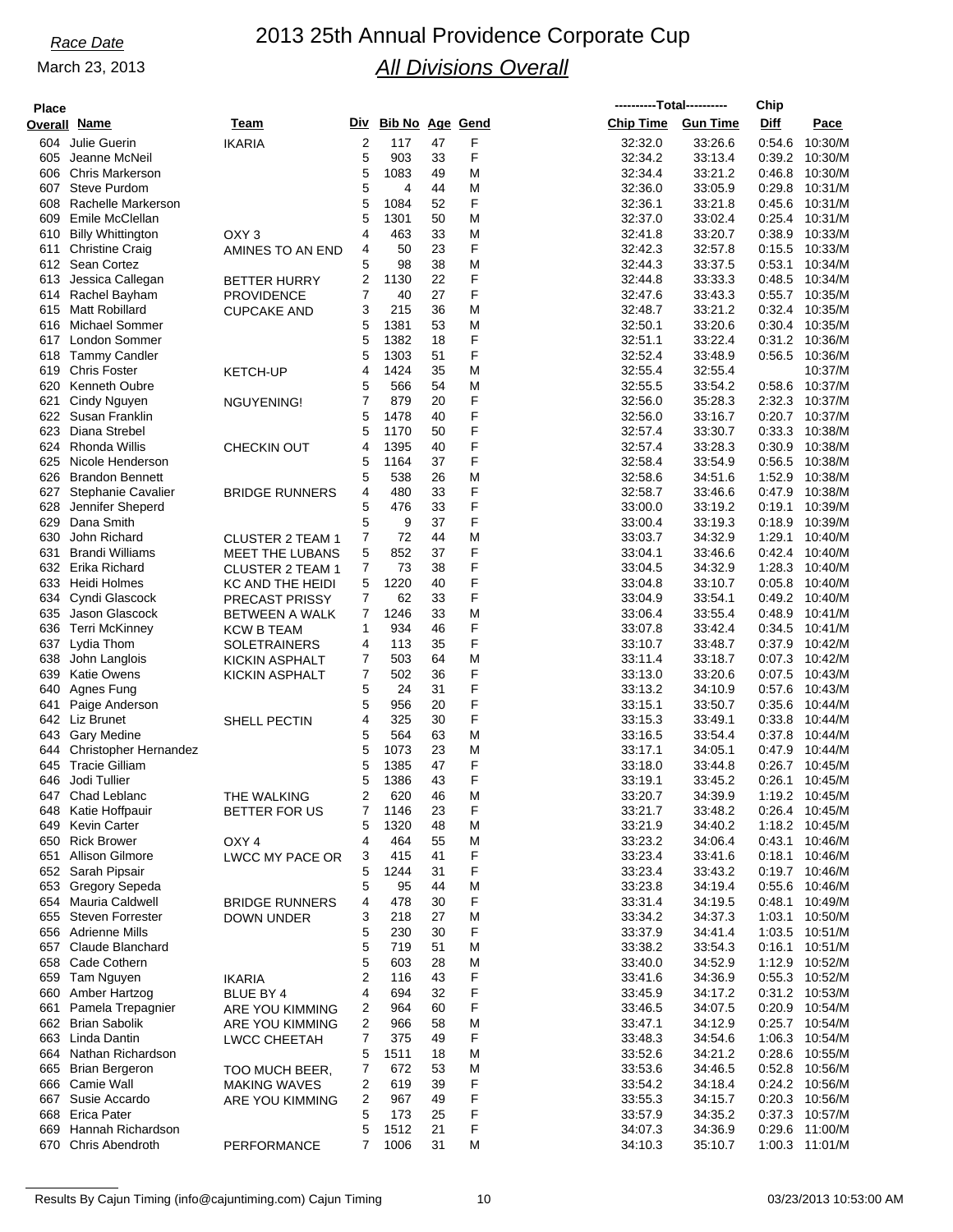## *Race Date* 2013 25th Annual Providence Corporate Cup *All Divisions Overall*

| <b>Place</b> |                           |                         |   |                     |    |   | ----------Total---------- |                 | Chip   |                    |
|--------------|---------------------------|-------------------------|---|---------------------|----|---|---------------------------|-----------------|--------|--------------------|
|              | Overall Name              | Team                    |   | Div Bib No Age Gend |    |   | <b>Chip Time</b>          | <b>Gun Time</b> | Diff   | Pace               |
| 671          | <b>Brian Cusick</b>       |                         | 5 | 1302                | 49 | M | 34:14.4                   | 34:28.7         | 0:14.3 | 11:03/M            |
|              | 672 Kelsey Wilkinson      |                         | 4 | 1293                | 20 | F | 34:16.8                   | 34:29.2         | 0.12.3 | 11:03/M            |
| 673          | Debbie Coleman            | <b>BETTER OFF</b>       | 2 | 1135                | 33 | F | 34:18.5                   | 35:05.8         | 0:47.3 | 11:04/M            |
| 674          | Nhi Nguyen                | NGUYENING!              | 7 | 876                 | 21 | F | 34:19.0                   | 36:51.2         | 2:32.2 | 11:04/M            |
| 675          | <b>Stephanie Chustz</b>   |                         | 5 | 1201                | 16 | F | 34:22.1                   | 35:02.4         | 0:40.2 | 11:05/M            |
| 676          | Cindy Chustz              |                         | 5 | 1202                | 50 | F | 34:22.9                   | 35:03.3         | 0:40.4 | 11:05/M            |
| 677          | <b>Sally Nesmith</b>      | <b>LWCC LIVE LONG</b>   | 3 | 410                 | 48 | F | 34:23.2                   | 35:27.7         | 1:04.5 | 11:05/M            |
| 678          | Ayanna Davis              |                         | 5 | 774                 | 40 | F | 34:23.4                   | 35:28.3         | 1:04.9 | 11:05/M            |
| 679          | <b>Richard Speyrer</b>    | <b>BETWEEN A WALK</b>   | 7 | 1248                | 67 | M | 34:23.5                   | 34:54.2         | 0:30.6 | 11:05/M            |
| 680          | Lillian Walcott           |                         | 5 | 1323                | 28 | F | 34:24.3                   | 36:20.7         | 1:56.4 | 11:06/M            |
| 681          | <b>Kristina Cusick</b>    |                         | 5 | 803                 | 44 | F | 34:25.3                   | 34:39.5         | 0:14.1 | 11:06/M            |
| 682          | Angie Babin               | <b>GEISMAR 3</b>        | 7 | 310                 | 36 | F | 34:26.0                   | 35:05.3         | 0.39.3 | 11:06/M            |
| 683          | <b>Heath Slack</b>        | <b>LWCC LIVE LONG</b>   | 3 | 412                 | 36 | M | 34:34.3                   | 35:34.2         | 0.59.9 | 11:09/M            |
| 684          | <b>Larry Millet</b>       |                         | 5 | 1018                | 57 | M | 34:39.6                   | 35:17.3         | 0.37.6 | 11:11/M            |
| 685          | Jeremy Falcon             | <b>SOLETRAINERS</b>     | 4 | 58                  | 34 | M | 34:41.5                   | 34:58.9         |        | $0:17.4$ 11:11/M   |
| 686          | Howard Willman            |                         | 5 | 831                 | 52 | M | 34:42.1                   | 35:29.3         | 0:47.1 | 11:12/M            |
| 687          | Jennifer Tircuit          |                         | 2 | 635                 | 24 | F | 34:43.8                   | 35:25.5         | 0.41.6 | 11:12/M            |
| 688          | Jessica Wright            | <b>PRIMETIME</b>        | 5 | 525                 | 32 | F | 34:46.2                   | 35:32.1         | 0:45.8 | 11:13/M            |
| 689          | Kim Crovetto              |                         | 1 | 1236                | 46 | F | 34:47.0                   | 35:41.7         | 0.54.6 | 11:13/M            |
| 690          | <b>Chanel Berg</b>        | <b>HARGROVE</b>         | 5 | 27                  | 27 | F | 34:47.8                   | 36:03.6         | 1:15.7 | 11:13/M            |
|              |                           |                         |   |                     |    | M |                           |                 |        | $0:10.7$ 11:14/M   |
| 691          | Charles Hano              |                         | 5 | 1952                | 45 |   | 34:50.2                   | 35:00.9         |        |                    |
| 692          | Sheletta Donatto          | <b>DNRS FLATLINERS</b>  | 7 | 872                 | 54 | F | 34:51.1                   | 35:33.1         | 0:41.9 | 11:15/M            |
| 693          | Long Banh                 | THE LONG RUN            | 4 | 335                 | 50 | M | 34:58.6                   | 36:13.2         | 1:14.5 | 11:17/M            |
| 694          | <b>Garry Hiebert</b>      |                         | 5 | 1117                | 40 | M | 35:02.3                   | 35:34.2         | 0:31.9 | 11:18/M            |
| 695          | <b>Garrett Hiebert</b>    |                         | 5 | 1102                | 31 | M | 35:02.3                   | 35:34.6         | 0:32.2 | 11:18/M            |
| 696          | Gerald Lagarde            | <b>SHELL SHOCKERS</b>   | 7 | 342                 | 50 | M | 35:06.3                   | 36:43.4         | 1:37.1 | 11:19/M            |
| 697          | <b>Greg Nesmith</b>       |                         | 5 | 362                 | 44 | M | 35:09.5                   | 35:09.5         |        | 11:20/M            |
| 698          | Darnell Walton            | <b>BLUE BLAZE</b>       | 4 | 706                 | 30 | M | 35:10.1                   | 35:45.3         |        | 0:35.2 11:21/M     |
| 699          | Myron Bourgeois           | GEISMAR 6               | 7 | 300                 | 56 | M | 35:10.2                   | 35:33.7         | 0:23.5 | 11:21/M            |
| 700          | Dana Bell                 | <b>BLUE BLT</b>         | 4 | 685                 | 31 | F | 35:13.4                   | 35:57.8         | 0:44.4 | 11:22/M            |
| 701          | Janette Merrill           | <b>BETTER HURRY</b>     | 2 | 1132                | 57 | F | 35:13.8                   | 35:40.3         | 0:26.5 | 11:22/M            |
| 702          | Ernie Landry              | <b>BETTER HURRY</b>     | 2 | 1131                | 40 | M | 35:14.1                   | 35:41.1         | 0:26.9 | 11:22/M            |
| 703          | Linda Gardemal            | <b>QUALITY STEPS</b>    | 7 | 494                 | 46 | F | 35:20.7                   | 36:06.2         | 0:45.5 | 11:24/M            |
| 704          | Sheri Bergeron            |                         | 5 | 541                 | 38 | F | 35:22.2                   | 36:01.4         | 0:39.1 | 11:25/M            |
| 705          | Wade Moore                |                         | 5 | 1368                | 43 | M | 35:26.0                   | 36:03.7         | 0.37.6 | 11:26/M            |
| 706          | <b>Belinda Oubre</b>      |                         | 5 | 567                 | 50 | F | 35:26.2                   | 36:25.1         | 0:58.9 | 11:26/M            |
| 707          | Lyndell Woodruff          |                         | 5 | 89                  | 26 | F | 35:29.7                   | 36:41.8         | 1:12.1 | 11:27/M            |
| 708          | Shawn Wilson              | <b>DOTD GREAT</b>       | 4 | 1003                | 43 | M | 35:30.9                   | 37:14.4         | 1:43.4 | 11:27/M            |
| 709          | Gary Leonards             |                         | 5 | 198                 | 37 | M | 35:32.0                   | 36:58.9         | 1:26.8 | 11:28/M            |
| 710          | Jeannine Calvit           |                         | 5 | 1379                | 50 | F | 35:35.7                   | 36:12.5         | 0.36.8 | 11:29/M            |
| 711          | Nancy Heath               |                         | 5 | 771                 | 48 | F | 35:35.8                   | 36:22.2         | 0:46.4 | 11:29/M            |
|              | 712 Cynthia Butler        |                         | 5 | 1187                | 44 | F | 35:37.3                   | 36:42.8         | 1:05.4 | 11:29/M            |
|              | 713 Debbie Lorenzo        |                         | 5 | 1162                | 49 | F | 35:37.5                   | 36:42.4         | 1:04.9 | 11:29/M            |
|              | 714 Eldridge Gendron Jr   | 4 PIECE MIX             | 4 | 347                 | 60 | M | 35:38.7                   | 36:01.9         |        | 0:23.2 11:30/M     |
|              | 715 Becky Rees            |                         | 5 | 166                 | 21 | F | 35:44.0                   | 35:59.7         |        | $0:15.7$ 11:32/M   |
|              | 716 Tim Bergeron          |                         | 5 | 540                 | 34 | M | 35:44.2                   | 36:22.8         | 0:38.5 | 11:32/M            |
|              | 717 Theresa Martin        |                         | 5 | 153                 | 52 | F | 35:44.8                   | 37:20.7         |        | 1:35.9 11:32/M     |
| 718          | Heather Bush              |                         | 5 | 508                 | 36 | F | 35:46.8                   | 36:13.7         |        | 0:26.8 11:32/M     |
| 719          | <b>Marshall Davis</b>     | <b>HOOKED UP</b>        | 7 | 602                 | 23 | M | 35:47.6                   | 36:03.8         | 0:16.1 | 11:33/M            |
| 720          | Kristen Morgan            |                         | 5 | 1055                | 33 | F | 35:51.8                   | 37:32.7         |        | 1:40.9 11:34/M     |
| 721          | Anne Gilmore              | <b>IB PRO FUN</b>       | 7 | 880                 | 29 | F | 35:56.9                   | 36:41.6         | 0.44.6 | 11:35/M            |
|              | 722 Wendy Chen            | <b>LWCC SPICE GIRLS</b> | 7 | 431                 | 49 | F | 35:57.1                   | 36:46.7         |        | 0:49.6 11:36/M     |
|              | 723 Kathy Wray            |                         | 5 | 723                 | 46 | F | 35:57.9                   | 36:41.1         |        | 0:43.2 11:36/M     |
|              | 724 Brittani Gordon       | <b>RUNOVATORS</b>       | 4 | 639                 | 27 | F | 36:01.4                   | 36:29.6         | 0.28.1 | 11:37/M            |
|              | 725 Angie Deshazer        | <b>LWCC TWISTED</b>     | 3 | 444                 | 46 | F | 36:01.9                   | 36:45.9         |        | 0:44.0 11:37/M     |
| 726          | Jennifer Vornkahl         | <b>BRSCR</b>            | 7 | 1373                | 27 | F | 36:08.3                   | 37:07.5         | 0.59.1 | 11:39/M            |
| 727          | <b>Tristi Charpentier</b> |                         | 5 | 716                 | 29 | F | 36:08.5                   | 37:05.2         |        | 0:56.7 11:39/M     |
| 728          | Johnny Settoon            |                         | 5 | 143                 | 59 | M | 36:09.5                   | 37:34.1         |        | 1:24.6 11:40/M     |
| 729          | <b>Enrique Castillo</b>   | OXY <sub>4</sub>        | 4 | 465                 | 46 | M | 36:10.2                   | 36:54.2         |        | 0:43.9 11:40/M     |
| 730          | Doug Picou                |                         | 5 | 1460                | 53 | M | 36:10.8                   | 37:53.3         | 1.42.4 | 11:40/M            |
| 731          | Allen Taylor              |                         | 5 | 1461                | 55 | M | 36:10.9                   | 37:53.3         |        | 1:42.4 11:40/M     |
|              | 732 Angela Aranyosi       | <b>LWCC AGONY OF</b>    | 7 | 369                 | 46 | F | 36:12.5                   | 36:12.5         |        | 11:41/M            |
|              | 733 Alice Womble          |                         | 5 | 717                 | 23 | F | 36:14.0                   | 37:10.7         |        | $0.56.7$ 11:41/M   |
| 734          | <b>Shelly Vige</b>        | <b>LWCC WALL</b>        | 5 | 446                 | 41 | F | 36:14.3                   | 37:15.7         |        | $1:01.3$ $11:41/M$ |
| 735          | Auburn Cain               | <b>SISTERS WITH</b>     | 7 | 678                 | 23 | F | 36:15.5                   | 37:14.5         | 0.58.9 | 11:42/M            |
|              | 736 Kylie Morris          |                         | 5 | 592                 | 14 | F | 36:16.6                   | 37:17.2         |        | 1:00.6 11:42/M     |
|              |                           |                         |   |                     |    |   |                           |                 |        |                    |

Stephanie Morris 5 591 44 F 36:17.1 37:17.3 1:00.1 11:42/M

Kylie Morris 5 592 14 F 36:16.6 37:17.2 1:00.6 11:42/M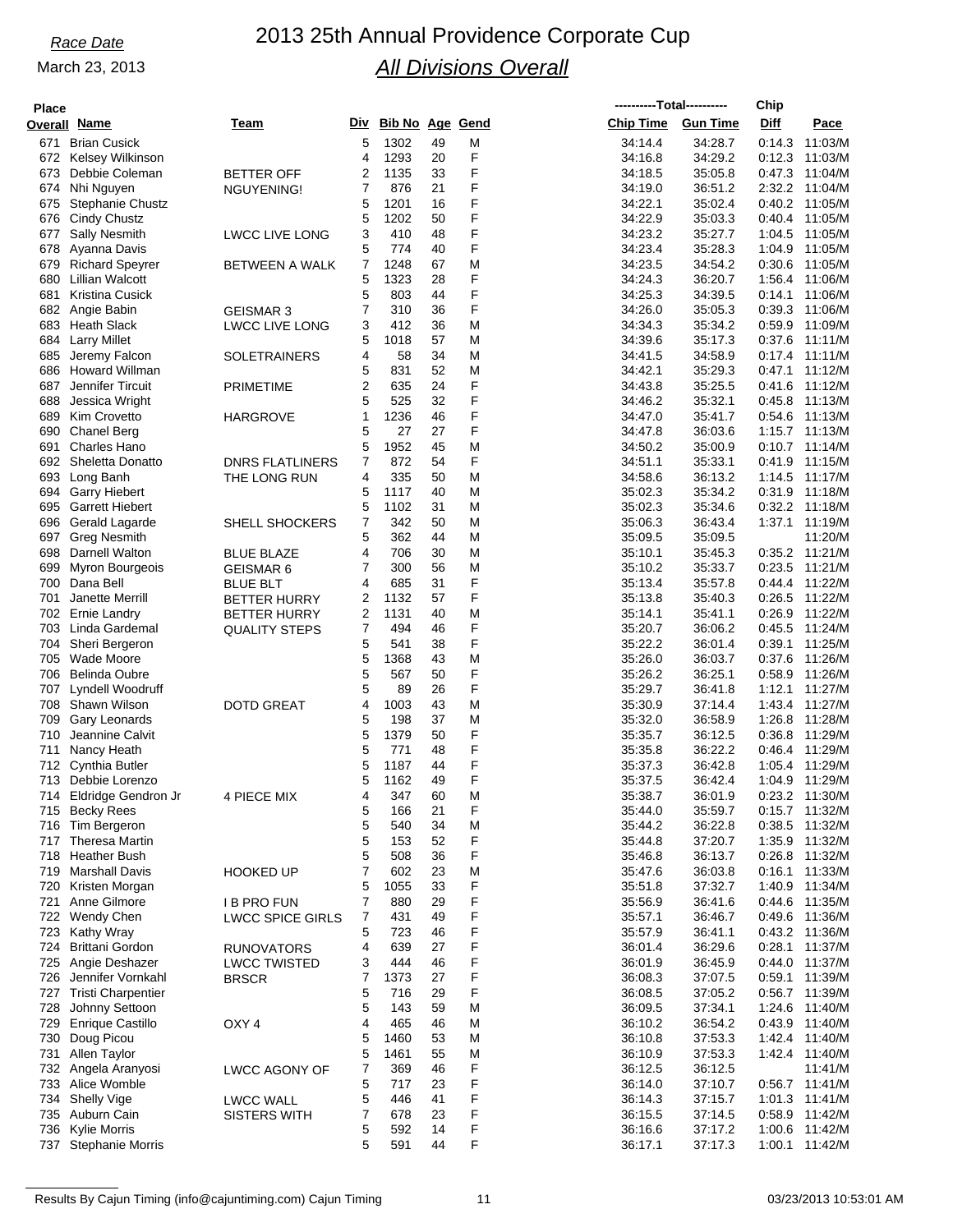| <b>Place</b> |                                           |                                             |                |                 |          |        | ----------Total---------- |                    | Chip             |                                  |
|--------------|-------------------------------------------|---------------------------------------------|----------------|-----------------|----------|--------|---------------------------|--------------------|------------------|----------------------------------|
|              | Overall Name                              | Team                                        | Div            | Bib No Age Gend |          |        | <b>Chip Time</b>          | <b>Gun Time</b>    | Diff             | Pace                             |
|              | 738 Natasha Briscoe                       |                                             | 5              | 482             | 40       | F      | 36:17.7                   | 37:15.8            | 0:58.1           | 11:42/M                          |
| 739          | Karen Vornkahl                            | <b>BRSCR</b>                                | 7              | 1317            | 56       | F      | 36:20.7                   | 37:26.8            | 1:06.1           | 11:43/M                          |
|              | 740 Alice Goble                           |                                             | 5              | 237             | 32       | F      | 36:27.6                   | 37:24.6            | 0:56.9           | 11:45/M                          |
| 741          | Ben Lemann                                |                                             | 5              | 1059            | 40       | M      | 36:28.9                   | 38:08.4            | 1:39.4           | 11:46/M                          |
|              | 742 Franklin Croney                       | SHELL PECTIN                                | 4              | 323             | 42       | M      | 36:31.7                   | 37:18.6            | 0.46.9           | 11:47/M                          |
|              | 743 Payton Riley                          |                                             | 5              | 1208            | 10       | M      | 36:37.6                   | 37:58.9            |                  | 1:21.3 11:49/M                   |
|              | 744 Gage Booty                            |                                             | 5              | 1209            | 6        | M      | 36:37.7                   | 37:58.9            | 1:21.1           | 11:49/M                          |
| 746          | 745 Catherine Bell<br>Michael Delaat      |                                             | 5              | 172<br>365      | 45<br>61 | F<br>M | 36:38.0                   | 37:16.4<br>37:20.2 | 0:38.3           | 11:49/M<br>0:41.7 11:49/M        |
| 747          | <b>Bonnie Pressler</b>                    | <b>LWCC 8 TRACKS</b>                        | 3<br>5         | 140             | 32       | F      | 36:38.5<br>36:40.4        | 37:18.2            | 0.37.8           | 11:50/M                          |
| 748          | Kellie Taillon                            |                                             | 5              | 275             | 44       | F      | 36:41.0                   | 37:18.7            | 0.37.6           | 11:50/M                          |
| 749          | <b>Robert Atkinson</b>                    |                                             | 5              | 170             | 54       | M      | 36:41.4                   | 37:46.7            | 1:05.3           | 11:50/M                          |
| 750          | Kenneth Bordelon                          | <b>TWISTED BLISTERS</b>                     | 4              | 295             | 47       | M      | 36:49.4                   | 37:25.6            |                  | 0:36.2 11:53/M                   |
| 751          | <b>Paul Fossier</b>                       | <b>BRIDGE RUNNERS</b>                       | 4              | 479             | 55       | M      | 36:51.4                   | 37:35.4            | 0:43.9           | 11:53/M                          |
|              | 752 Michelle Bordelon                     | <b>TWISTED BLISTERS</b>                     | 4              | 296             | 47       | F      | 36:51.6                   | 37:26.9            | 0:35.2           | 11:53/M                          |
|              | 753 Elizabeth Canfield                    |                                             | 7              | 486             | 31       | F      | 36:54.3                   | 37:24.7            | 0:30.3           | 11:54/M                          |
|              | 754 Cristyn Hodges                        | <b>ASSURANCE</b>                            | 2              | 1335            | 33       | F      | 37:02.9                   | 37:13.4            |                  | $0:10.4$ 11:57/M                 |
| 755          | Jason Perkins                             | THE Y-NOTS                                  | 4              | 1429            | 30       | M      | 37:03.9                   | 37:03.9            |                  | 11:57/M                          |
| 756          | Courtney Kastner                          | OXY <sub>1</sub>                            | 4              | 454             | 22       | F      | 37:07.0                   | 38:10.2            |                  | 1:03.2 11:58/M                   |
| 757          | Daniel Carr                               |                                             | 5              | 1195            | 29       | M      | 37:07.1                   | 37:40.7            | 0.33.6           | 11:58/M                          |
|              | 758 Rebecca Normand                       |                                             | 5              | 987             | 28       | F      | 37:08.3                   | 38:14.2            | 1:05.9           | 11:59/M                          |
| 759<br>760   | Anthony Washington<br>Nathan Normand      |                                             | 5<br>5         | 776<br>986      | 15<br>37 | M<br>M | 37:10.5<br>37:11.3        | 37:51.5<br>38:17.7 | 0.40.9<br>1:06.3 | 11:59/M<br>12:00/M               |
| 761          | <b>Brooke Gautreaux</b>                   |                                             | 5              | 169             | 26       | F      | 37:14.8                   | 38:40.3            |                  | 1:25.4 12:01/M                   |
|              | 762 Hannah Moore                          | ERM03 - HANNAH'S                            | 4              | 743             | 26       | F      | 37:17.9                   | 38:22.2            | 1:04.3           | 12:02/M                          |
| 763          | Dick Farmer                               | <b>SHELL GEISMAR</b>                        | 4              | 355             | 55       | M      | 37:18.5                   | 39:05.8            | 1:47.3           | 12:02/M                          |
|              | 764 Randalle Moore                        | ERM03 - HANNAH'S                            | 4              | 742             | 58       | F      | 37:21.0                   | 38:25.4            |                  | 1:04.4 12:03/M                   |
| 765          | Katie Bourgeois                           | <b>SRIRACHA</b>                             | 5              | 955             | 30       | F      | 37:21.5                   | 37:44.7            |                  | 0:23.2 12:03/M                   |
|              | 766 Russell Tessier                       | <b>RUNOVATORS</b>                           | 4              | 640             | 54       | M      | 37:22.0                   | 38:16.7            |                  | 0:54.7 12:03/M                   |
|              | 767 Scott Halphen                         |                                             | 5              | 1318            | 54       | M      | 37:23.1                   | 38:32.5            | 1:09.4           | 12:04/M                          |
| 768          | Carolyn Haworth                           | THREE MEN AND A                             | 2              | 612             | 23       | F      | 37:24.7                   | 37:55.9            | 0:31.2           | 12:04/M                          |
| 769          | Jennifer Booty                            |                                             | 5              | 1198            | 31       | F      | 37:30.6                   | 38:51.9            |                  | 1:21.2 12:06/M                   |
| 770          | <b>Shelton Perry</b>                      |                                             | 5              | 128             | 67       | M      | 37:32.1                   | 38:28.2            | 0.56.1           | 12:06/M                          |
| 771          | <b>William Governale</b>                  | BETTER FOR US                               | 7              | 1147            | 50       | M      | 37:32.4                   | 38:23.2            | 0:50.8           | 12:06/M                          |
| 772<br>773   | Liesl Leopard<br>Amanda Levert            | <b>SHELL GEISMAR</b>                        | 4<br>7         | 350<br>680      | 46<br>26 | F<br>F | 37:35.8<br>37:38.3        | 39:03.7<br>38:30.5 | 1:27.8<br>0:52.1 | 12:07/M<br>12:08/M               |
|              | 774 Lindsey Shehane                       | <b>BLUE SOUTHERN</b><br><b>SOLETRAINERS</b> | 4              | 80              | 28       | F      | 37:38.8                   | 38:56.2            |                  | 1:17.4 12:08/M                   |
|              | 775 Robert Doerr                          | AMINO STREAK                                | 4              | 56              | 70       | M      | 37:39.4                   | 38:13.8            |                  | 0:34.3 12:09/M                   |
| 776          | <b>Wesley Moore</b>                       | COOK MOORE 2                                | 1              | 839             | 50       | M      | 37:41.0                   | 38:18.1            | 0:37.1           | 12:09/M                          |
| 777          | <b>Bill Grimley</b>                       |                                             | 5              | 1               | 64       | M      | 37:41.8                   | 38:48.2            | 1:06.3           | 12:09/M                          |
| 778          | Matthew Fuqua                             | <b>RUN LIKE YOU</b>                         | 7              | 1414            | 37       | M      | 37:41.9                   | 38:22.5            | 0.40.6           | 12:09/M                          |
| 779          | Ann Hotard                                | <b>LWCC KOOL KATS</b>                       | 7              | 403             | 46       | F      | 37:44.1                   | 38:26.4            | 0:42.3           | 12:10/M                          |
|              | 780 Blake Canfield                        |                                             | $\overline{7}$ | 487             | 31       | М      | 37:46.0                   | 38:16.7            |                  | $0:30.7$ 12:11/M                 |
| 781          | Donnie Mayeux                             |                                             | 5              | 159             | 50       | M      | 37:47.0                   | 38:40.7            |                  | 0:53.7 12:11/M                   |
|              | 782 Lauren Hensgens                       |                                             | 5              | 1458            | 36       | F      | 37:47.6                   | 39:56.4            | 2:08.8           | 12:11/M                          |
|              | 783 Scott Hensgens                        |                                             | 5              | 1457            | 42       | M      | 37:50.9                   | 39:58.7            |                  | 2:07.8 12:12/M                   |
|              | 784 Michele Mayeux<br>785 Stephanie Bayne |                                             | 5<br>4         | 145<br>451      | 50<br>24 | F<br>F | 37:54.8<br>37:58.0        | 38:47.7<br>39:43.7 | 0.52.9           | 12:14/M<br>1:45.6 12:15/M        |
|              | 786 Fay Woo                               | <b>DOTD FERRIES</b><br><b>BETTER OFF</b>    | 2              | 1134            | 63       | F      | 38:00.9                   | 38:50.5            |                  | 0:49.6 12:15/M                   |
|              | 787 Trey Barton                           |                                             | 5              | 926             | 23       | M      | 38:02.2                   | 38:02.2            |                  | 12:16/M                          |
| 788          | Alyssa Whittington                        |                                             | 5              | 21              | 39       | F      | 38:09.8                   | 38:45.2            |                  | 0:35.4 12:18/M                   |
| 789          | <b>Sherry Mayer</b>                       |                                             | 5              | 969             | 52       | F      | 38:11.6                   | 39:07.3            |                  | 0:55.7 12:19/M                   |
| 790          | <b>Billy Patterson</b>                    | TOO MUCH BEER,                              | 7              | 673             | 59       | M      | 38:16.7                   | 39:15.9            | 0.59.2           | 12:21/M                          |
| 791          | Jennifer Gueho                            |                                             | 5              | 1171            | 55       | F      | 38:17.5                   | 39:21.2            |                  | 1:03.6 12:21/M                   |
|              | 792 Ryan McNabb                           |                                             | 5              | 1072            | 39       | M      | 38:22.5                   | 39:35.2            | 1:12.7           | 12:23/M                          |
|              | 793 Sasha Ipson                           | <b>KICKIN ASPHALT</b>                       | 7              | 501             | 28       | F      | 38.23.3                   | 38:47.5            |                  | 0:24.1 12:23/M                   |
|              | 794 Clay Countryman                       |                                             | 5              | 151             | 47       | M      | 38.23.4                   | 39.16.4            | 0.52.9           | 12:23/M                          |
| 795          | Jennifer Guillot                          |                                             | 5              | 515             | 31       | F      | 38:34.9                   | 39:56.2            | 1:21.2           | 12:26/M                          |
|              | 796 Jennifer Corie<br>797 Sydney Bryant   |                                             | 5<br>5         | 241<br>475      | 31<br>34 | F<br>F | 38.35.6<br>38:36.8        | 39:40.5<br>39:38.2 |                  | 1:04.9 12:27/M<br>1:01.4 12:27/M |
|              | 798 Tracie Territo                        | <b>KICKIN ASPHALT</b>                       | 7              | 504             | 31       | F      | 38:37.9                   | 39:03.1            | 0:25.1           | 12:27/M                          |
|              | 799 Quan Wang                             |                                             | 5              | 259             | 53       | F      | 38:47.6                   | 39:01.7            | 0:14.1           | 12:31/M                          |
| 800          | Corey Evans Sr                            |                                             | 5              | 483             | 44       | M      | 38:57.1                   | 39:15.1            | 0:17.9           | 12:34/M                          |
|              | 801 Robert Williams                       | <b>OLDIES BUT</b>                           | 7              | 210             | 55       | M      | 39:00.8                   | 40:06.3            |                  | 1:05.5 12:35/M                   |
| 802          | Doug Drummond                             | THE Y-NOTS                                  | 4              | 1426            | 51       | M      | 39:08.6                   | 39:59.4            | 0:50.8           | 12:37/M                          |
| 803          | Mart Black                                | <b>OLDIES BUT</b>                           | 7              | 212             | 65       | M      | 39:10.4                   | 40:14.6            | 1:04.2           | 12:38/M                          |
|              | 804 Alisha Bourgoiyne                     |                                             | 5              | 1166            | 43       | F      | 39:10.5                   | 40:18.5            |                  | 1:07.9 12:38/M                   |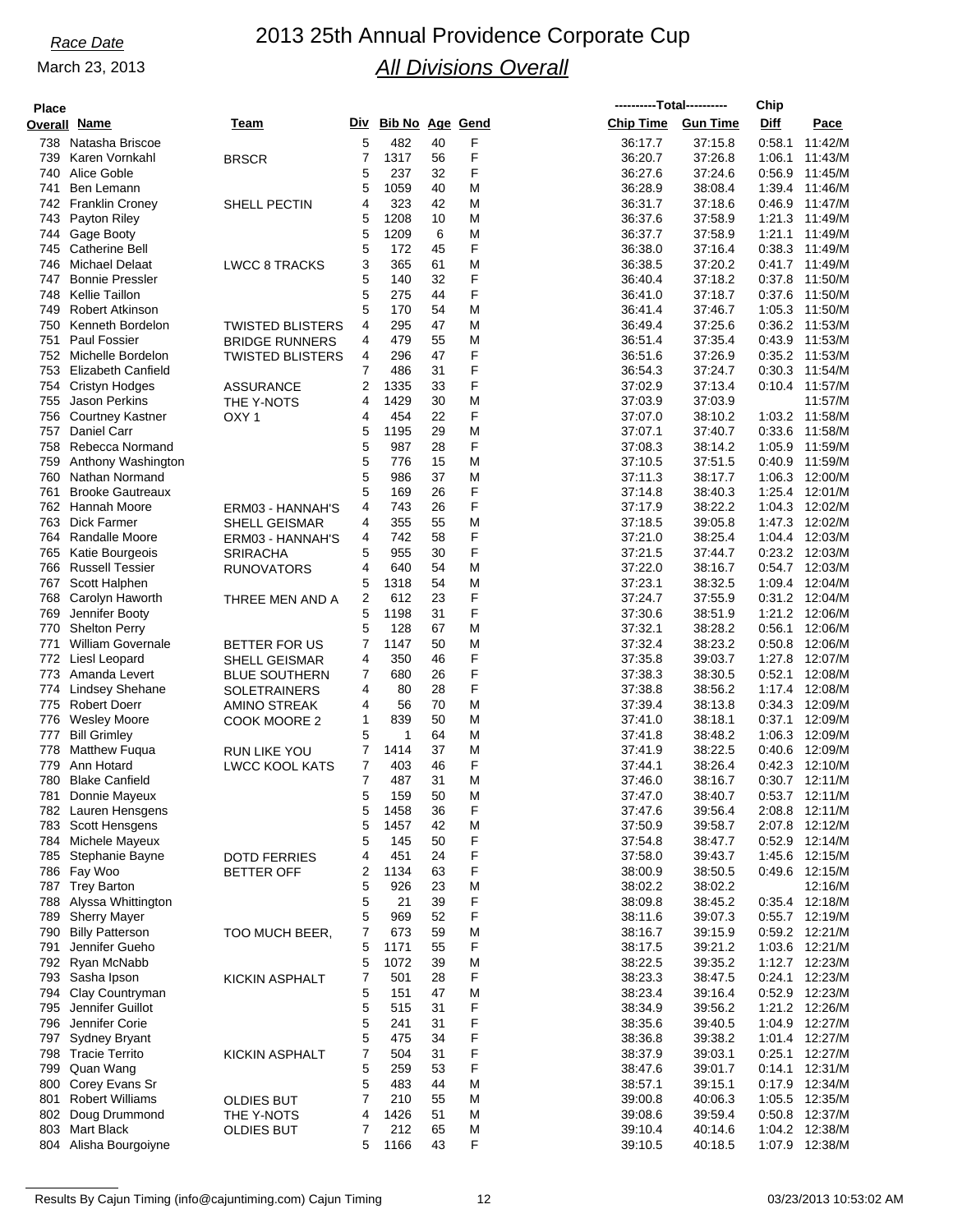| <b>Place</b> |                                            |                                     |                |                        |          |        |                    | ----------Total---------- | Chip             |                                  |
|--------------|--------------------------------------------|-------------------------------------|----------------|------------------------|----------|--------|--------------------|---------------------------|------------------|----------------------------------|
|              | Overall Name                               | Team                                | Div            | <b>Bib No Age Gend</b> |          |        | <b>Chip Time</b>   | <b>Gun Time</b>           | Diff             | Pace                             |
| 805          | Monique Franklin                           |                                     | 5              | 1486                   | 43       | F      | 39:12.5            | 39.49.1                   | 0:36.5           | 12:39/M                          |
| 806          | Jeffery Hebert III                         |                                     | 5              | 920                    | 25       | M      | 39:23.1            | 40:29.4                   | 1:06.2           | 12:42/M                          |
| 807          | <b>Katherine Hebert</b>                    |                                     | 5              | 921                    | 25       | F      | 39.23.3            | 40:31.5                   | 1:08.2           | 12:42/M                          |
| 808<br>809   | Faris Haddad<br>Megan Shields              | <b>BRSCR</b><br><b>LWCC RUNNING</b> | 7<br>7         | 1367<br>426            | 35<br>26 | M<br>F | 39:26.7<br>39:28.5 | 40:27.7<br>40:09.8        | 1:00.9<br>0.41.2 | 12:43/M<br>12:44/M               |
|              | 810 Allyson Fox                            |                                     | 5              | 118                    | 25       | F      | 39:29.5            | 40:04.7                   |                  | 0:35.2 12:44/M                   |
| 811          | Lonnie Bess                                | <b>TEAM DNT - ONE</b>               | 7              | 286                    | 50       | M      | 39:29.7            | 40:43.7                   | 1:13.9           | 12:44/M                          |
|              | 812 Steven Fox                             |                                     | 5              | 119                    | 58       | M      | 39:30.2            | 40:04.9                   |                  | 0:34.7 12:45/M                   |
|              | 813 Kasi Davis                             | <b>KCW C TEAM</b>                   | 1              | 939                    | 28       | F      | 39:31.5            | 41:33.8                   | 2:02.2           | 12:45/M                          |
|              | 814 Melissa Washington                     |                                     | 5<br>1         | 779                    | 52       | F      | 39:36.3            | 40:17.5                   | 0:41.1           | 12:46/M                          |
| 815          | Ross Roubion<br>816 Sydnie Rowland         | <b>KCW C TEAM</b>                   | 5              | 940<br>1174            | 25<br>15 | M<br>F | 39:42.7<br>39:51.0 | 39:42.7<br>41:00.2        |                  | 12:48/M<br>1:09.2 12:51/M        |
|              | 817 Aylett Clesi                           | <b>ERM04 - 4FAST 4</b>              | 7              | 738                    | 23       | F      | 39.51.4            | 40:58.8                   | 1:07.3           | 12:51/M                          |
|              | 818 Cody Ryder                             | <b>TMB ZACH</b>                     | $\overline{7}$ | 1503                   | 28       | M      | 39:55.6            | 41:14.1                   |                  | 1:18.4 12:53/M                   |
| 819          | <b>Shelley Bush</b>                        |                                     | 5              | 1453                   | 31       | F      | 39:56.2            | 40:23.4                   | 0:27.2           | 12:53/M                          |
| 820          | Anisha Burton                              | <b>ROAD RUNNERS</b>                 | 4              | 1421                   | 33       | F      | 39:58.2            | 40:13.7                   | 0.15.5           | 12:54/M                          |
| 821          | <b>Kenny Wells</b>                         | <b>GEISMAR 1</b>                    | 7              | 309                    | 71       | M      | 40:03.8            | 41:48.2                   | 1:44.4           | 12:55/M                          |
| 822<br>823   | Liz Firesheets<br>Janna Bouvier            | <b>RAGIN CAJUNS</b>                 | 7<br>5         | 1230<br>1321           | 22<br>33 | F<br>F | 40:07.2            | 41:44.7<br>41:09.8        | 1:00.5           | 1:37.4 12:56/M<br>12:57/M        |
|              | 824 Alexis Guinn                           |                                     | 5              | 943                    | 22       | M      | 40:09.3<br>40:11.5 | 41:28.2                   |                  | 1:16.7 12:58/M                   |
| 825          | <b>Wayne Sterling</b>                      |                                     | 5              | 274                    | 39       | M      | 40:15.9            | 41:46.1                   | 1:30.1           | 12:59/M                          |
| 826          | Kaitlyn Bourgoiyne                         |                                     | 5              | 1167                   | 19       | F      | 40:16.5            | 41:24.1                   | 1:07.5           | 12:59/M                          |
| 827          | Susan Cunningham                           |                                     | 5              | 1357                   | 49       | F      | 40:17.2            | 40:56.7                   | 0:39.5           | 13:00/M                          |
| 828          | Valerie Barth                              |                                     | 5              | 537                    | 36       | F      | 40:26.4            | 42:20.2                   | 1:53.8           | 13:03/M                          |
| 829          | Whitney Jordan                             |                                     | 5              | 733                    | 27       | F      | 40:27.8            | 41:05.5                   | 0.37.6           | 13:03/M                          |
| 830          | <b>Annette Rhodes</b>                      | <b>BETTER HURRY</b>                 | 2              | 1129                   | 34       | F      | 40:29.6            | 41:21.2                   | 0.51.6           | 13:04/M                          |
| 831          | Stephanie Sindelar<br>832 Robert Kosick    | <b>MADAMES OF</b>                   | 7<br>5         | 1270<br>136            | 25<br>59 | F<br>M | 40:30.4<br>40:30.6 | 41:58.3<br>41:57.5        | 1:27.8<br>1:26.9 | 13:04/M<br>13:04/M               |
| 833          | <b>Charles Currier</b>                     |                                     | 5              | 500                    | 63       | M      | 40:31.8            | 41:57.5                   | 1:25.7           | 13:04/M                          |
|              | 834 Maria Rowland                          |                                     | 5              | 1172                   | 49       | F      | 40:32.4            | 41:41.9                   | 1:09.4           | 13:05/M                          |
| 835          | Katelyn Murphy                             |                                     | 5              | 1340                   | 25       | F      | 40:32.9            | 41:17.6                   | 0.44.6           | 13:05/M                          |
| 836          | <b>Katy Powers</b>                         | <b>GEISMAR 4</b>                    | 7              | 319                    | 37       | F      | 40:33.1            | 42:25.3                   | 1:52.2           | 13:05/M                          |
| 837          | Lynn Sharer                                | <b>ASSURANCE</b>                    | 7              | 1332                   | 32       | F      | 40:35.8            | 41:20.5                   | 0.44.6           | 13:05/M                          |
| 838          | Carlos Soto                                |                                     | 5              | 754                    | 35<br>47 | M      | 40:38.3            | 42:30.2                   | 1:51.8           | 13:06/M                          |
| 839<br>840   | Dana Bourgeois<br>Peggy Matherne           | CAJUN <sub>1</sub>                  | 3<br>5         | 1311<br>1191           | 47       | F<br>F | 40:39.6<br>40:40.6 | 42:18.2<br>41:42.3        | 1:38.5<br>1:01.6 | 13:07/M<br>13:07/M               |
| 841          | Mary Richardson                            | <b>RAGIN CAJUNS</b>                 | 7              | 1229                   | 34       | F      | 40:42.5            | 42:20.6                   | 1:38.1           | 13:08/M                          |
|              | 842 Leticia Tyler                          |                                     | 5              | 7                      | 33       | F      | 40:42.5            | 43:30.1                   | 2:47.5           | 13:08/M                          |
| 843          | Donna Barbay-Methvien                      |                                     | 5              | 1995                   | 55       | F      | 40:47.4            | 42:10.8                   | 1:23.4           | 13:09/M                          |
| 844          | <b>Holly Guidry</b>                        | THE Y-NOTS                          | 4              | 1427                   | 24       | F      | 40:49.8            | 41:20.3                   | 0:30.4           | 13:10/M                          |
| 845          | Kim Sept                                   |                                     | 5              | 1430                   | 48       | F      | 40:50.8            | 41:20.1                   | 0:29.2           | 13:10/M                          |
| 846          | Nicole Governale<br>847 Vickie Gremillion  | BETTER FOR US                       | 7<br>5         | 1145<br>1033           | 43<br>50 | F<br>F | 40:53.4<br>40.53.8 | 41:43.7<br>41:04.5        | 0:50.2<br>0.10.6 | 13:11/M<br>13:11/M               |
| 848          | Lisa White                                 |                                     | 5              | 146                    | 51       | F      | 41:06.5            | 42:16.4                   | 1:09.8           | 13:15/M                          |
| 849          | Jill Achord                                |                                     | 5              | 144                    | 42       | F      | 41:06.7            | 42:16.2                   |                  | 1:09.4 13:15/M                   |
|              | 850 Courtney Brown                         | <b>GEISMAR 4</b>                    | 7              | 321                    | 34       | M      | 41:08.3            | 43.03.6                   |                  | 1:55.3 13:16/M                   |
| 851          | Reed Bayham                                | <b>PROVIDENCE</b>                   | 7              | 34                     | 8        | M      | 41:12.4            | 43:08.9                   |                  | 1:56.5 13:17/M                   |
|              | 852 Jim Burton                             |                                     | 5              | 1356                   | 60       | M      | 41:15.9            | 42:22.1                   |                  | 1:06.1 13:18/M                   |
|              | 853 Chase Rainey                           |                                     | 5              | 1010                   | 40       | M      | 41:19.0            | 42:24.2                   |                  | 1:05.2 13:20/M                   |
|              | 854 Latham Folse<br>855 Chad Sullivan      |                                     | 5<br>5         | 81<br>945              | 39<br>39 | M<br>M | 41:21.0<br>41:24.0 | 43:06.5<br>42:40.7        |                  | 1:45.5 13:20/M<br>1:16.7 13:21/M |
|              | 856 Sharla Roussell                        |                                     | 5              | 142                    | 55       | F      | 41:24.1            | 42:33.2                   |                  | 1:09.1 13:21/M                   |
|              | 857 Nicole Edlund                          |                                     | 5              | 226                    | 29       | F      | 41:25.9            | 43:41.8                   | 2:15.9           | 13:22/M                          |
|              | 858 Renato Glasper                         |                                     | 5              | 785                    | 55       | M      | 41:26.2            | 42:10.8                   |                  | 0:44.6 13:22/M                   |
|              | 859 Monica Herrera                         |                                     | 5              | 225                    | 33       | F      | 41:26.3            | 43:41.6                   |                  | 2:15.3 13:22/M                   |
|              | 860 Mary Clement                           | BETTER FOR YOU                      | 2              | 1137                   | 54       | F      | 41:39.1            | 42:33.5                   | 0.54.3           | 13:26/M                          |
|              | 861 Brian Janis                            |                                     | 5              | 557                    | 47       | M      | 41:43.2            | 43.29.7                   |                  | 1:46.5 13:27/M                   |
|              | 862 Rhonda Edmonston<br>863 Scott Buckland |                                     | 5<br>7         | 553<br>320             | 46<br>45 | F<br>M | 41:43.3<br>41:44.1 | 43:33.7<br>43:03.8        |                  | 1:50.4 13:27/M<br>1:19.7 13:28/M |
|              | 864 Katlyn Brown                           | <b>GEISMAR 4</b>                    | 5              | 1100                   | 14       | F      | 41:45.5            | 42:32.5                   | 0.46.9           | 13:28/M                          |
| 865          | Jenny McLin                                |                                     | 5              | 944                    | 32       | F      | 41:46.6            | 43:39.7                   | 1:53.1           | 13:28/M                          |
|              | 866 Eileen Jordan                          |                                     | 5              | 948                    | 53       | F      | 41:47.8            | 43.41.4                   | 1:53.5           | 13:29/M                          |
|              | 867 Nira Kohli                             |                                     | 5              | 693                    | 27       | F      | 41:48.1            | 41:48.1                   |                  | 13:29/M                          |
|              | 868 Brienne Gaudin                         | <b>PRIMETIME</b>                    | $\overline{2}$ | 638                    | 27       | F      | 41:51.1            | 42:32.5                   |                  | 0:41.4 13:30/M                   |
|              | 869 Ginger Roy                             |                                     | 5              | 243                    | 29       | F      | 41:54.2            | 42:32.7                   |                  | 0:38.5 13:31/M                   |
| 870<br>871   | <b>Thomas Heigle</b><br>Joshua Roy         | <b>BETTER OFF</b>                   | 2<br>5         | 1136<br>222            | 40<br>29 | M<br>M | 41:56.4<br>41:56.5 | 42:48.6<br>42:35.8        | 0:52.1           | 13:32/M<br>0:39.2 13:32/M        |
|              |                                            |                                     |                |                        |          |        |                    |                           |                  |                                  |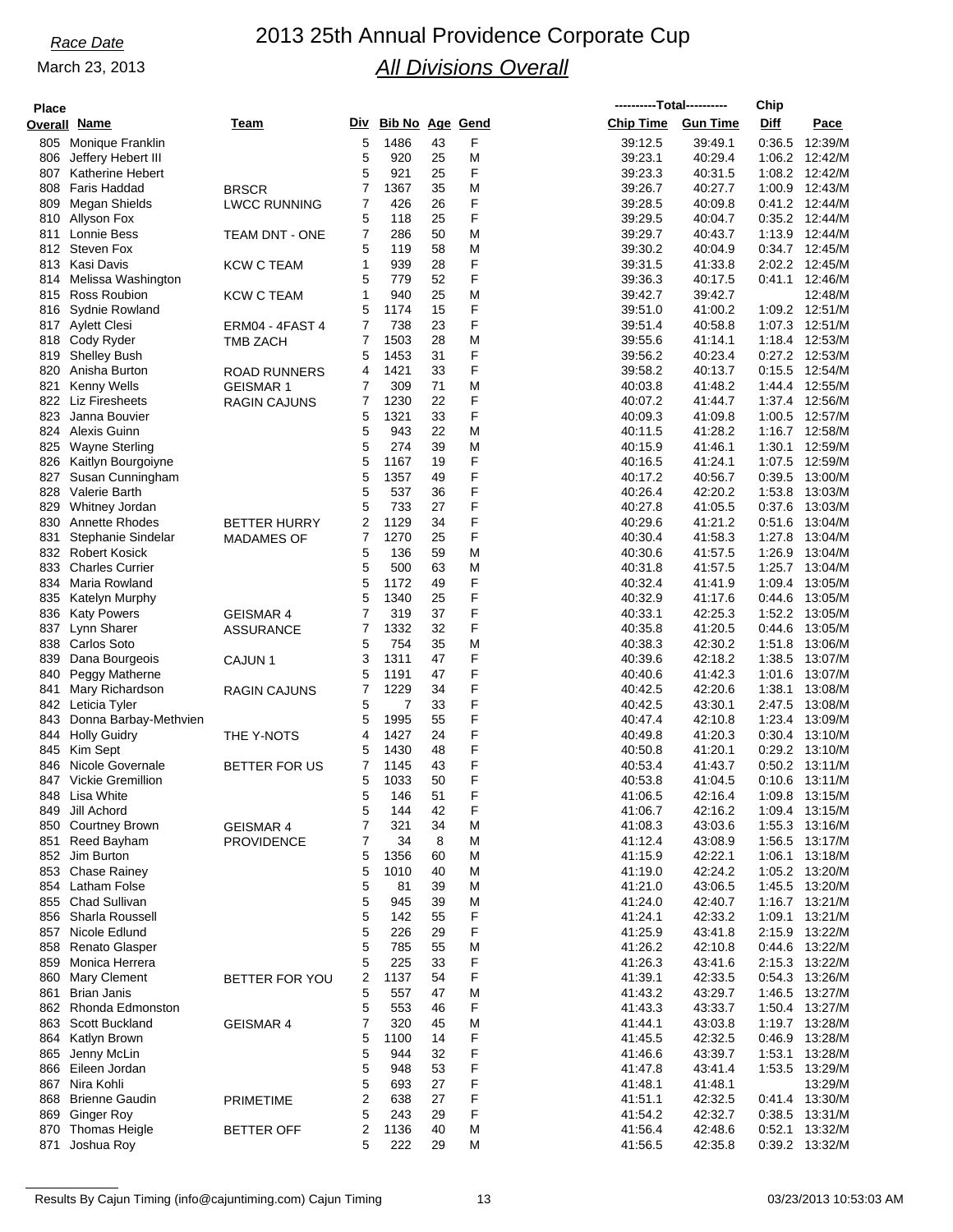## *Race Date* 2013 25th Annual Providence Corporate Cup *All Divisions Overall*

**----------Total----------**

**Chip**

| <b>Place</b> |                          |                       |   |                     |    |   |                  | ----------Total---------- | Chip             |                  |
|--------------|--------------------------|-----------------------|---|---------------------|----|---|------------------|---------------------------|------------------|------------------|
|              | <b>Overall Name</b>      | Team                  |   | Div Bib No Age Gend |    |   | <b>Chip Time</b> | <b>Gun Time</b>           | Diff             | Pace             |
|              | 872 Christian Garner     |                       | 5 | 493                 | 11 | M | 41:56.7          | 42:51.4                   | 0.54.7           | 13:32/M          |
|              | 873 Michelle Bayham      | <b>PROVIDENCE</b>     | 7 | 35                  | 36 | F | 41:57.8          | 43.51.3                   | 1:53.4           | 13:32/M          |
|              | 874 Ashley Schexnayder   |                       | 5 | 554                 | 25 | F | 41:59.6          | 43:50.9                   | 1:51.2           | 13:33/M          |
|              | 875 Ayden Leonardt       |                       | 5 | 1186                | 6  | F | 42:05.7          | 43:26.6                   | 1:20.9           | 13:35/M          |
|              | 876 Erica Marler         |                       | 5 | 1185                | 31 | F | 42:08.1          | 43:27.4                   | 1:19.2           | 13:35/M          |
| 877          | Lance Amadee             |                       | 5 | 100                 | 36 | M | 42:08.9          | 43:06.5                   | 0.57.5           | 13:35/M          |
| 878          | Deanna Foster            |                       | 5 | 67                  | 33 | F | 42:10.7          | 43:34.1                   | 1:23.3           | 13:36/M          |
| 879          | Bryan Vige               | <b>HOOKED UP</b>      | 7 | 599                 | 42 | M | 42:22.7          | 43:23.1                   |                  | 1:00.4 13:40/M   |
| 880          | Jodi Conachen            | <b>DOTD GREAT</b>     | 4 | 1004                | 36 | F | 42:24.2          | 43:46.1                   | 1:21.9           | 13:41/M          |
| 881          | <b>Janice Williams</b>   | <b>DOTD GREAT</b>     | 4 | 1001                | 50 | F | 42:24.2          | 43:45.6                   |                  | 1:21.4 13:41/M   |
|              | 882 Aimee Buckland       |                       | 7 | 318                 | 39 | F | 42:27.5          | 43:46.7                   | 1:19.2           | 13:42/M          |
| 883          | David Mayers             | <b>GEISMAR 4</b>      | 7 | 308                 | 50 | M | 42:30.3          | 44:14.5                   |                  | 1:44.2 13:43/M   |
| 884          | Janie Rees               | <b>GEISMAR 1</b>      | 5 | 174                 | 50 | F | 42:30.9          |                           |                  | 13:43/M          |
| 885          |                          |                       | 7 | 1254                | 12 | F | 42:32.0          | 43:25.4<br>43:57.2        | 0.54.5<br>1:25.2 | 13:43/M          |
|              | Katelyn Gill             | <b>FAMILY MATTERS</b> | 5 | 544                 |    | F | 42:40.7          |                           |                  |                  |
|              | 886 Patti Carter         |                       |   |                     | 51 | F |                  | 44:58.3                   | 2:17.6           | 13:46/M          |
| 887          | Andrea Barrack           |                       | 5 | 1432                | 41 |   | 42:42.3          | 43:54.2                   | 1:11.9           | 13:46/M          |
| 888          | Sean Venezia             |                       | 5 | 1436                | 24 | M | 42:48.8          | 43:56.6                   | 1:07.7           | 13:48/M          |
| 889          | Kelsey Venezia           |                       | 5 | 1435                | 23 | F | 42:50.0          | 43:56.8                   |                  | 1:06.7 13:49/M   |
| 890          | Alicia Guidroz           | LWCC AGONY OF         | 7 | 371                 | 31 | F | 42:50.5          | 43:58.2                   | 1:07.7           | 13:49/M          |
| 891          | Jeannie Granger          | <b>LWCC AGONY OF</b>  | 7 | 421                 | 38 | F | 42:51.9          | 44:00.4                   | 1:08.4           | 13:49/M          |
|              | 892 Rodney Wise          |                       | 5 | 780                 | 57 | M | 42:53.7          | 44:05.2                   | 1:11.4           | 13:50/M          |
|              | 893 Kelly Gable          |                       | 5 | 912                 | 33 | F | 42:54.1          | 45:06.8                   | 2:12.6           | 13:50/M          |
| 894          | Lonnie Carter            |                       | 5 | 545                 | 51 | М | 42:54.9          | 45:13.7                   | 2:18.8           | 13:50/M          |
| 895          | Kelly Lewis              |                       | 5 | 913                 | 49 | F | 43:00.5          | 44:11.8                   | 1:11.2           | 13:52/M          |
| 896          | <b>Brittany Meisner</b>  | <b>TEAM WBRZ</b>      | 7 | 1240                | 23 | F | 43:07.7          | 43:35.5                   | 0:27.7           | 13:55/M          |
| 897          | Nikki Broussard          |                       | 5 | 109                 | 31 | F | 43:18.5          | 44:39.2                   | 1:20.7           | 13:58/M          |
| 898          | Megahn Brooks            |                       | 5 | 108                 | 35 | F | 43:18.8          | 44:40.7                   | 1:21.9           | 13:58/M          |
|              | 899 Thao Gabriel         | THE LONG RUN          | 4 | 337                 | 35 | F | 43:26.7          | 44:44.2                   | 1:17.5           | 14:01/M          |
| 900          | Tiffany Thomas           |                       | 5 | 1221                | 40 | F | 43:30.1          | 44:59.3                   | 1:29.2           | 14:02/M          |
| 901          | Tawanda Weatherspoon     | <b>MADAMES OF</b>     | 7 | 1272                | 44 | F | 43:30.3          | 44:55.5                   | 1:25.1           | 14:02/M          |
|              | 902 Jillian Lavigne      |                       | 5 | 1454                | 11 | F | 43:30.6          | 44:12.3                   | 0.41.7           | 14:02/M          |
| 903          | Paige Vige               | <b>HOOKED UP</b>      | 7 | 601                 | 14 | F | 43:33.7          | 43:49.5                   | 0:15.7           | 14:03/M          |
| 904          | <b>Timothy Desselles</b> | ERM04 - 4FAST 4       | 7 | 1096                | 41 | F | 43:40.3          | 44:44.2                   | 1:03.9           | 14:05/M          |
| 905          | <b>Marielle Howard</b>   |                       | 5 | 896                 | 38 | F | 43:43.5          | 45:33.3                   | 1:49.8           | 14:06/M          |
| 906          | Yvonne Ikemefuna         | BETTER FOR US         | 7 | 1148                | 28 | F | 43:43.8          | 44:11.2                   | 0:27.3           | 14:06/M          |
| 907          | Mary Gordon              | <b>LWCC FANTASTIC</b> | 3 | 382                 | 54 | F | 43:43.8          | 45:21.9                   | 1:38.1           | 14:06/M          |
| 908          | Tiesha Johnson           | <b>LWCC FANTASTIC</b> | 3 | 384                 | 34 | F | 43:51.9          | 45:22.1                   | 1:30.1           | 14:09/M          |
| 909          | Pamela Mayers            | <b>GEISMAR 1</b>      | 7 | 306                 | 55 | F | 43:53.3          | 45:36.3                   | 1:43.0           | 14:09/M          |
| 910          | Jordan Mellinger         | BETTER FOR YOU        | 2 | 1139                | 21 | М | 43:56.8          | 45:06.2                   | 1:09.4           | 14:10/M          |
| 911          | John Lilies              | <b>LWCC 8 TRACKS</b>  | 3 | 367                 | 67 | M | 43:56.9          | 45:38.4                   |                  | 1:41.4 14:10/M   |
|              | 912 Colby Cupmano        |                       | 5 | 516                 | 40 | F | 44:00.2          | 44:42.2                   | 0.41.9           | 14:12/M          |
|              | 913 Brooke Gautreau      |                       | 5 | 519                 | 30 | F | 44:00.8          | 44:43.3                   | 0:42.4           | 14:12/M          |
|              | 914 Marti Bivona         |                       | 5 | 176                 | 50 | F | 44:07.9          | 45:16.8                   | 1:08.9           | 14:14/M          |
|              | 915 Kerry Drake          | ROAD WARRIORS         | 7 | 1258                | 58 | М | 44:14.8          | 45:39.3                   |                  | 1:24.4 14:16/M   |
|              | 916 Wesley Corie         |                       | 5 | 240                 | 31 | M | 44:20.3          | 45:24.2                   |                  | 1:03.8 14:18/M   |
|              | 917 Laurie Borne         |                       | 5 | 1048                | 42 | F | 44:23.6          | 47:13.8                   | 2:50.1           | 14:19/M          |
|              | 918 Stephanie Paxton     |                       | 5 | 1067                | 43 | F | 44:23.9          | 47:13.1                   | 2:49.1           | 14:19/M          |
|              | 919 Becky Kilburn        | <b>GROW LOCAL RUN</b> | 4 | 1407                | 53 | F | 44.27.0          | 45:13.7                   |                  | 0:46.7 14:20/M   |
|              | 920 Karen Morton         |                       | 5 | 1278                | 50 | F | 44:30.2          | 45:56.7                   | 1:26.5           | 14:21/M          |
| 921          | Dipti Mehta              |                       | 4 | 354                 | 35 | F | 44:33.1          | 44:55.5                   |                  | 0:22.4 14:22/M   |
|              | 922 Margaret Dearman     | <b>LWCC KOOL KATS</b> | 7 | 401                 | 52 | F | 44:33.1          | 45:34.6                   |                  | 1:01.4 14:22/M   |
|              | 923 Jennifer Gennaro     |                       | 5 | 927                 | 28 | F | 44:51.8          | 47:04.2                   |                  | 2:12.4 14:28/M   |
|              | 924 Sarah Katelynn Corie |                       | 5 | 272                 | 17 | F | 44:54.9          | 45:55.5                   |                  | 1:00.6 14:29/M   |
|              | 925 Mai Russell          | PROVIDENCE IRISH      | 7 | 47                  | 55 | F | 44:57.1          | 46:33.7                   | 1:36.6           | 14:30/M          |
|              | 926 Cheri Ausberry       |                       | 5 | 1483                | 48 | F | 45:02.5          | 45:38.4                   |                  | 0:35.9 14:32/M   |
|              | 927 Anna Migliore        | ERM04 - 4FAST 4       | 7 | 740                 | 26 | F | 45:05.4          | 45:05.4                   |                  | 14:33/M          |
|              | 928 Jeremy Singleton     | <b>GROW LOCAL RUN</b> | 4 | 1408                | 42 | M | 45:07.8          | 45:53.7                   | 0.45.9           | 14:33/M          |
|              | 929 Jane Drake           | ROAD WARRIORS         | 7 | 1257                | 58 | F | 45:09.5          | 46:33.2                   |                  | 1:23.7 14:34/M   |
|              | 930 Candace Collins      | <b>BETTER OFF</b>     | 2 | 1133                | 55 | F | 45:18.9          | 46:13.1                   |                  | 0:54.2 14:37/M   |
|              | 931 Alex Lauve           |                       | 5 | 512                 | 25 | M | 45:24.0          | 46:26.7                   | 1:02.6           | 14:39/M          |
|              | 932 Lisa Martin          |                       | 5 | 1287                | 46 | F | 45:32.8          | 47:13.5                   |                  | $1:40.7$ 14:41/M |
|              | 933 Dave Hebert          |                       | 5 | 1116                | 59 | Μ | 45:33.1          | 46:43.3                   |                  | 1:10.2 14:42/M   |
|              | 934 Felicia Fandauzzo    |                       | 5 | 782                 | 35 | F | 45:38.7          | 47:10.8                   | 1:32.1           | 14:43/M          |
|              | 935 Carole Paetz         |                       | 5 | 784                 | 50 | F | 45:40.3          | 47:11.6                   |                  | 1:31.3 14:44/M   |
|              | 936 Shannon Orillion     | <b>NO NAME</b>        | 4 | 859                 | 26 | F | 45:50.6          | 47:36.7                   | 1:46.1           | 14:47/M          |
|              | 937 Douglas Stoeckle     | <b>QUALITY STEPS</b>  | 7 | 496                 | 41 | M | 45:51.1          | 47:19.7                   | 1:28.6           | 14:47/M          |
|              | 938 Kim Sullivan         |                       | 5 | 949                 | 38 | F | 45:53.4          | 47:10.4                   |                  | 1:16.9 14:48/M   |
|              |                          |                       |   |                     |    |   |                  |                           |                  |                  |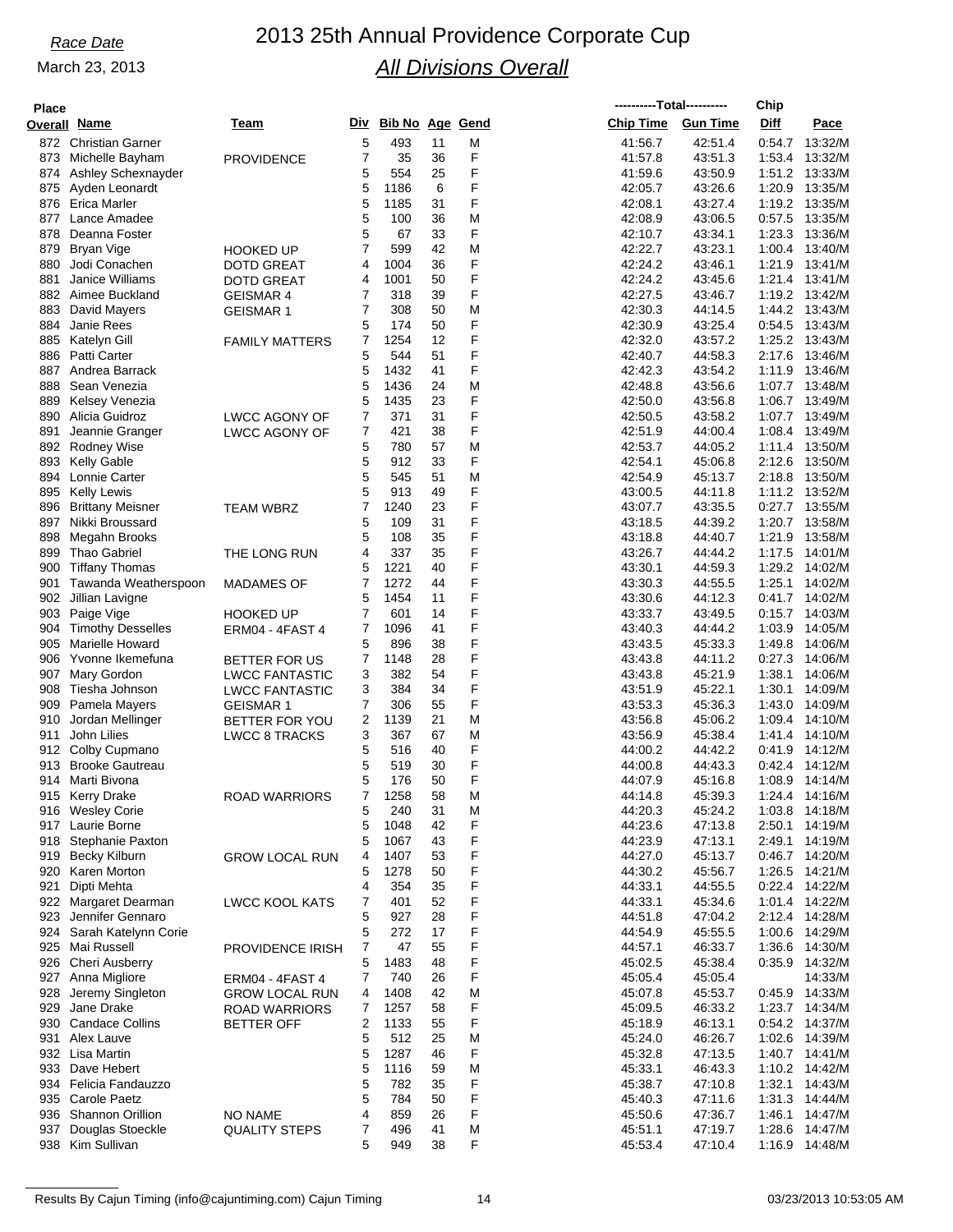# *Race Date* 2013 25th Annual Providence Corporate Cup *All Divisions Overall*

| <b>Place</b> |                                               |                                                  |                         |                 |          |        | ----------Total---------- |                    | Chip             |                           |
|--------------|-----------------------------------------------|--------------------------------------------------|-------------------------|-----------------|----------|--------|---------------------------|--------------------|------------------|---------------------------|
|              | <u>Overall Name</u>                           | Team                                             | Div                     | Bib No Age Gend |          |        | <b>Chip Time</b>          | <b>Gun Time</b>    | Diff             | Pace                      |
|              | 939 Eric Olson                                |                                                  | 5                       | 658             | 61       | M      | 45:53.9                   | 46:52.3            | 0:58.3           | 14:48/M                   |
| 940          | <b>Karen Stewart</b>                          |                                                  | 5                       | 1223            | 47       | F      | 45:53.9                   | 46:54.7            | 1:00.7           | 14:48/M                   |
| 941          | Kristi Folse                                  | <b>TURTLES ON THE</b>                            | 4                       | 725             | 37       | F      | 45:54.3                   | 47:40.1            | 1:45.8           | 14:48/M                   |
| 942          | Lucila Silva                                  |                                                  | 5                       | 656             | 60       | F      | 45:54.3                   | 46:52.1            |                  | 0:57.7 14:48/M            |
| 943<br>944   | Mindy Head<br><b>Shenita Mosely</b>           | <b>TMB ZACH</b>                                  | 7<br>5                  | 1500<br>862     | 34<br>26 | F<br>F | 45:54.8<br>45:55.3        | 47:10.5<br>47:19.1 | 1:15.7<br>1:23.7 | 14:48/M<br>14:49/M        |
| 945          | <b>Brian Parker</b>                           | <b>QUALITY STEPS</b>                             | 7                       | 495             | 38       | M      | 45:59.2                   | 47:19.7            | 1:20.5           | 14:50/M                   |
| 946          | Zaelyn Stacy                                  |                                                  | 5                       | 1354            | 12       | F      | 46:00.2                   | 48:22.5            | 2:22.2           | 14:50/M                   |
| 947          | Kathleen Garey                                | GEISMAR 6                                        | 7                       | 301             | 54       | F      | 46:00.5                   | 47:28.4            | 1:27.8           | 14:50/M                   |
| 948          | lan Gray                                      |                                                  | 5                       | 951             | 29       | M      | 46:01.6                   | 47:07.8            | 1:06.1           | 14:51/M                   |
| 949          | Kelli Ferran                                  | <b>LWCC HAPPY FEET</b>                           | 7                       | 389             | 29       | F      | 46:02.5                   | 47:09.5            | 1:06.9           | 14:51/M                   |
| 950          | <b>Margaret Beyer</b>                         |                                                  | 5                       | 148             | 47       | F      | 46:02.7                   | 46.55.1            | 0.52.4           | 14:51/M                   |
| 951          | Carl Green                                    |                                                  | 5                       | 147             | 40       | M      | 46:05.5                   | 46:57.4            | 0:51.8           | 14:52/M                   |
| 952<br>953   | Marie Callagain                               | <b>LWCC GIRLS ON</b>                             | 7<br>5                  | 386<br>1313     | 45<br>48 | F<br>M | 46:09.0                   | 47:32.7<br>47:33.7 | 1:23.7<br>1:23.5 | 14:53/M<br>14:54/M        |
| 954          | Curtis Callagain<br><b>Tammy Marionneaux</b>  | BETTER FOR YOU                                   | $\overline{\mathbf{c}}$ | 1140            | 46       | F      | 46:10.1<br>46:12.3        | 46:12.3            |                  | 14:54/M                   |
| 955          | <b>Paula Sattenwhite</b>                      | BETTER OR NOT                                    | 7                       | 1142            | 43       | F      | 46:12.3                   | 46:12.3            |                  | 14:54/M                   |
| 956          | Joshua Tuminello                              |                                                  | 5                       | 1016            | 15       | M      | 46:13.6                   | 46:13.6            |                  | 14:55/M                   |
| 957          | Regan Kleinpeter                              |                                                  | 5                       | 925             | 23       | F      | 46:29.6                   | 47:39.9            | 1:10.2           | 15:00/M                   |
| 958          | K Chocklingham                                |                                                  | 5                       | 1199            | 51       | M      | 46:43.3                   | 47:57.2            | 1:13.9           | 15:04/M                   |
| 959          | Myra Crawford                                 |                                                  | 5                       | 1440            | 52       | F      | 46:56.1                   | 48:50.9            | 1:54.8           | 15:08/M                   |
| 960          | Barbara Burton                                |                                                  | 5                       | 1355            | 58       | F      | 47:00.3                   | 48:43.4            | 1:43.1           | 15:10/M                   |
| 961          | Jamie Karam                                   |                                                  | 5                       | 1982            | 43       | F      | 47:00.8                   | 48:43.6            | 1:42.8           | 15:10/M                   |
| 962<br>963   | Amber Dorsey<br>Zann Johnson                  | SHAKE, RATTLE, &                                 | 7<br>5                  | 1265<br>1353    | 34<br>36 | F<br>F | 47:06.9<br>47:09.7        | 48:35.2<br>49:31.9 | 1:28.3<br>2:22.1 | 15:12/M<br>15:13/M        |
| 964          | <b>Rebecca Patrick</b>                        |                                                  | 5                       | 517             | 32       | F      | 47:16.0                   | 48:18.8            | 1:02.8           | 15:15/M                   |
| 965          | Anne Woods                                    |                                                  | 5                       | 1517            | 61       | F      | 47:16.0                   | 48:44.9            | 1:28.8           | 15:15/M                   |
| 966          | Lynn Mujica                                   |                                                  | 5                       | 1516            | 57       | F      | 47:16.4                   | 48:45.2            | 1:28.8           | 15:15/M                   |
| 967          | <b>Robin Yates</b>                            |                                                  | 4                       | 795             | 51       | M      | 47:17.6                   | 48:46.7            | 1:29.1           | 15:15/M                   |
| 968          | Jessica Tuminello                             |                                                  | 5                       | 1017            | 13       | F      | 47:20.7                   | 47:20.7            |                  | 15:16/M                   |
| 969          | <b>Tracy Davis</b>                            | <b>LWCC HIGH</b>                                 | 7                       | 393             | 46       | F      | 47:21.4                   | 49:00.9            | 1:39.5           | 15:16/M                   |
| 970          | Sharon Cornell                                |                                                  | 5                       | 1383            | 44       | F      | 47:24.0                   | 48:43.4            | 1:19.3           | 15:17/M                   |
| 971          | Nan Davis                                     |                                                  | 5                       | 968             | 57       | M      | 47:27.6                   | 47:51.2            | 0.23.5           | 15:18/M                   |
| 972<br>973   | <b>Bukky Harthoorn</b><br><b>Heather Foil</b> | BRPO#2                                           | 4<br>7                  | 1446<br>875     | 30<br>50 | F<br>F | 47:30.5<br>47:32.1        | 49:44.5<br>48.52.6 | 2:13.9<br>1:20.4 | 15:19/M<br>15:20/M        |
| 974          | <b>Rob Brouillette</b>                        | <b>DNRS FLATLINERS</b><br><b>DNRS FLATLINERS</b> | 7                       | 874             | 44       | M      | 47:32.9                   | 48:53.1            | 1:20.2           | 15:20/M                   |
| 975          | Stephanie Janis                               |                                                  | 5                       | 558             | 47       | F      | 47:34.0                   | 49:21.1            | 1:47.1           | 15:21/M                   |
| 976          | <b>Bridgett Rivet</b>                         |                                                  | 5                       | 141             | 42       | F      | 47:37.3                   | 49:08.5            | 1:31.1           | 15:22/M                   |
| 977          | <b>Stephen Cherry</b>                         | <b>LWCC FANTASTIC</b>                            | 3                       | 381             | 41       | M      | 47:44.5                   | 49:15.7            | 1:31.2           | 15:24/M                   |
| 978          | Beau Russo                                    | <b>ASSURANCE</b>                                 | 7                       | 1334            | 28       | M      | 47:46.9                   | 47:57.6            | 0:10.7           | 15:25/M                   |
| 979          | <b>Ashley Russo</b>                           | <b>ASSURANCE</b>                                 | 7                       | 1333            | 30       | F      | 47:47.1                   | 47.57.9            | 0:10.7           | 15:25/M                   |
| 980          | <b>Rose Stewart</b>                           | <b>CLUSTER 2 TEAM 1</b>                          | 7                       | 75              | 57       | F      | 47:52.6                   | 49:08.3            | 1:15.7           | 15:26/M                   |
| 981          | John Stewart                                  | <b>CLUSTER 2 TEAM 1</b>                          | 7                       | 74              | 59       | M      | 47:53.5                   | 49:08.2            | 1:14.7           | 15:27/M                   |
| 982          | Natalie Wilson<br>983 Michael Charles         |                                                  | 5<br>5                  | 158<br>546      | 55<br>52 | F<br>M | 48:00.7<br>48:02.0        | 49:25.2<br>49.53.2 | 1:24.4           | 15:29/M<br>1:51.2 15:30/M |
| 984          | <b>Chris Bailey</b>                           |                                                  | 5                       | 1049            | 33       | M      | 48:04.8                   | 50:20.5            | 2:15.6           | 15:30/M                   |
|              | 985 Lindsey Manuel                            |                                                  | 5                       | 1538            | 26       | F      | 48:07.7                   | 48:49.6            |                  | 0:41.9 15:31/M            |
|              | 986 Heath Hebert                              |                                                  | 5                       | 580             | 32       | M      | 48:09.6                   | 50:09.1            | 1:59.5           | 15:32/M                   |
| 987          | Angelica Davis                                |                                                  | 5                       | 715             | 54       | F      | 48:13.6                   | 49.58.9            |                  | 1:45.2 15:33/M            |
| 988          | Jill Couvillion                               |                                                  | 5                       | 1060            | 40       | F      | 48:14.4                   | 49:50.4            | 1:35.9           | 15:34/M                   |
| 989          | Lauren Bailey                                 |                                                  | 5                       | 1065            | 33       | F      | 48:14.6                   | 50:28.8            |                  | 2:14.2 15:34/M            |
| 990          | <b>Allison Hubek</b>                          |                                                  | 5                       | 917             | 34       | F      | 48:14.6                   | 49:27.7            | 1:13.1           | 15:34/M                   |
| 991          | Erin Ray                                      |                                                  | 5                       | 736             | 29       | F      | 48:19.9                   | 48.57.3            | 0:37.4           | 15:35/M                   |
| 993          | 992 Jim Ray<br>Jenna Landry                   |                                                  | 5<br>5                  | 737<br>1045     | 29<br>24 | M<br>F | 48:19.9<br>48:21.1        | 48:57.3<br>50:06.2 | 1:45.1           | 0:37.4 15:35/M<br>15:36/M |
|              | 994 Sara Hanson                               |                                                  | 5                       | 1044            | 35       | F      | 48:21.5                   | 50:06.2            | 1:44.7           | 15:36/M                   |
| 995          | Shannon Wolfe                                 |                                                  | 5                       | 1086            | 32       | F      | 48:22.4                   | 48.22.4            |                  | 15:36/M                   |
| 996          | Jacob Wolfe                                   |                                                  | 5                       | 1085            | 32       | M      | 48:22.4                   | 48:22.4            |                  | 15:36/M                   |
|              | 997 Paul Clifton                              | <b>OLDIES BUT</b>                                | 7                       | 209             | 53       | M      | 48:23.9                   | 50:00.5            | 1:36.5           | 15:36/M                   |
| 998          | <b>Stephany Lewis</b>                         | <b>LWCC HIGH</b>                                 | 7                       | 396             | 40       | F      | 48:30.1                   | 50:09.2            | 1:39.1           | 15:39/M                   |
| 999          | <b>Rick Goodman</b>                           |                                                  | 5                       | 1431            | 44       | M      | 48:31.6                   | 49:37.1            |                  | 1:05.4 15:39/M            |
| 1000         | Connie Bonsignore                             | <b>ROAD WARRIORS</b>                             | 7                       | 1259            | 53       | F      | 48:35.9                   | 50:01.1            |                  | 1:25.2 15:40/M            |
| 1001         | Kathryn Thornton                              | <b>TMB ZACH</b>                                  | 7                       | 1502            | 30       | F      | 48:38.3                   | 49:55.7            | 1:17.3           | 15:41/M                   |
|              | 1002 Brian Newman<br>1003 Venetta Jefferson   | THE WALKING<br><b>LWCC HIGH</b>                  | 2<br>7                  | 621<br>395      | 31<br>59 | M<br>F | 48.39.4<br>48:41.8        | 50:01.9<br>50:12.1 | 1:22.5           | 15:42/M<br>1:30.3 15:42/M |
|              | 1004 Jill Stokeld                             |                                                  | 5                       | 929             | 39       | F      | 48:45.3                   | 49:27.7            |                  | 0:42.4 15:44/M            |
|              | 1005 Linda Pebworth                           |                                                  | 5                       | 1106            | 58       | F      | 48:54.2                   | 50:16.5            | 1:22.3           | 15:46/M                   |
|              |                                               |                                                  |                         |                 |          |        |                           |                    |                  |                           |

Results By Cajun Timing (info@cajuntiming.com) Cajun Timing 15 15 03/23/2013 10:53:06 AM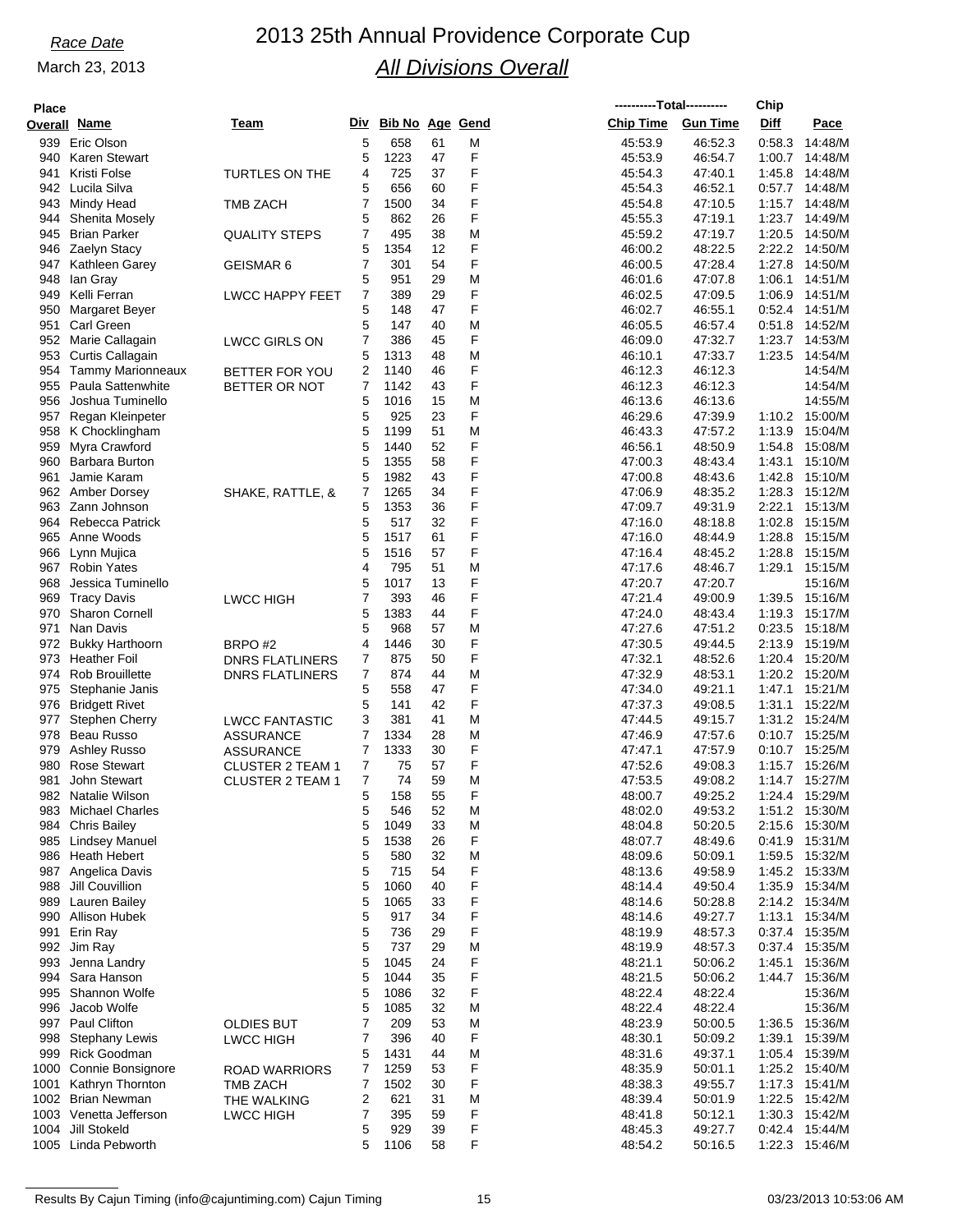# *Race Date* 2013 25th Annual Providence Corporate Cup *All Divisions Overall*

| <b>Place</b> |                                                      |                         |                |                        |          |        |                    | ----------Total---------- | Chip             |                           |
|--------------|------------------------------------------------------|-------------------------|----------------|------------------------|----------|--------|--------------------|---------------------------|------------------|---------------------------|
|              | Overall <u>Name</u>                                  | Team                    | Div            | <b>Bib No Age Gend</b> |          |        | <b>Chip Time</b>   | <b>Gun Time</b>           | Diff             | Pace                      |
| 1006         | Megan Gill                                           | <b>FAMILY MATTERS</b>   | 7              | 1253                   | 9        | F      | 49:02.7            | 50:31.5                   | 1:28.8           | 15:49/M                   |
| 1007         | Susan Gill                                           | <b>FAMILY MATTERS</b>   | $\overline{7}$ | 1256                   | 46       | F      | 49:04.2            | 50:31.1                   | 1:26.8           | 15:50/M                   |
| 1008         | <b>Krystal Pollitz</b>                               | <b>MADAMES OF</b>       | 7              | 1271                   | 25       | F      | 49.04.7            | 50:30.5                   | 1:25.7           | 15:50/M                   |
| 1009         | Jaryn Waguespack                                     | PACKAGED DEAL           | 7              | 652                    | 0        | M      | 49:11.7            | 49:11.7                   |                  | 15:52/M                   |
| 1010         | Deanna Kliebert                                      |                         | 5              | 245                    | 42       | F      | 49.14.1            | 50:16.8                   | 1:02.7           | 15:53/M                   |
| 1011         | Kip Hernandez                                        | PACKAGED DEAL           | 7<br>5         | 651<br>1058            | 18<br>40 | M<br>F | 49.14.1            | 49:14.1<br>50:57.4        |                  | 15:53/M<br>1:41.4 15:54/M |
| 1012<br>1013 | <b>Brandy Duncan</b><br><b>Heather Hughes</b>        |                         | 5              | 1050                   | 30       | F      | 49:16.0<br>49:19.0 | 50.56.7                   | 1:37.7           | 15:55/M                   |
| 1014         | Amanda Hebert                                        |                         | 5              | 1052                   | 32       | F      | 49:19.8            | 50:57.4                   | 1:37.5           | 15:55/M                   |
| 1015         | Danielle Henderson                                   |                         | 5              | 1493                   | 40       | F      | 49:20.2            | 50:51.8                   | 1:31.5           | 15:55/M                   |
| 1016         | Aliyah Stewart                                       |                         | 5              | 1204                   | 15       | F      | 49:20.7            | 49:20.7                   |                  | 15:55/M                   |
|              | 1017 Allison Lewis                                   |                         | 5              | 1046                   | 34       | F      | 49:21.1            | 50:56.5                   | 1:35.3           | 15:55/M                   |
| 1018         | Laura Sherman                                        | <b>LWCC SPICE GIRLS</b> | 7              | 434                    | 47       | F      | 49:21.4            | 50:10.6                   | 0:49.1           | 15:55/M                   |
| 1019         | Sierra Geiger                                        |                         | 5              | 1077                   | 24       | F      | 49:22.9            | 50:24.5                   | 1:01.6           | 15:55/M                   |
| 1020         | Saye McCants                                         |                         | 5              | 1053                   | 29       | F      | 49:26.3            | 50:59.5                   | 1:33.1           | 15:57/M                   |
| 1021         | <b>Patrick McCants</b>                               |                         | 5              | 1066                   | 35       | M      | 49.27.0            | 51:00.7                   | 1:33.6           | 15:57/M                   |
| 1022         | Kaylen Guitreau                                      |                         | 5              | 1051                   | 34       | F<br>F | 49:27.1            | 50:59.8                   |                  | 1:32.7 15:57/M            |
| 1023<br>1024 | Cynthia Richardson<br><b>Terri Daly</b>              | <b>LWCC SPICE GIRLS</b> | 7<br>7         | 433<br>1269            | 50<br>54 | F      | 49.28.3<br>49:29.0 | 50:18.9<br>50:57.8        | 0:50.6<br>1:28.7 | 15:57/M<br>15:58/M        |
| 1025         | <b>Emily Readinger</b>                               | <b>MADAMES OF</b>       | 5              | 1534                   | 32       | F      | 49:32.0            | 50:18.9                   | 0:46.8           | 15:59/M                   |
| 1026         | <b>Shannon Spence</b>                                | BETTER OR NOT           | $\overline{7}$ | 1141                   | 33       | F      | 49:40.1            | 50:06.8                   | 0:26.7           | 16:01/M                   |
| 1027         | <b>Michael Tyler</b>                                 |                         | 5              | 6                      | 36       | M      | 49:45.7            | 52:33.2                   | 2:47.4           | 16:03/M                   |
| 1028         | <b>Brian Sykes</b>                                   | CAJUN <sub>1</sub>      | 3              | 1310                   | 47       | M      | 49:55.7            | 51:58.2                   | 2:02.5           | 16:06/M                   |
| 1029         | Seth Jackson                                         | THE JACKSON             | 7              | 331                    | 13       | M      | 49.56.1            | 51:45.6                   | 1:49.4           | 16:06/M                   |
| 1030         | Paul Jackson                                         | THE JACKSON             | 7              | 330                    | 44       | M      | 49.56.7            | 51:46.2                   | 1:49.4           | 16:06/M                   |
| 1031         | Stacy Jackson                                        | THE JACKSON             | 7              | 333                    | 44       | F      | 49:57.2            | 51:46.4                   | 1:49.1           | 16:07/M                   |
| 1032         | Holli Jackson                                        | THE JACKSON             | 7              | 332                    | 15       | F      | 49.58.1            | 51:49.3                   | 1:51.2           | 16:07/M                   |
| 1033         | Aaron Ryan                                           |                         | 5              | 815                    | 30       | M      | 50:09.2            | 52:18.2                   | 2:08.9           | 16:11/M                   |
| 1034         | <b>Brad Diaz</b>                                     |                         | 5              | 1087                   | 32       | M      | 50:10.0            | 52:37.7                   | 2:27.7           | 16:11/M                   |
| 1035         | Janeen Dupepe                                        | CAJUN <sub>1</sub>      | 3              | 1309                   | 44       | F      | 50:10.8            | 52:12.5                   | 2:01.6           | 16:11/M                   |
| 1036<br>1037 | Allison Young<br>Ron Nicholsen                       |                         | 5<br>5         | 707<br>802             | 60<br>48 | F<br>M | 50:11.6<br>50:13.5 | 51:41.7<br>52:17.5        | 1:30.1<br>2:04.0 | 16:11/M<br>16:12/M        |
| 1038         | <b>Brandi Diaz</b>                                   |                         | 5              | 1088                   | 34       | F      | 50:15.8            | 52:42.2                   | 2:26.3           | 16:13/M                   |
| 1039         | Alex Alexander                                       |                         | 5              | 1054                   | 33       | M      | 50:19.5            | 51:56.2                   | 1:36.7           | 16:14/M                   |
| 1040         | Loria McGuire                                        | <b>CUPCAKE AND</b>      | 3              | 213                    | 41       | F      | 50:26.7            | 51:31.4                   | 1:04.7           | 16:16/M                   |
| 1041         | <b>Ashley McGuire</b>                                |                         | 5              | 246                    | 10       | F      | 50:28.0            | 51:31.2                   |                  | 1:03.2 16:17/M            |
| 1042         | <b>Phyllis Mahfouz</b>                               | <b>LWCC RUNNING</b>     | 7              | 424                    | 57       | F      | 50:29.6            | 51:39.3                   | 1:09.7           | 16:17/M                   |
| 1043         | Steven Mastrangelo                                   |                         | 5              | 758                    | 55       | M      | 50:31.2            | 51:47.7                   | 1:16.4           | 16:18/M                   |
| 1044         | Antoinette Villio                                    |                         | 5              | 757                    | 54       | F      | 50:32.1            | 51:49.1                   |                  | 1:16.9 16:18/M            |
| 1045         | <b>Barbara Tuminello</b>                             |                         | 5              | 1015                   | 48       | F      | 50:37.2            | 50:37.2                   |                  | 16:20/M                   |
| 1046         | <b>Rick Tuminello</b>                                |                         | 5              | 1014                   | 48       | M      | 50:40.4            | 50:40.4                   |                  | 16:21/M                   |
| 1047<br>1048 | <b>Thomas Seagraves</b><br>Shane Anthens             | <b>HAPPY FEET</b>       | 7<br>5         | 103<br>532             | 50<br>42 | M<br>M | 50:40.5            | 52:22.2<br>50:45.7        | 1:41.7           | 16:21/M<br>16:22/M        |
| 1049         | <b>Beth Anthens</b>                                  |                         | 5              | 533                    | 34       | F      | 50:45.7<br>50:47.9 | 50:47.9                   |                  | 16:23/M                   |
| 1050         | Sara Lasher                                          |                         | 5              | 756                    | 26       | F      | 50:52.5            | 51:47.7                   | 0.55.1           | 16:25/M                   |
| 1051         | Arriana Disedare                                     |                         | 5              | 107                    | 10       | F      | 50:53.4            | 52:24.3                   | 1:30.9           | 16:25/M                   |
| 1052         | Averi Ardoin                                         |                         | 5              | 899                    | 31       | F      | 50:54.3            | 52:08.7                   |                  | 1:14.3 16:25/M            |
| 1053         | Misti Miller                                         | <b>LWCC HAPPY FEET</b>  | 7              | 391                    | 28       | F      | 50:55.0            | 52:25.5                   | 1:30.4           | 16:25/M                   |
| 1054         | Katie Adams                                          |                         | 5              | 59                     | 31       | F      | 50:58.0            | 53:13.5                   |                  | 2:15.4 16:26/M            |
| 1055         | <b>Breanna Garner</b>                                |                         | 5              | 492                    | 17       | F      | 51:07.8            | 52:27.5                   | 1:19.6           | 16:29/M                   |
| 1056         | Amanda Garner                                        | MUST DO IT 3            | 4              | 281                    | 33       | F      | 51:08.9            | 52:28.7                   | 1:19.8           | 16:30/M                   |
| 1057         | Waylon Garner                                        |                         | 5              | 491                    | 40       | M      | 51:09.3            | 52:29.6                   |                  | 1:20.2 16:30/M            |
| 1058         | Deanna Stephens                                      | $C2-2$                  | 7              | 70                     | 52       | F      | 51:11.7            | 52:43.2                   | 1:31.4           | 16:31/M                   |
| 1059         | Philip Johnson                                       | <b>QUALITY STEPS</b>    | 7              | 497                    | 47       | M      | 51:12.2            | 52:42.5                   | 1:30.3           | 16:31/M                   |
| 1060<br>1061 | <b>Christopher Picou</b><br><b>Meghan Gremillion</b> | <b>PROVIDENCE</b>       | 7<br>5         | 37<br>1035             | 8<br>14  | M<br>F | 51:13.4<br>51:14.8 | 53:02.9<br>53:00.9        | 1:49.5<br>1:46.1 | 16:31/M<br>16:32/M        |
| 1062         | <b>Brandie McNabb</b>                                |                         | 5              | 1071                   | 36       | F      | 51:15.7            | 52:31.4                   |                  | 1:15.7 16:32/M            |
|              | 1063 Ainslie McNabb                                  |                         | 5              | 1070                   | 7        | F      | 51:17.3            | 52:31.2                   | 1:13.9           | 16:33/M                   |
| 1064         | Dawn Thibodeaux                                      |                         | 5              | 192                    | 48       | F      | 51:18.8            | 52:22.2                   | 1:03.4           | 16:33/M                   |
| 1065         | <b>Katherine Morris</b>                              |                         | 5              | 193                    | 63       | F      | 51:19.6            | 52:23.1                   |                  | 1:03.4 16:33/M            |
| 1066         | Felicia Graves                                       | 4 PIECE MIX             | 4              | 349                    | 52       | F      | 51:19.7            | 53:17.4                   | 1:57.7           | 16:33/M                   |
| 1067         | Susan Kliebert                                       |                         | 5              | 1325                   | 40       | F      | 51:19.9            | 53:17.2                   | 1:57.3           | 16:33/M                   |
| 1068         | <b>Russell Pierce</b>                                |                         | 5              | 1030                   | 48       | M      | 51:20.4            | 52:55.9                   |                  | 1:35.4 16:34/M            |
| 1069         | Danielle Pierce                                      |                         | 5              | 1032                   | 15       | F      | 51:20.6            | 52:55.3                   | 1:34.6           | 16:34/M                   |
| 1070         | Debbie Nijoka                                        |                         | 5              | 1069                   | 57       | F      | 51:23.2            | 52:35.5                   |                  | 1:12.2 16:35/M            |
| 1071<br>1072 | <b>Todd Morgan</b><br>Maegan Picou                   | BRPO#2                  | 4<br>7         | 1449<br>38             | 45<br>26 | M<br>F | 51:24.9<br>51:29.8 | 53:04.1<br>53:19.5        | 1:39.2<br>1:49.7 | 16:35/M<br>16:36/M        |
|              |                                                      | <b>PROVIDENCE</b>       |                |                        |          |        |                    |                           |                  |                           |

Results By Cajun Timing (info@cajuntiming.com) Cajun Timing 16 16 16 15 16 03/23/2013 10:53:07 AM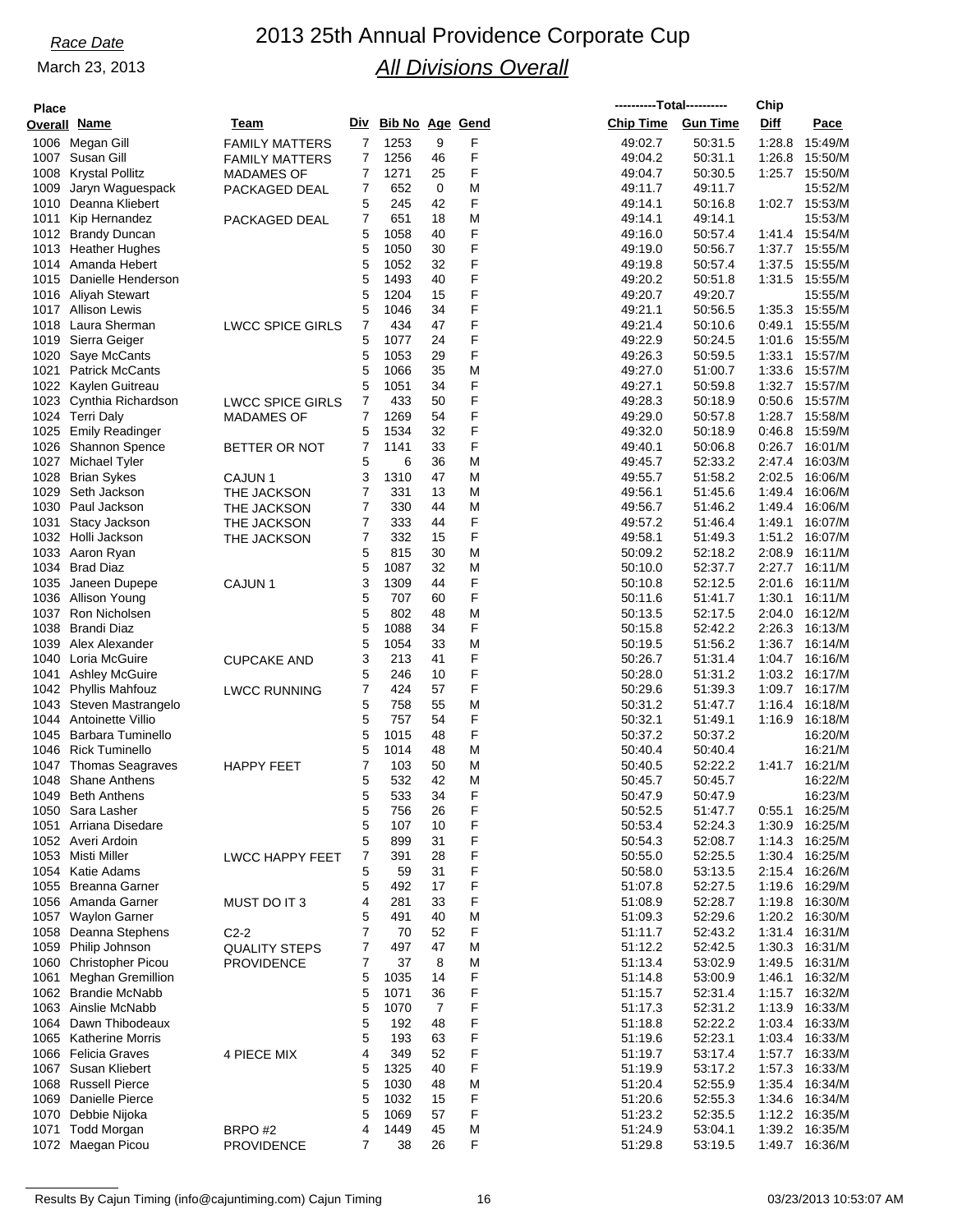# *Race Date* 2013 25th Annual Providence Corporate Cup *All Divisions Overall*

| <b>Place</b> |                          |                         |   |                     |    |   | ----------Total---------- |         | Chip        |                  |
|--------------|--------------------------|-------------------------|---|---------------------|----|---|---------------------------|---------|-------------|------------------|
|              | <b>Overall Name</b>      | Team                    |   | Div Bib No Age Gend |    |   | Chip Time Gun Time        |         | <b>Diff</b> | Pace             |
|              | 1073 Rebecca Bayham      | <b>PROVIDENCE</b>       | 7 | 33                  | 30 | F | 51:34.8                   | 53:19.7 | 1:44.8      | 16:38/M          |
|              | 1074 Neal Johnson        |                         | 5 | 962                 | 58 | Μ | 51:35.0                   | 52:49.7 | 1:14.7      | 16:38/M          |
| 1075         | Sandi Scrivens           |                         | 5 | 125                 | 40 | F | 51:35.9                   | 53:36.2 | 2:00.2      | 16:38/M          |
| 1076         | Melanie Robinson         |                         | 5 | 132                 | 38 | F | 51:36.1                   | 53:35.5 | 1:59.4      | 16:39/M          |
| 1077         | <b>Robert Rusca</b>      |                         | 5 | 759                 | 59 | M | 51:36.4                   | 52:51.4 | 1:14.9      | 16:39/M          |
| 1078         | <b>Carlos Perez</b>      |                         | 5 | 127                 | 36 | M | 51:37.0                   | 53:36.4 |             | 1:59.4 16:39/M   |
| 1079         | Rachel Lambert           |                         | 5 | 547                 | 54 | F | 51:43.4                   | 53:34.7 | 1:51.2      | 16:41/M          |
| 1080         | Meredith Zenge           |                         | 5 | 280                 | 33 | F | 51:44.3                   | 53:17.7 | 1:33.3      | 16:41/M          |
| 1081         | Daphne Kellogg           |                         | 5 | 133                 | 30 | F | 51:44.5                   | 53:17.7 | 1:33.2      | 16:41/M          |
| 1082         | Maria Ezell              | SHELL                   | 7 | 339                 | 50 | F | 51:45.1                   | 53:32.3 | 1:47.1      | 16:42/M          |
| 1083         | Julie Lebeau             |                         | 5 | 340                 | 52 | F | 51:45.2                   | 53:33.2 | 1:47.9      | 16:42/M          |
| 1084         | <b>Michelle Croney</b>   | <b>SHELL</b>            | 7 | 338                 | 38 | F | 51:46.2                   | 53:32.5 | 1:46.3      | 16:42/M          |
| 1085         | Jennifer Boswell         |                         | 5 | 820                 | 30 | F | 51:46.8                   | 54:05.8 | 2:18.9      | 16:42/M          |
| 1086         | <b>Hilton Lebeau</b>     |                         | 5 | 341                 | 55 | M | 51:47.1                   | 53:35.3 | 1:48.2      | 16:42/M          |
| 1087         | <b>Misty Hamric</b>      |                         | 5 | 1347                | 34 | F | 51:47.3                   | 53.26.2 | 1:38.9      | 16:42/M          |
| 1088         | <b>Brigette Landry</b>   |                         | 5 | 561                 | 54 | F | 51:48.4                   | 53:07.2 | 1:18.8      | 16:43/M          |
| 1089         | <b>Justin Savoie</b>     |                         | 5 | 1536                | 30 | M | 51:48.5                   | 54:06.1 | 2:17.6      | 16:43/M          |
| 1090         | Kathy Whalen             |                         | 5 | 180                 | 54 | F | 51:48.5                   | 52:48.7 |             | 1:00.2 16:43/M   |
| 1091         | <b>Sheryl Hiebert</b>    |                         | 5 | 1099                | 40 | F | 51:50.6                   | 53:01.7 | 1:11.1      | 16:43/M          |
| 1092         | Peggy Head               | <b>PROVIDENCE</b>       | 7 | 39                  | 48 | F | 51:59.7                   | 53:43.3 | 1:43.6      | 16:46/M          |
| 1093         | <b>Courtney Guy</b>      |                         | 5 | 594                 | 27 | F | 52:00.6                   | 54:06.5 | 2:05.9      | 16:46/M          |
| 1094         | <b>Robin Sanders</b>     |                         | 5 | 589                 | 27 | F | 52:00.6                   | 54:06.7 | 2:06.1      | 16:46/M          |
| 1095         | Jean-Paul Bujol          |                         | 5 | 539                 | 25 | M | 52:02.2                   | 53:54.9 | 1:52.6      | 16:47/M          |
| 1096         | <b>Matthew Buuck</b>     |                         | 5 | 583                 | 31 | M | 52:09.1                   | 54:15.7 | 2:06.5      | 16:49/M          |
| 1097         | David Hatcher            | TMB BR                  | 7 | 1498                | 51 | M | 52:10.3                   | 53:27.8 | 1:17.4      | 16:50/M          |
| 1098         | <b>Tracey Chidester</b>  | <b>TMB ZACH</b>         | 7 | 1501                | 43 | F | 52:10.9                   | 53:27.2 | 1:16.3      | 16:50/M          |
| 1099         | Renee Wilson             |                         | 5 | 578                 | 32 | F | 52:14.9                   | 54:15.2 | 2:00.3      | 16:51/M          |
| 1100         | Jaime Acosta             |                         | 4 | 352                 | 41 | M | 52:17.0                   | 53:32.3 | 1:15.3      | 16:52/M          |
| 1101         | <b>Stacy Frank</b>       |                         | 5 | 582                 | 40 | F | 52:17.3                   | 54:17.2 | 1:59.9      | 16:52/M          |
| 1102         | Kim Abbott               | BETTER FOR YOU          | 2 | 1138                | 37 | F | 52:31.6                   | 54:35.9 | 2:04.2      | 16:56/M          |
| 1103         | Kristin Wall             | <b>LWCC WALL</b>        | 5 | 447                 | 51 | F | 52:34.2                   | 54:13.4 | 1:39.1      | 16:57/M          |
| 1104         | Dustin Landry            |                         | 5 | 811                 | 31 | M | 52:40.7                   | 54:42.2 | 2:01.4      | 16:59/M          |
| 1105         | Nikki Lawhon             | LWCC CHEETAH            | 7 | 376                 | 31 | F | 52:52.1                   | 54:30.8 | 1:38.7      | 17:03/M          |
| 1106         | Jamie Bourg              | <b>LWCC CHEETAH</b>     | 7 | 373                 | 35 | F | 52:52.2                   | 54:31.4 | 1:39.1      | 17:03/M          |
| 1107         | Patti Morgan             | TURTLES ON THE          | 4 | 726                 | 52 | F | 52:56.0                   | 54:40.5 | 1:44.4      | 17:05/M          |
| 1108         | <b>Emily Waggenspack</b> |                         | 5 | 810                 | 26 | F | 52:56.5                   | 54:56.7 | 2:00.2      | 17:05/M          |
| 1109         | Cathy Landry             |                         | 5 | 809                 | 29 | F | 52:57.4                   | 54:56.9 |             | 1:59.4 17:05/M   |
| 1110         | Laura Riggs              | <b>TURTLES ON THE</b>   | 4 | 728                 | 35 | F | 52:57.8                   | 54:41.3 |             | 1:43.4 17:05/M   |
| 1111         | Gillian Geiger           |                         | 5 | 1076                | 9  | F | 52:59.3                   | 54:00.5 |             | 1:01.2 17:05/M   |
| 1112         | <b>Rusty Waldrep</b>     |                         | 5 | 1027                | 66 | M | 53:08.0                   | 54:48.7 |             | 1:40.7 17:08/M   |
|              | 1113 Debra Taylor        | <b>LWCC 8 TRACKS</b>    | 3 | 368                 | 55 | F | 53:08.2                   | 54:46.3 | 1:38.1      | 17:08/M          |
|              | 1114 Sandra Moss         | NO SPEED ZONE           | 4 | 1411                | 46 | F | 53:08.7                   | 54:00.4 | 0.51.6      | 17:08/M          |
|              | 1115 Calvin Moss         | NO SPEED ZONE           | 4 | 1410                | 49 | M | 53:09.8                   | 54:00.4 |             | 0:50.6 17:09/M   |
|              | 1116 Charla Johnson      |                         | 5 | 630                 | 46 | F | 53:15.6                   | 54:38.3 |             | 1:22.7 17:11/M   |
|              | 1117 Carla Shelton       |                         | 5 | 1111                | 53 | F | 53:21.2                   | 54:37.9 |             | 1:16.6 17:13/M   |
|              | 1118 Marie Wade          | COOK MOORE 1            | 1 | 837                 | 65 | F | 53:21.2                   | 55:19.4 | 1:58.1      | 17:13/M          |
| 1119         | David Wade               | COOK MOORE 2            | 1 | 838                 | 56 | M | 53:21.3                   | 55:19.4 | 1:58.1      | 17:13/M          |
|              | 1120 Lee Shelton         |                         | 5 | 1953                | 55 | M | 53:23.0                   | 54:39.1 |             | 1:16.1 17:13/M   |
| 1121         | Chantel Johnson          | <b>LWCC SPICE GIRLS</b> | 7 | 432                 | 34 | F | 53:25.9                   | 54:16.7 |             | $0:50.8$ 17:14/M |
|              | 1122 Angela Decoteau     |                         | 5 | 110                 | 51 | F | 53:29.8                   | 54:43.7 |             | 1:13.9 17:15/M   |
|              | 1123 Gayle Norman        |                         | 5 | 498                 | 58 | F | 53:30.1                   | 54:43.7 |             | 1:13.5 17:15/M   |
|              | 1124 Charlotte Langlois  |                         | 5 | 138                 | 64 | F | 53:30.5                   | 54:43.7 | 1:13.1      | 17:15/M          |
|              | 1125 Chelsea Gautreaux   |                         | 5 | 585                 | 22 | F | 53:34.5                   | 55:36.7 |             | 2:02.2 17:17/M   |
| 1126         | <b>Stedman Powers</b>    |                         | 5 | 1998                | 23 | M | 53:36.6                   | 55:38.8 |             | 2:02.2 17:17/M   |
| 1127         | Megan Hebert             |                         | 5 | 1012                | 28 | F | 53:39.9                   | 55:28.8 |             | 1:48.8 17:18/M   |
| 1128         | Jessie Hebert            |                         | 5 | 1013                | 29 | M | 53:40.4                   | 55:28.8 |             | 1:48.4 17:19/M   |
|              | 1129 Louis Landry        |                         | 5 | 1028                | 61 | M | 53:41.0                   | 55:29.3 |             | 1:48.3 17:19/M   |
|              | 1130 Sandra Bayhi        |                         | 5 | 1038                | 43 | F | 53:43.1                   | 55:27.8 |             | 1:44.7 17:20/M   |
|              | 1131 Ereene Tan          | THE WALKING             | 2 | 623                 | 25 | F | 53:47.5                   | 55:10.5 |             | 1:22.9 17:21/M   |
|              | 1132 D'Juana Beason      | <b>WAVES ROLLING IN</b> | 7 | 624                 | 48 | F | 53:50.2                   | 55:11.1 | 1:20.9      | 17:22/M          |
|              | 1133 Sandra Green        | WAVES ROLLING IN        | 7 | 625                 | 45 | F | 53:52.7                   | 55:13.2 |             | 1:20.5 17:23/M   |
|              | 1134 Lena Costello       |                         | 5 | 1364                | 48 | F | 53:57.0                   | 55:23.2 |             | 1:26.2 17:24/M   |
|              | 1135 Sandra Grant        |                         | 5 | 850                 | 50 | F | 53:59.0                   | 55:25.5 |             | 1:26.4 17:25/M   |
|              | 1136 Robert Bienvenu     | <b>MEET THE LUBANS</b>  | 5 | 853                 | 50 | M | 53:59.1                   | 55:25.7 |             | 1:26.6 17:25/M   |
|              | 1137 Tracy Geiger        |                         | 5 | 1078                | 44 | F | 54:09.7                   | 55:09.9 |             | 1:00.2 17:28/M   |
| 1138         | Rachel Finch             | <b>TAMINCO RUNNING</b>  | 2 | 1092                | 40 | F | 54:10.2                   | 55:10.9 |             | 1:00.7 17:28/M   |
| 1139         | <b>Kimberly Tucker</b>   | <b>IMENTORS</b>         | 7 | 799                 | 26 | F | 54:14.8                   | 55:01.3 |             | 0:46.4 17:30/M   |
|              |                          |                         |   |                     |    |   |                           |         |             |                  |

Results By Cajun Timing (info@cajuntiming.com) Cajun Timing 17 17 158:08 AM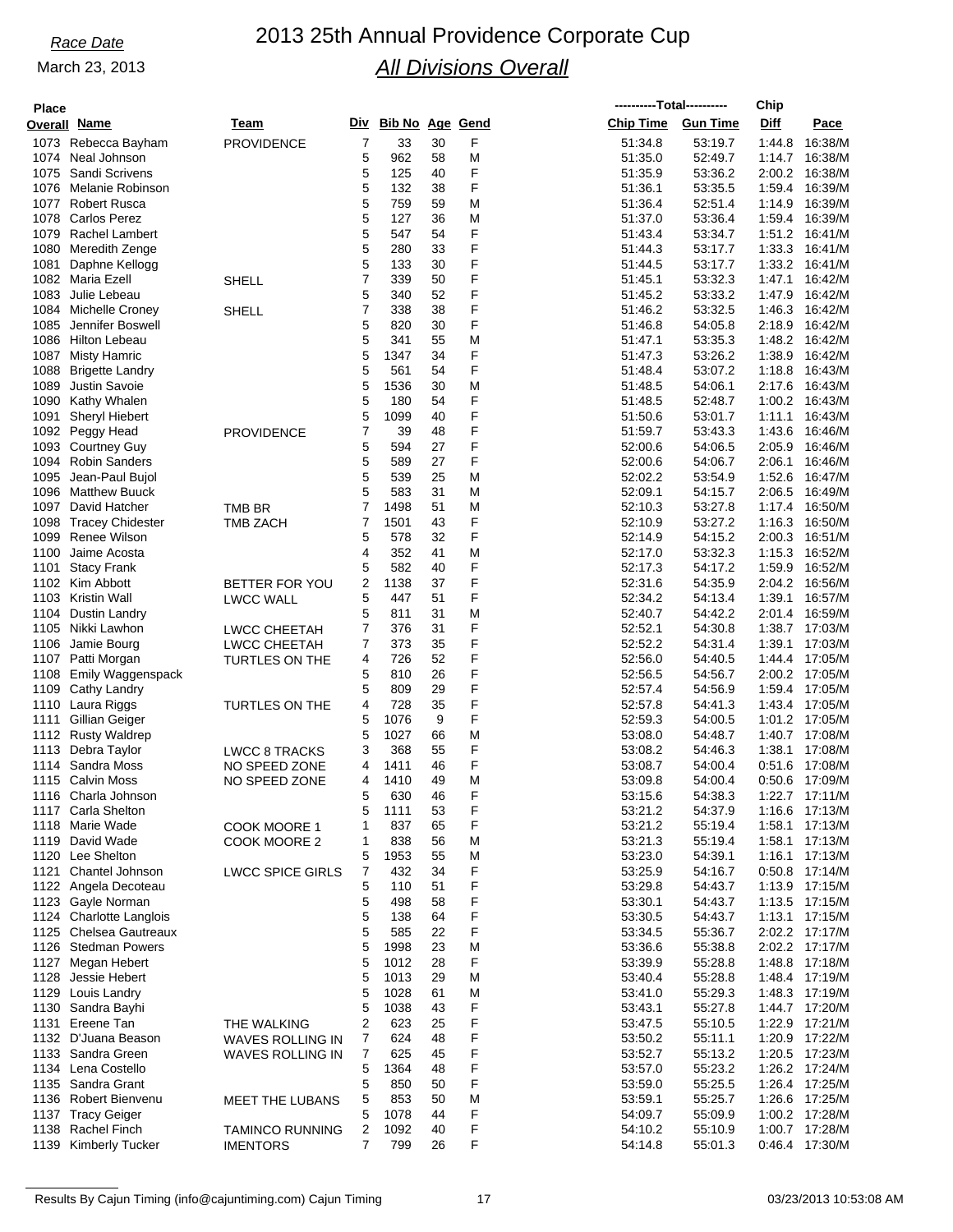# *Race Date* 2013 25th Annual Providence Corporate Cup *All Divisions Overall*

| <b>Place</b> |                                         |                                           |                     |                        |          |        |                        | ----------Total---------- | Chip             |                    |
|--------------|-----------------------------------------|-------------------------------------------|---------------------|------------------------|----------|--------|------------------------|---------------------------|------------------|--------------------|
|              | Overall Name                            | Team                                      | Div                 | <b>Bib No Age Gend</b> |          |        | <b>Chip Time</b>       | <b>Gun Time</b>           | Diff             | Pace               |
|              | 1140 Mike Grace                         |                                           | 5                   | 818                    | 30       | M      | 54:17.0                | 56:23.6                   | 2:06.6           | 17:31/M            |
| 1141         | Minh Nguyen                             |                                           | 5                   | 714                    | 54       | M      | 54:22.5                | 54:22.5                   |                  | 17:32/M            |
| 1142         | <b>Mary Miller</b>                      | <b>AMINO STREAK</b>                       | 4                   | 57                     | 45       | F      | 54:33.0                | 56:06.5                   | 1:33.4           | 17:36/M            |
| 1143         | Jeff Miller                             | AMINES TO AN END                          | 4                   | 52                     | 41       | M      | 54:33.8                | 56:06.7                   | 1:32.9           | 17:36/M            |
| 1144         | <b>Trish Dragna</b>                     |                                           | 5                   | 112                    | 31       | F<br>F | 54:36.0                | 56:06.7                   | 1:30.7           | 17:37/M            |
| 1145<br>1146 | Ravena Budwine<br>Jennifer Mantalvan    | <b>LWCC TRIPLE</b>                        | 5<br>5              | 439<br>822             | 38<br>30 | F      | 54:37.2<br>54:38.4     | 56:16.5<br>56:57.2        | 1:39.2<br>2:18.8 | 17:37/M<br>17:37/M |
| 1147         | Veronica Matthew                        | <b>LWCC TRIPLE</b>                        | 5                   | 440                    | 41       | F      | 54:42.3                | 56:19.2                   | 1:36.9           | 17:39/M            |
| 1148         | Amanda Rogers                           |                                           | 5                   | 814                    | 30       | F      | 54:49.5                | 56:59.3                   | 2:09.7           | 17:41/M            |
| 1149         | Shannon Gugliemo                        |                                           | 5                   | 812                    | 46       | F      | 54:52.1                | 56:57.8                   | 2:05.7           | 17:42/M            |
| 1150         | Debra Vidrine                           | <b>LWCC SOLE</b>                          | 7                   | 430                    | 48       | F      | 54:57.3                | 56:22.3                   | 1:24.9           | 17:44/M            |
| 1151         | <b>Cindy Gautreaux</b>                  | <b>LWCC SOLE</b>                          | $\overline{7}$      | 428                    | 48       | F      | 54:57.4                | 56:22.2                   | 1:24.7           | 17:44/M            |
| 1152         | Unknown Partic. 1535                    |                                           | $\mathbf{1}$        | 1535                   |          | M      | 54:57.9                | 56:32.4                   | 1:34.4           | 17:44/M            |
| 1153         | Henry Wei                               |                                           | 5                   | 1298                   | 64       | M      | 55:04.9                | 56:55.4                   | 1:50.4           | 17:46/M            |
| 1154         | Michelle Polito                         |                                           | 5                   | 1119                   | 55       | F      | 55:08.7                | 56:23.4                   | 1:14.7           | 17:47/M            |
| 1155         | James Lucas                             |                                           | 5                   | 1104                   | 51       | M      | 55:08.8                | 56:23.2                   | 1:14.4           | 17:47/M            |
| 1156         | Lasha Patterson                         |                                           | 5                   | 1110                   | 33       | F<br>F | 55:09.9                | 56:24.6                   | 1:14.7           | 17:47/M            |
| 1157<br>1158 | Nicole Roper<br>Karina Carter           | <b>GEISMAR 2</b>                          | 7<br>7              | 305<br>798             | 40<br>34 | F      | 55:11.3<br>55:18.2     | 56:36.7<br>56:04.7        | 1:25.4<br>0.46.4 | 17:48/M<br>17:50/M |
| 1159         | Ryan Fey                                | <b>IMENTORS</b><br><b>STEPPING STONES</b> | 1                   | 663                    | 26       | M      | 55:27.3                | 57:42.8                   | 2:15.5           | 17:53/M            |
| 1160         | <b>Brittany Andrews</b>                 |                                           | 5                   | 16                     | 27       | F      | 55:28.3                | 57:42.8                   | 2:14.4           | 17:54/M            |
| 1161         | Angela Risley                           | <b>LWCC RUNNING</b>                       | 7                   | 425                    | 38       | F      | 55:36.7                | 56:48.7                   | 1:11.9           | 17:56/M            |
| 1162         | Terri Lafleur                           | <b>LWCC RUNNING</b>                       | 7                   | 423                    | 54       | F      | 55:38.1                | 56:47.8                   | 1:09.7           | 17:57/M            |
| 1163         | Tiffany Brown                           | <b>GEISMAR 5</b>                          | 7                   | 315                    | 41       | F      | 55:50.8                | 55:50.8                   |                  | 18:01/M            |
| 1164         | Sheila Hill                             | LWCC WALL                                 | 5                   | 445                    | 59       | F      | 55:52.2                | 57:21.5                   | 1:29.2           | 18:01/M            |
| 1165         | Randi Gamble                            |                                           | 5                   | 152                    | 36       | F      | 56:24.8                | 58:07.7                   | 1:42.9           | 18:12/M            |
| 1166         | <b>Rachel Gamble</b>                    |                                           | 5                   | 164                    | 14       | F      | 56:25.1                | 58:07.8                   | 1:42.7           | 18:12/M            |
| 1167         | <b>Catherine Chachere</b>               |                                           | 5                   | 1107                   | 51       | F      | 56:28.0                | 57:49.9                   | 1:21.9           | 18:13/M            |
| 1168         | <b>Scott Chachere</b>                   |                                           | 5                   | 1103                   | 53       | M      | 56:28.4                | 57:49.7                   | 1:21.3           | 18:13/M            |
| 1169         | Aimee Moore                             |                                           | 5                   | 946                    | 27       | F      | 56:45.5                | 58:49.7                   | 2:04.1           | 18:18/M            |
| 1170         | Allison Brown                           |                                           | 5                   | 628                    | 33       | F      | 56:46.2                | 58:46.7                   | 2:00.5           | 18:19/M            |
| 1171         | Courage Idusuyi                         |                                           | 5                   | 221                    | 31       | M      | 56:59.9                | 56:59.9                   |                  | 18:23/M            |
| 1172         | Julie Warwick                           |                                           | 5<br>2              | 634<br>622             | 37<br>37 | F<br>F | 57:05.0                | 58:25.7                   | 1:20.7           | 18:25/M<br>18:25/M |
| 1173<br>1174 | <b>Holly Rayne</b><br>Karen Holden      | THE WALKING                               | 5                   | 238                    | 46       | F      | 57:05.6<br>57:39.8     | 58:24.9<br>59:57.2        | 1:19.2<br>2:17.4 | 18:36/M            |
| 1175         | Kirstin Lopez                           |                                           | 5                   | 196                    | 38       | F      | 57:40.0                | 59:57.2                   | 2:17.1           | 18:36/M            |
| 1176         | Carolyn Shirley                         |                                           | 5                   | 1047                   | 54       | F      | 57:42.4                | 57:42.4                   |                  | 18:37/M            |
| 1177         | Jennifer Dietz                          |                                           | 5                   | 1061                   | 31       | F      | 57:42.4                | 57:42.4                   |                  | 18:37/M            |
| 1178         | Kerry Badeaux                           |                                           | 5                   | 957                    | 33       | M      | 58:08.5                | 59:37.7                   | 1:29.1           | 18:45/M            |
| 1179         | Terri Barbay                            |                                           | 5                   | 959                    | 53       | F      | 58:09.6                | 59:38.5                   | 1:28.9           | 18:45/M            |
| 1180         | Erica Badeaux                           |                                           | 5                   | 958                    | 32       | F      | 58:10.6                | 59:39.5                   | 1:28.9           | 18:46/M            |
| 1181         | Trisha Miller                           |                                           | 5                   | 586                    | 39       | F      | 58:17.9                | 1:00:19.3                 | 2:01.3           | 18:48/M            |
|              | 1182 Eileen Duffy                       |                                           | 5                   | 816                    | 30       | F      | 58:19.5                | 1:00:27.4                 | 2:07.8           | 18:49/M            |
|              | 1183 Bo Miller                          |                                           | 5                   | 581                    | 34       | M      | 58:20.7                | 1:00:18.2                 | 1:57.4           | 18:49/M            |
|              | 1184 Martha Vasquez                     |                                           | 5                   | 817                    | 30       | F      | 58:22.1                | 1:00:27.7                 | 2:05.6           | 18:50/M            |
|              | 1185 Lindsay Berthelot                  |                                           | 5<br>5              | 804<br>1023            | 31<br>35 | F<br>F | 58:22.3<br>58:40.2     | 1:00:27.8                 | 2:05.4           | 18:50/M            |
| 1186         | Joey Templet<br>1187 Dina Leon          |                                           | 5                   | 1022                   | 40       | F      | 58:40.6                | 1:00:25.1<br>1:00:25.5    | 1:44.8<br>1:44.9 | 18:55/M<br>18:55/M |
|              | 1188 Laurie Gautreaux                   | <b>LWCC HAPPY FEET</b>                    | 7                   | 390                    | 45       | F      | 58.56.4                | 1:00:31.7                 |                  | 1:35.2 19:01/M     |
| 1189         | Anissa Williams                         | <b>LWCC HAPPY FEET</b>                    | 7                   | 392                    | 41       | F      | 59:00.3                | 1:00:36.4                 | 1:36.1           | 19:02/M            |
| 1190         | Jerry Martin                            |                                           | 5                   | 916                    | 50       | M      | 59:02.7                | 1:01:15.5                 | 2:12.7           | 19:03/M            |
| 1191         | <b>Theresa Patterson</b>                | <b>LWCC SWEET</b>                         | 5                   | 436                    | 27       | F      | 59:04.4                | 1:00:41.8                 | 1:37.4           | 19:03/M            |
| 1192         | Gene Thibodeaux                         | <b>DUNNO</b>                              | 7                   | 1284                   | 59       | M      | 59:09.1                | 1:01:17.5                 | 2:08.4           | 19:05/M            |
| 1193         | Takiyah Jones                           | <b>LWCC SWEET</b>                         | 5                   | 435                    | 34       | F      | 59:09.4                | 1:00:46.3                 | 1:36.9           | 19:05/M            |
| 1194         | Ben Thibodeaux                          | <b>DUNNO</b>                              | 7                   | 1285                   | 24       | M      | 59:10.4                | 1:01:18.9                 | 2:08.5           | 19:05/M            |
| 1195         | Jake Thibodeaux                         | <b>DUNNO</b>                              | 7                   | 1286                   | 30       | M      | 59:10.4                | 1:01:19.8                 | 2:09.3           | 19:05/M            |
|              | 1196 Victoria Englerth                  |                                           | 5                   | 588                    | 20       | F      | 59:45.4                | 1:01:50.5                 | 2:05.1           | 19:16/M            |
| 1197         | <b>Kimberly Cavio</b>                   |                                           | 5                   | 584                    | 32       | F      | 59:46.4                | 1:01:50.3                 | 2:03.8           | 19:17/M            |
| 1198         | Mary Waldrep                            |                                           | 5                   | 1026                   | 62       | F      | 1:00:16.4              | 1:01:56.5                 | 1:40.1           | 19:26/M            |
| 1199         | Lynn Bailey                             | <b>LWCC SOLE</b>                          | 7                   | 427                    | 51       | F      | 1:00:46.1              | 1:02:11.3                 |                  | 1:25.2 19:36/M     |
| 1200<br>1201 | Marilyn Guidroz<br><b>Carlin Silvio</b> | <b>LWCC SOLE</b>                          | $\overline{7}$<br>4 | 429<br>1450            | 59<br>54 | F      | 1:00:49.3              | 1:02:13.5                 | 1:24.1<br>1:49.3 | 19:37/M<br>19:39/M |
|              | 1202 Joe Silvio                         | BRPO#3<br>BRPO#1                          | 4                   | 1433                   | 63       | M<br>M | 1:00:54.4<br>1:00:54.5 | 1:02:43.8<br>1:02:42.7    | 1:48.1           | 19:39/M            |
|              | 1203 Lucas Silvio                       |                                           | 5                   | 1371                   | 85       | M      | 1:00:55.5              | 1:02:44.6                 | 1:49.1           | 19:39/M            |
|              | 1204 Melanie Samaha                     |                                           | 5                   | 923                    | 51       | F      | 1:00:55.6              | 1:00:55.6                 |                  | 19:39/M            |
| 1205         | Kaydon Berard                           |                                           | 5                   | 1218                   | 11       | M      | 1:01:13.2              | 1:03:10.7                 | 1:57.5           | 19:45/M            |
|              | 1206 Kaleb Berard                       |                                           | 5                   | 1217                   | 10       | M      | 1:01:14.8              | 1:03:12.2                 | 1:57.3           | 19:45/M            |
|              |                                         |                                           |                     |                        |          |        |                        |                           |                  |                    |

Results By Cajun Timing (info@cajuntiming.com) Cajun Timing 18 18 18 18 03/23/2013 10:53:10 AM